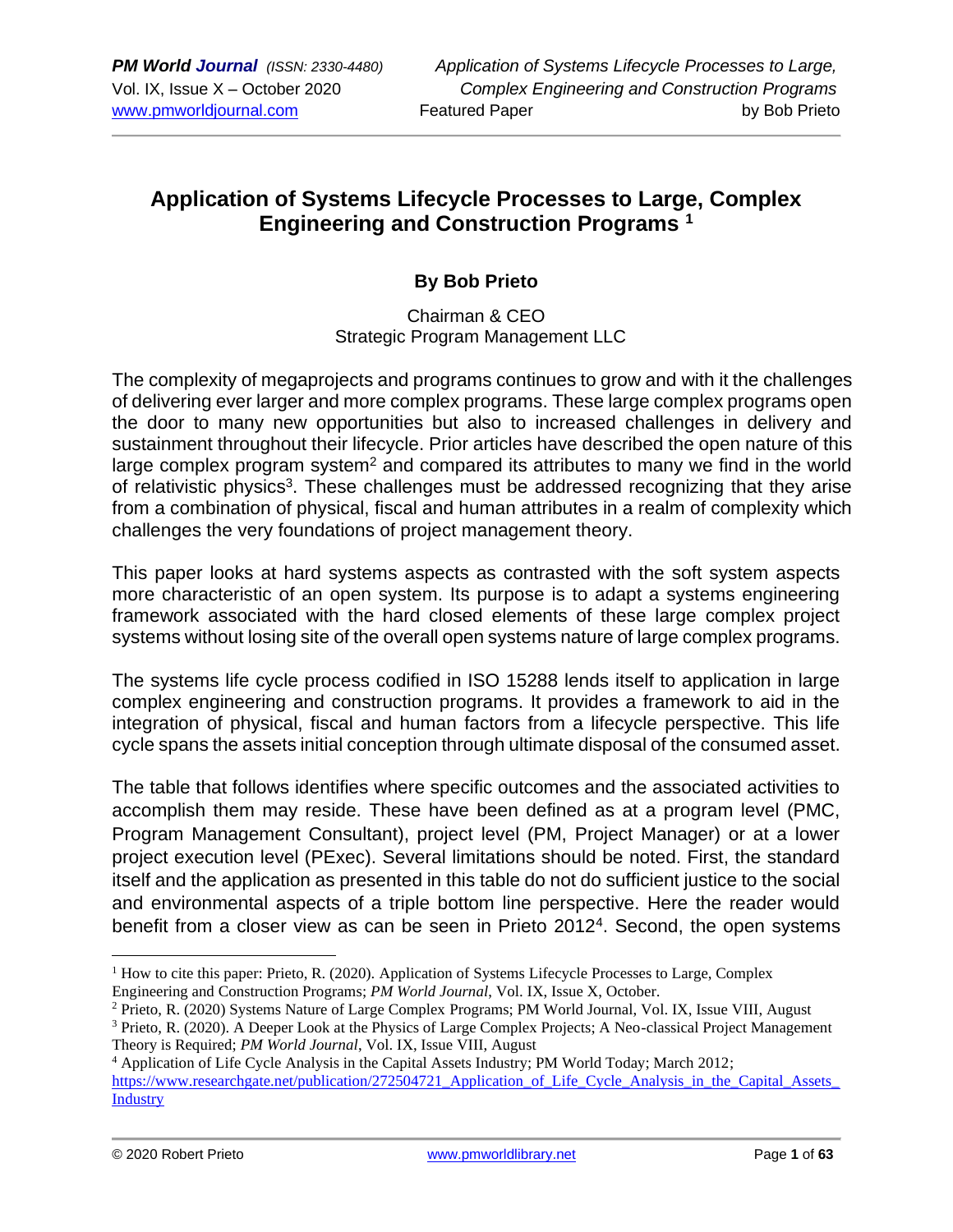aspects of large complex programs are not truly covered and as such this may best be regarded as a subset of a larger open system perspective related to large complex programs.

The table follows the general format of ISO 15288, grouping system processes into four groups:

- Agreement processes
- Enterprise processes
- Project processes
- Technical processes

The table is intended to provide a framework where each activity can be further broken down into a series of tasks. In an earlier use IP under development related to the management of large complex projects was mapped to this system life cycle process.

| <b>Process Group</b>              | <b>Process</b>          | Level<br>(PMC, PM, PExec) | <b>Outcomes</b>                        | <b>Activities</b>                                                 |
|-----------------------------------|-------------------------|---------------------------|----------------------------------------|-------------------------------------------------------------------|
|                                   |                         |                           |                                        |                                                                   |
| 1.0 Agreement<br><b>Processes</b> | 1.1 Acquisition         | PMC, PM, PExec            | Acquisition<br>strategy                | Acquisition plan                                                  |
|                                   |                         |                           | Supplier<br>selection                  | <b>RFP</b>                                                        |
|                                   |                         |                           | Supplier<br>communication              | Supplier<br>dialogue<br>including<br>partnering                   |
|                                   |                         |                           | Supplier<br>justification              | Supply<br>evaluation;<br>selection;<br>justification              |
|                                   |                         |                           | Agreement for<br>product or<br>service | Negotiate/execut<br>e contract;<br>confirm contract<br>compliance |
|                                   |                         |                           | Acceptance of<br>product or<br>service | Resolution of<br>exceptions to<br>contract; final<br>acceptance   |
|                                   |                         |                           | Payment                                | Periodic and<br>final payments                                    |
|                                   | 1.2 Supply to<br>Client | Pre-Engagement            | Client<br>identification               | Authorizing,<br>financing and                                     |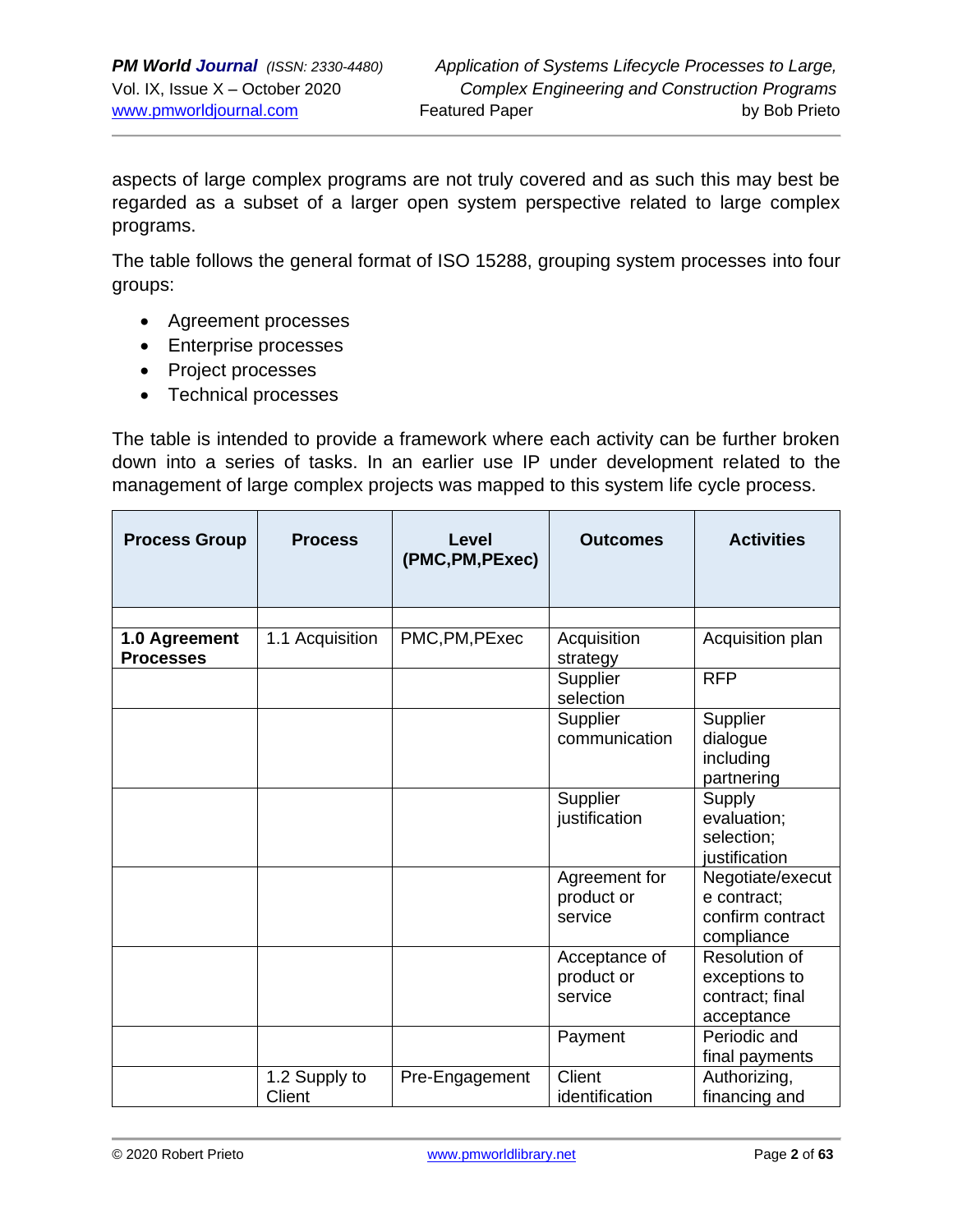| <b>Process Group</b>               | <b>Process</b>                              | Level<br>(PMC, PM, PExec) | <b>Outcomes</b>                                                                | <b>Activities</b>                                                                                                                           |
|------------------------------------|---------------------------------------------|---------------------------|--------------------------------------------------------------------------------|---------------------------------------------------------------------------------------------------------------------------------------------|
|                                    |                                             |                           |                                                                                | accepting client<br>elements                                                                                                                |
|                                    |                                             |                           | Respond to<br>client request<br>(RFQ;RFP)                                      | Bid no-bid;<br>Identification of<br>contract<br>exceptions<br>requiring<br>resolution                                                       |
|                                    |                                             |                           | Agreement for<br>work to be<br>performed                                       | Negotiate and<br>execute<br>agreement                                                                                                       |
|                                    |                                             |                           | Communication<br>with client                                                   | Assess<br>execution of the<br>agreement                                                                                                     |
|                                    |                                             |                           | Project<br>execution per<br>contract and<br>agreed<br>procedures               | Deliver project in<br>accordance with<br>agreement                                                                                          |
|                                    |                                             |                           | Final<br>acceptance by<br>client                                               | <b>Transfer facility</b>                                                                                                                    |
|                                    |                                             |                           | Payment                                                                        | Accept and<br>acknowledge<br>payment                                                                                                        |
| 2.0 Enterprise<br><b>Processes</b> | 2.1 Enterprise<br>Environment<br>Management | <b>PMC</b>                | Policies and<br>procedures for<br>the strategic<br>management of<br>lifecycles | Establish top<br>level strategies<br>and plans that<br>will be<br>undertaken to<br>achieve strategic<br>business<br>objectives <sup>5</sup> |
|                                    |                                             |                           |                                                                                | Define,<br>integrate,<br>communicate<br>the roles and<br>responsibilities,                                                                  |

<sup>5</sup> National Academy of Construction Executive Insights; The Importance of Strategic Business Objectives <https://www.naocon.org/wp-content/uploads/The-Importance-of-Strategic-Business-Objectives.pdf>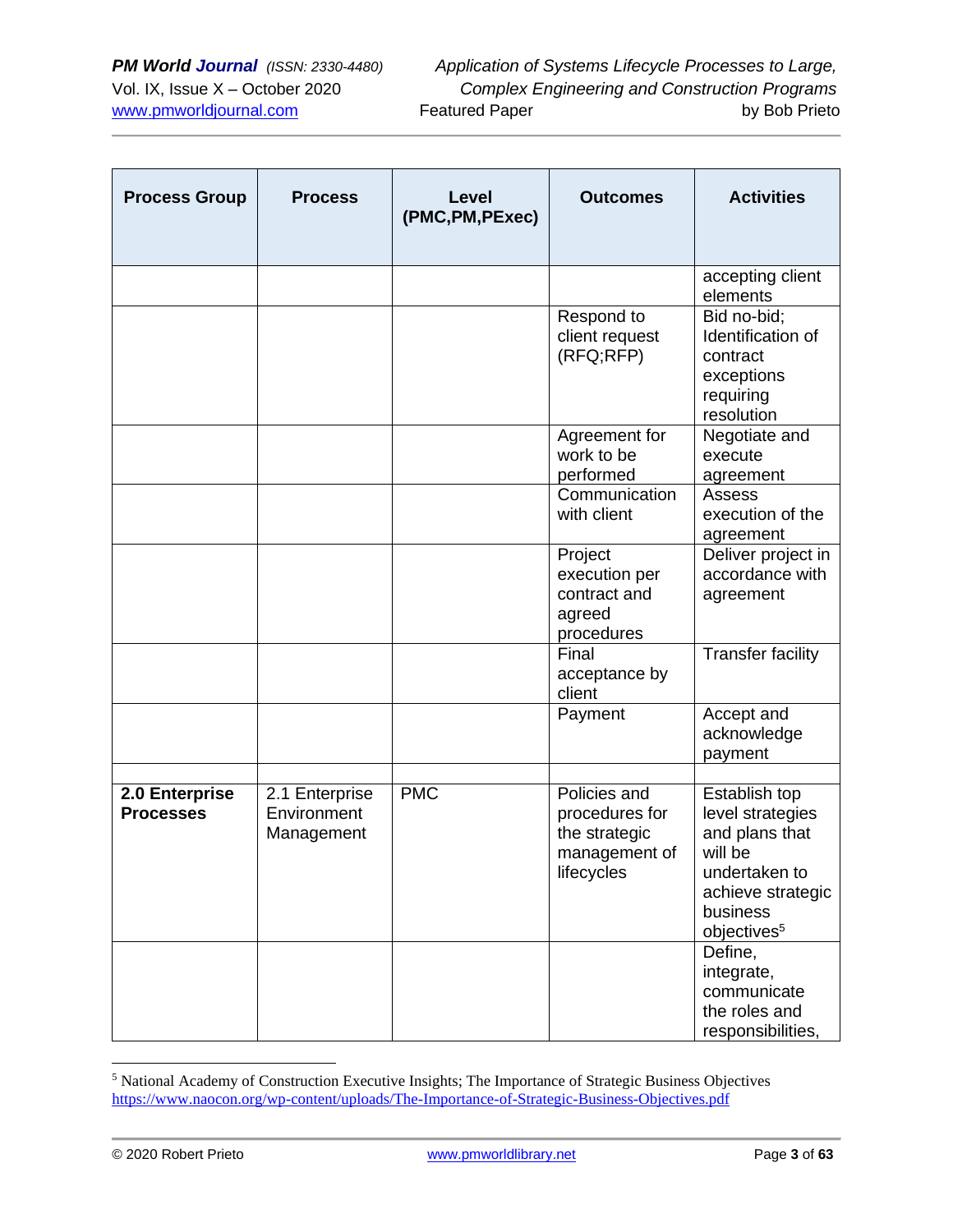| <b>Process Group</b> | <b>Process</b>                          | Level<br>(PMC, PM, PExec) | <b>Outcomes</b>                                                        | <b>Activities</b>                                                                                                            |
|----------------------|-----------------------------------------|---------------------------|------------------------------------------------------------------------|------------------------------------------------------------------------------------------------------------------------------|
|                      |                                         |                           |                                                                        | authorities to<br>implement<br>system life cycle<br>processes and<br>management                                              |
|                      |                                         |                           |                                                                        | Define business<br>criteria that<br>control<br>progression<br>through the<br>system life cycle<br>(stage gate <sup>6</sup> ) |
|                      |                                         |                           | Accountability<br>and authority for<br>system life cycle<br>management | System life cycle<br>processes and<br>procedures                                                                             |
|                      |                                         |                           | Policy to<br>improve system<br>lifecycle<br>processes                  | Conduct periodic<br>reviews of life<br>cycle model                                                                           |
|                      |                                         |                           |                                                                        | Communicate to<br>projects policies<br>and procedures                                                                        |
|                      | 2.2 Investment<br>management<br>Process | <b>PMC</b>                | Qualification and<br>selection of<br>investment<br>opportunities       | Identify project<br>portfolio and<br>required<br>thresholds                                                                  |
|                      |                                         |                           |                                                                        | Prioritize<br>projects                                                                                                       |
|                      |                                         |                           |                                                                        | Define projects,<br>accountabilities<br>and authorities<br>(program view)                                                    |
|                      |                                         |                           |                                                                        | Identify<br>expected<br>projects<br>outcomes (link<br>to SBO)                                                                |

<sup>6</sup> PMO & the Tollgate Process; PM World Journal; May 2013;

[https://www.researchgate.net/publication/272505052\\_PMO\\_the\\_Tollgate\\_Process](https://www.researchgate.net/publication/272505052_PMO_the_Tollgate_Process)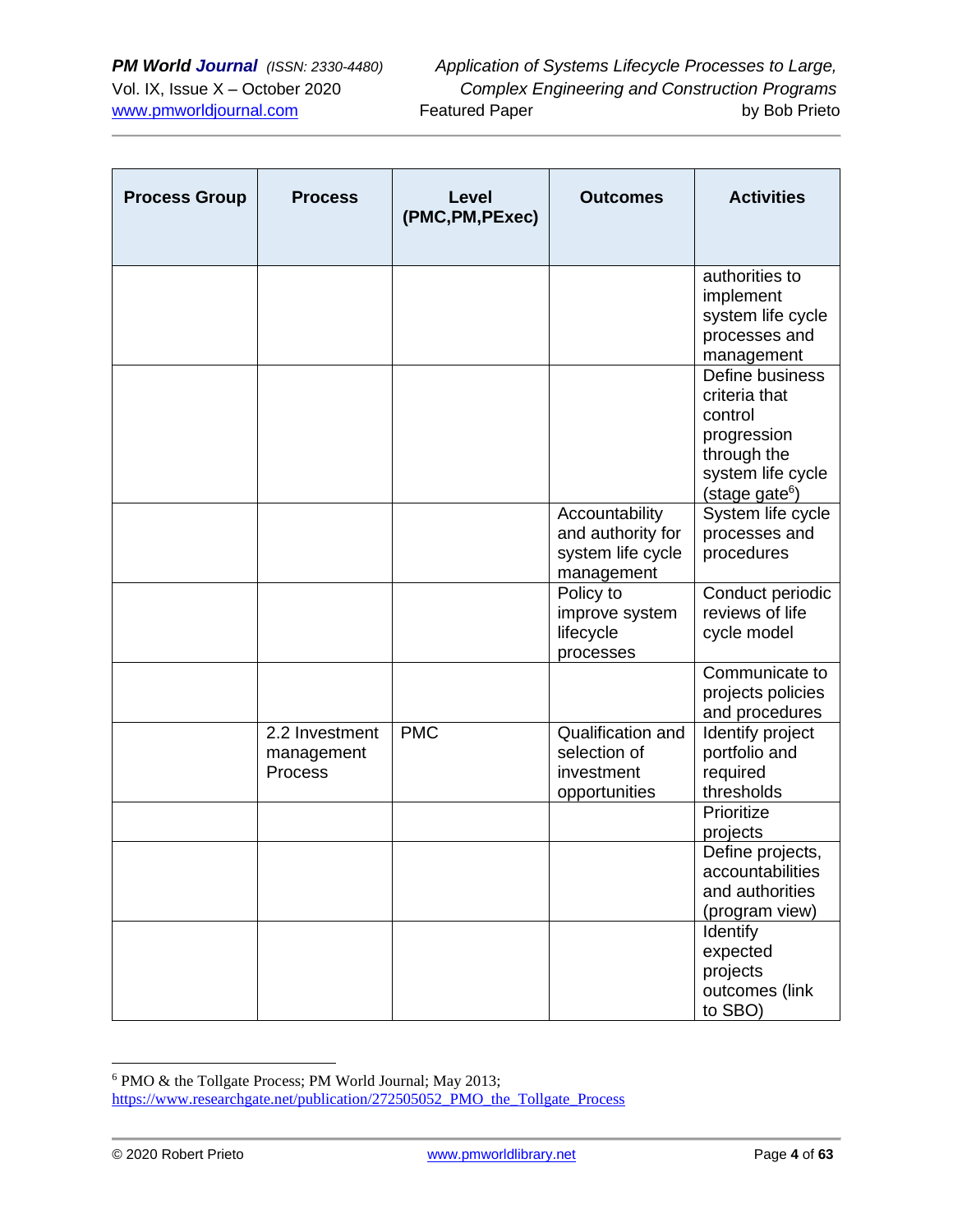| <b>Process Group</b> | <b>Process</b> | Level<br>(PMC, PM, PExec) | <b>Outcomes</b>                                                                                                  | <b>Activities</b>                                                            |
|----------------------|----------------|---------------------------|------------------------------------------------------------------------------------------------------------------|------------------------------------------------------------------------------|
|                      |                |                           | Resource and<br>budget<br>identification and<br>allocation                                                       | Allocate<br>resources to<br>achievement of<br>project<br>outcomes            |
|                      |                |                           | Project<br>Management<br>accountability<br>and authorities<br>defined                                            | Clear<br>identification of<br>multi-project<br>interfaces                    |
|                      |                |                           |                                                                                                                  | Project reporting<br>and review<br>requirements                              |
|                      |                |                           |                                                                                                                  | Authorize project<br>execution                                               |
|                      |                |                           | Projects meeting<br>agreement,<br>stakeholder and<br>organization<br>requirements<br>(SBO etc.) are<br>sustained | Evaluate<br>ongoing project<br>progress                                      |
|                      |                |                           |                                                                                                                  | Evaluate<br>compliance with<br>project directives                            |
|                      |                |                           |                                                                                                                  | Evaluate<br>conformance<br>with system life<br>cycle plans and<br>procedures |
|                      |                |                           |                                                                                                                  | Confirm<br>continuing<br>project necessity<br>and validity<br>(SBO test)     |
|                      |                |                           | Projects not<br>meeting<br>agreement,<br>stakeholder and<br>organization<br>requirements                         | Evaluate<br>alternatives to<br>cancel, suspend<br>and redirect               |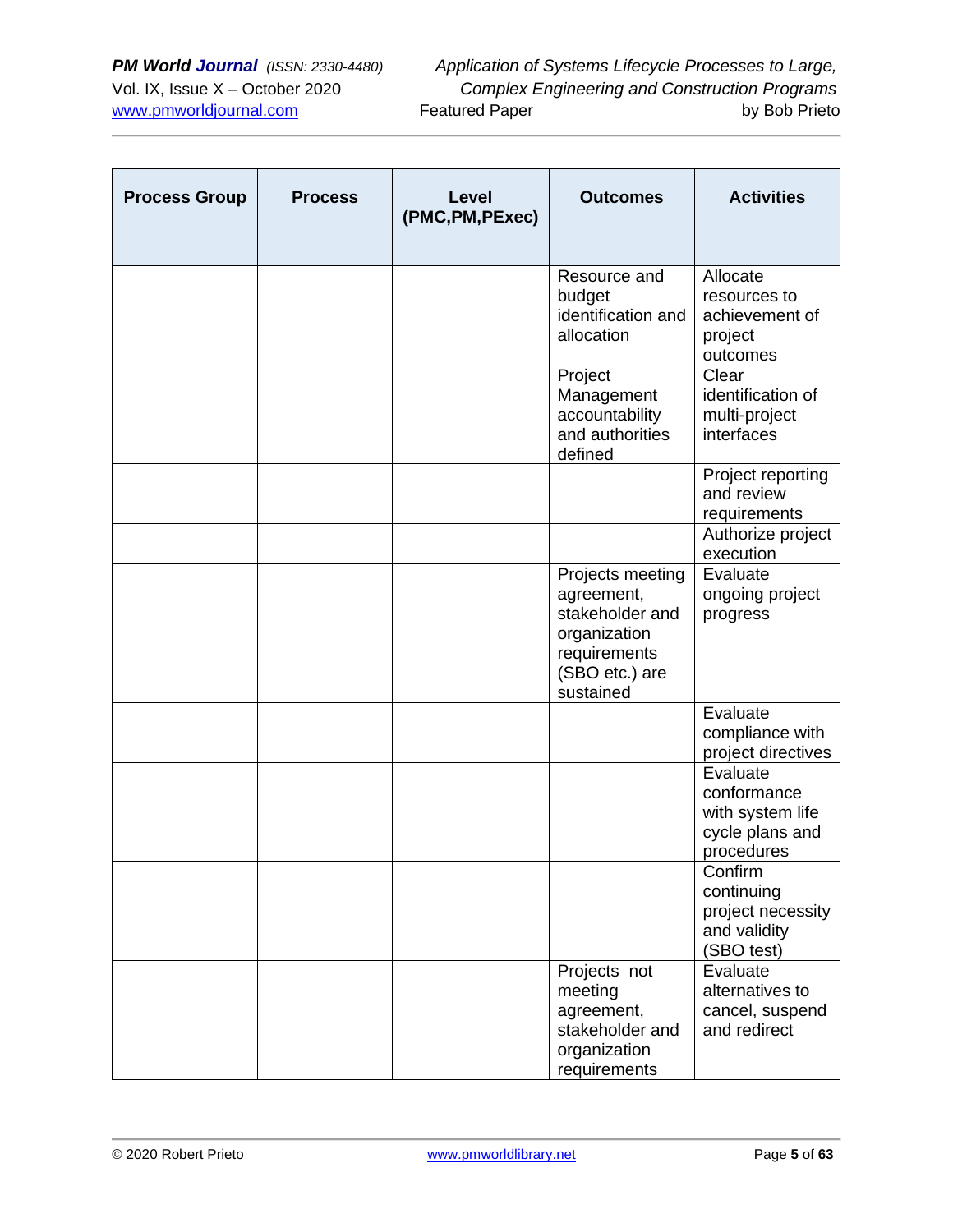| <b>Process Group</b> | <b>Process</b>                                 | Level<br>(PMC, PM, PExec) | <b>Outcomes</b>                                                                              | <b>Activities</b>                                                                                                      |
|----------------------|------------------------------------------------|---------------------------|----------------------------------------------------------------------------------------------|------------------------------------------------------------------------------------------------------------------------|
|                      |                                                |                           | are redirected or<br>terminated                                                              |                                                                                                                        |
|                      | 2.3 System life<br>cycle process<br>management | <b>PMC</b>                | System life cycle<br>processes are<br>defined                                                | Establish<br>standard sets of<br>system life cycle<br>processes for<br>applicable<br>system life cycle<br>stages       |
|                      |                                                |                           | Policy to apply<br>processes are<br>defined                                                  | Establish<br>acceptable<br>tailoring and<br>application<br>policies and<br>procedures with<br>approval<br>requirements |
|                      |                                                |                           | Policy on<br>adapting defined<br>policies to<br>specific project<br>needs is defined         | Establish<br>acceptable<br>tailoring and<br>application<br>policies and<br>procedures with<br>approval<br>requirements |
|                      |                                                |                           |                                                                                              | Methods and<br>tools to support<br>life cycle<br>process<br>execution are<br>identified                                |
|                      |                                                |                           | Measures are<br>defined to<br>evaluate<br>application of<br>the system life<br>cycle process | Establish<br>performance<br>measures                                                                                   |
|                      |                                                |                           |                                                                                              | Monitor process<br>execution and<br>identify                                                                           |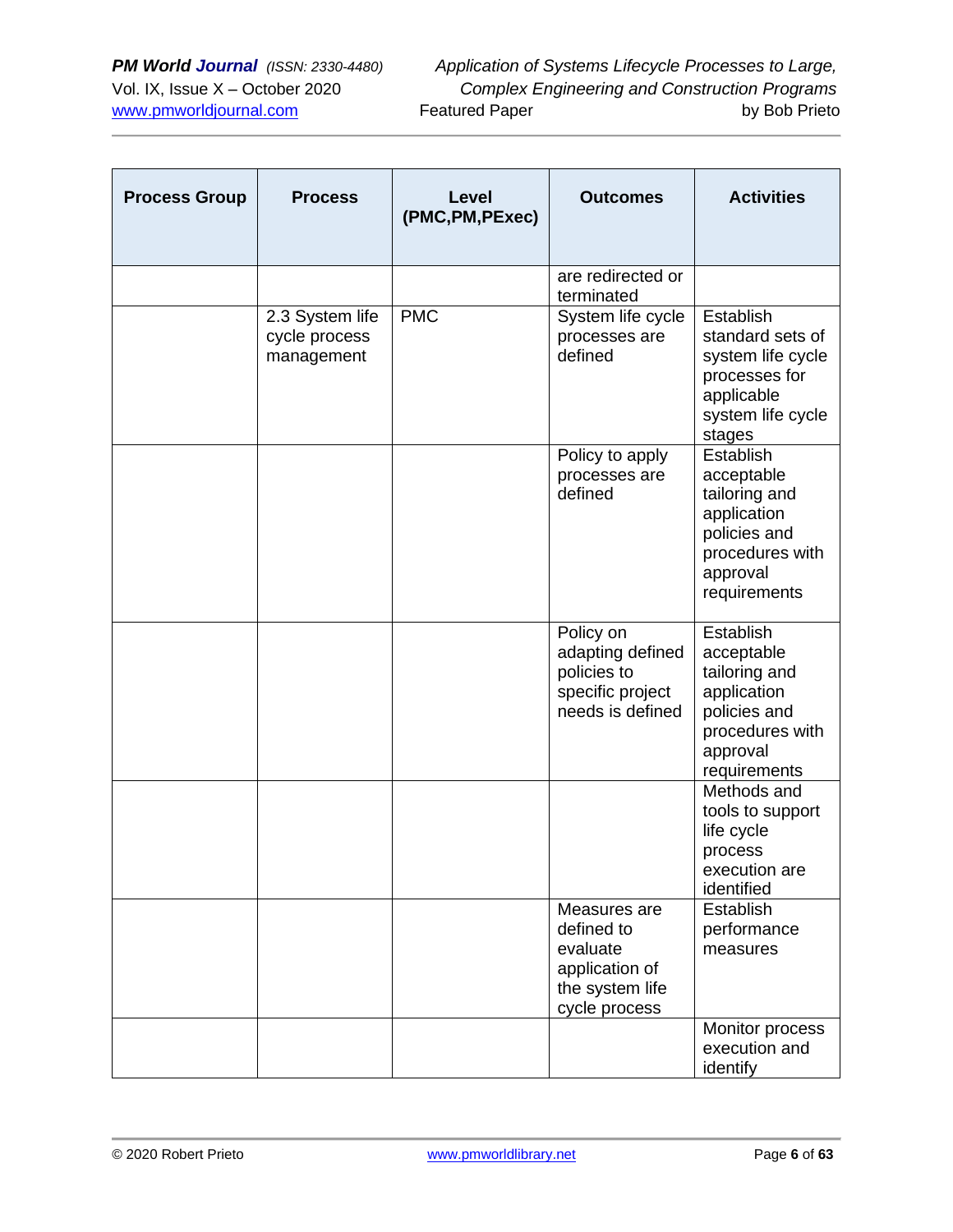| <b>Process Group</b> | <b>Process</b>                        | <b>Level</b><br>(PMC, PM, PExec) | <b>Outcomes</b>                                                                                                   | <b>Activities</b>                                                                                                        |
|----------------------|---------------------------------------|----------------------------------|-------------------------------------------------------------------------------------------------------------------|--------------------------------------------------------------------------------------------------------------------------|
|                      |                                       |                                  |                                                                                                                   | enterprise level<br>trends                                                                                               |
|                      |                                       |                                  | Improvements to<br>the definition<br>and application<br>of system life<br>cycle<br>performances<br>are undertaken | Identify<br>opportunities for<br>improvement                                                                             |
|                      |                                       |                                  |                                                                                                                   | Improve<br>processes,<br>methods and<br>tools                                                                            |
|                      | 2.4 Resource<br>Management<br>Process | <b>PMC</b>                       | Necessary<br>resources,<br>materials and<br>services are<br>provided to<br>projects                               | Map necessary<br>resources,<br>materials and<br>services to<br>project plans<br>and future<br>business/progra<br>m needs |
|                      |                                       |                                  |                                                                                                                   | Define<br>applicable<br>physical and<br>human factors<br>and how they<br>may change in<br>the future                     |
|                      |                                       |                                  |                                                                                                                   | Determine and<br>provide the<br>resource<br>infrastructure<br>support needed<br>and provide<br>project support           |
|                      |                                       |                                  |                                                                                                                   | Obtain non<br>personnel<br>resources to<br>implement and<br>support projects<br>Maintain and<br>manage the pool          |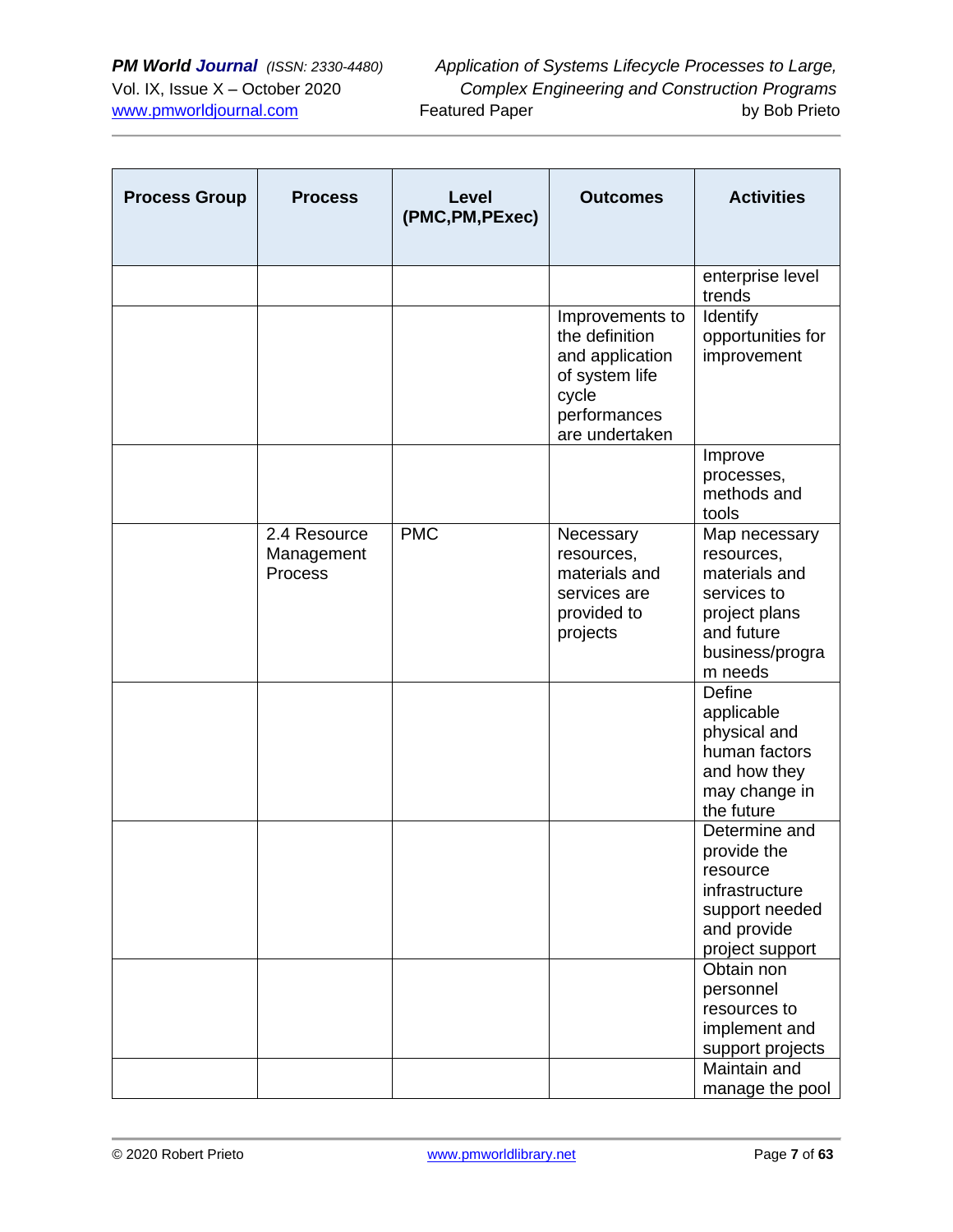| <b>Process Group</b> | <b>Process</b>            | Level<br>(PMC, PM, PExec) | <b>Outcomes</b>                                                      | <b>Activities</b>                                                                                                                                      |
|----------------------|---------------------------|---------------------------|----------------------------------------------------------------------|--------------------------------------------------------------------------------------------------------------------------------------------------------|
|                      |                           |                           |                                                                      | of personnel<br>necessary to<br>staff ongoing<br>projects                                                                                              |
|                      |                           |                           | Skills of<br>personnel are<br>maintained and<br>enhanced             | Manage<br>competency<br>throughout the<br>life cycle                                                                                                   |
|                      |                           |                           |                                                                      | Provision of<br>training and<br>education to<br>improve skill<br>sets and support<br>career path                                                       |
|                      |                           |                           |                                                                      | Motivate staff<br>through career<br>development<br>and rewards                                                                                         |
|                      |                           |                           | Conflicts in<br>multi-project<br>resource<br>demands are<br>resolved | Control multi-<br>project<br>resources to<br>resolve schedule<br>conflicts                                                                             |
|                      | 2.5 Quality<br>Management | <b>PMC</b>                | Quality<br>management<br>policies and<br>procedures are<br>defined   | <b>Establish quality</b><br>management<br>policies,<br>standards and<br>procedures<br>(ISO 9001;<br>9004)                                              |
|                      |                           |                           | Quality goals<br>and objectives<br>are defined                       | Establish quality<br>management<br>goals and<br>objectives to<br>achieve SBO,<br>support top level<br>strategies and<br>achieve client<br>satisfaction |
|                      |                           |                           | Quality<br>management<br>accountability                              | Define<br>responsibilities                                                                                                                             |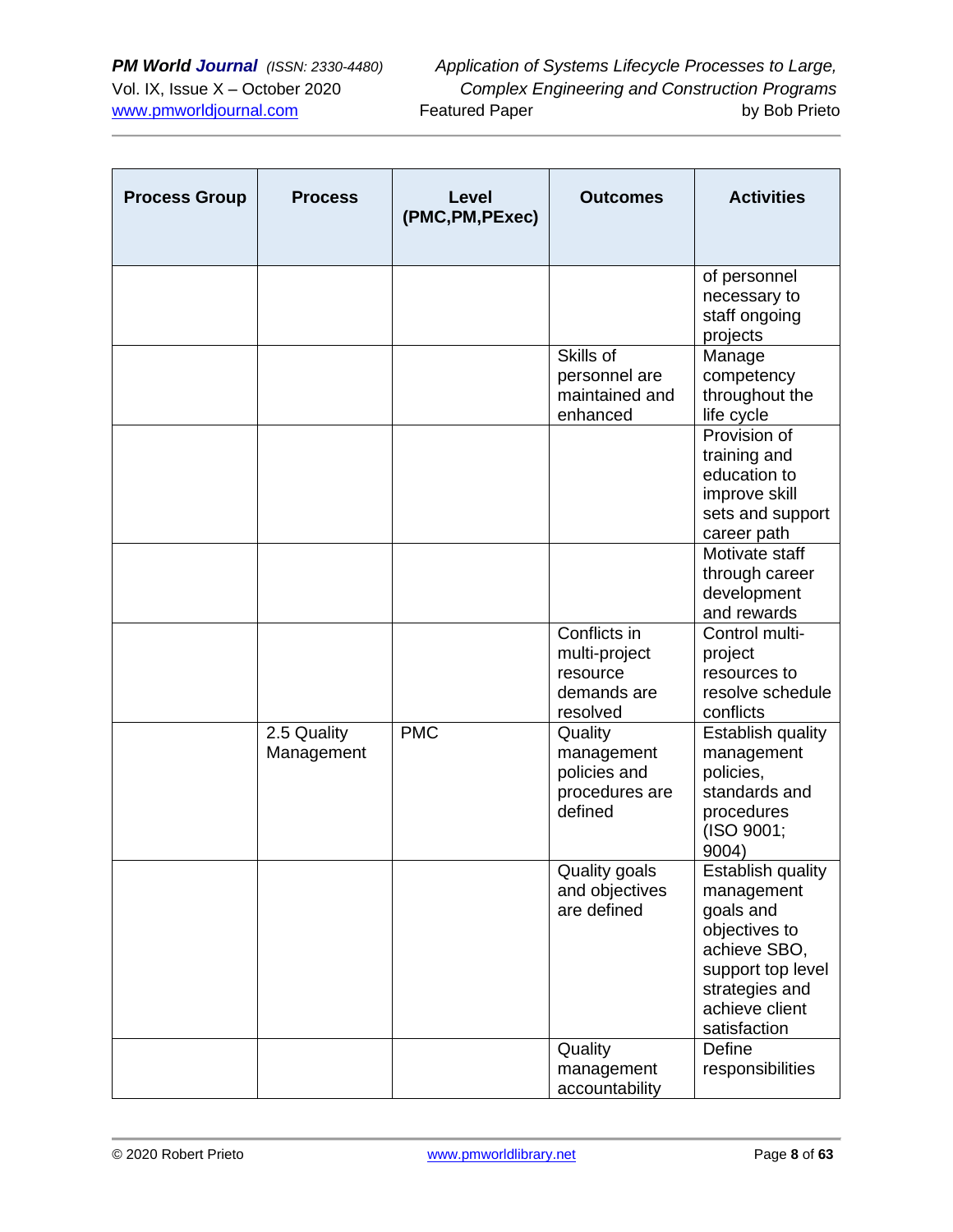| <b>Process Group</b>            | <b>Process</b>                     | Level<br>(PMC, PM, PExec) | <b>Outcomes</b>                                                     | <b>Activities</b>                                                                                                                                                               |
|---------------------------------|------------------------------------|---------------------------|---------------------------------------------------------------------|---------------------------------------------------------------------------------------------------------------------------------------------------------------------------------|
|                                 |                                    |                           | and authority<br>defined                                            | for quality<br>management                                                                                                                                                       |
|                                 |                                    |                           | Status of client<br>and stakeholder<br>satisfaction is<br>monitored | Assess client<br>and stakeholder<br>satisfaction and<br>report                                                                                                                  |
|                                 |                                    |                           | Corrective action<br>taken when<br>quality goals not<br>achieved    | Conduct periodic<br>reviews of<br>project quality<br>plans assuring<br>quality<br>objectives based<br>on stakeholder<br>requirements<br>have been<br>established<br>Monitor the |
|                                 |                                    |                           |                                                                     | status of quality<br>improvement                                                                                                                                                |
| 3.0 Project<br><b>Processes</b> | 3.1 Project<br>Planning<br>Process | <b>PM</b>                 | Project plans<br>exist                                              | Objectives and<br>constraints<br>identified<br>including<br>performance,<br>quality, cost,<br>time,<br>stakeholder                                                              |
|                                 |                                    |                           |                                                                     | Objectives<br>sufficiently<br>defined to permit<br>selection and<br>implementation<br>of appropriate<br>processes and<br>activities                                             |
|                                 |                                    |                           |                                                                     | Define project<br>scope $7$ as                                                                                                                                                  |

<sup>7</sup> Prieto, R. (2019). The Primacy of the Scope Baseline in Engineering & Construction Projects; PM World Journal, Vol. VIII, Issue IX, October;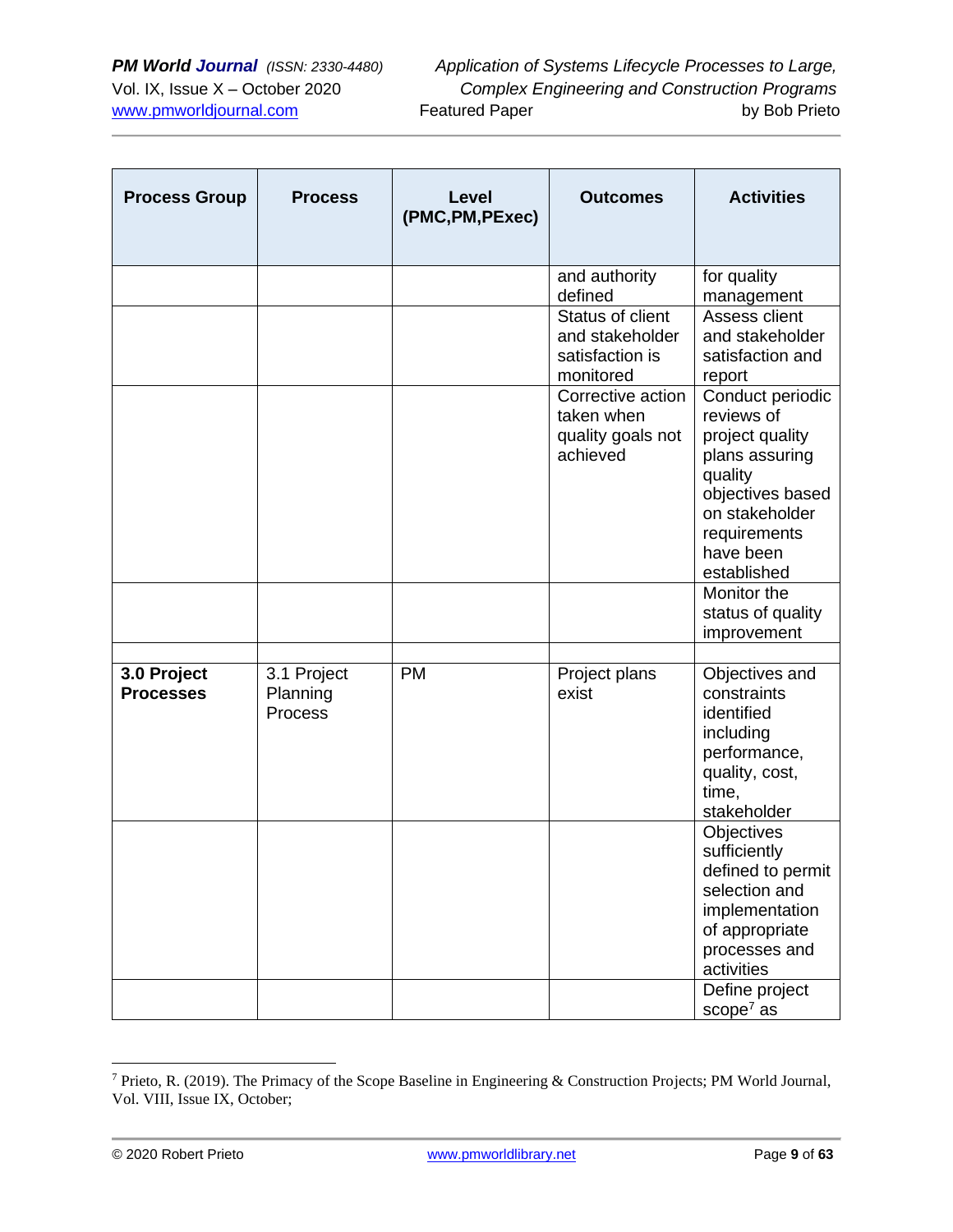| <b>Process Group</b> | <b>Process</b> | Level<br>(PMC, PM, PExec) | <b>Outcomes</b> | <b>Activities</b>           |
|----------------------|----------------|---------------------------|-----------------|-----------------------------|
|                      |                |                           |                 | established in              |
|                      |                |                           |                 | agreement                   |
|                      |                |                           |                 | Define all                  |
|                      |                |                           |                 | activities to               |
|                      |                |                           |                 | complete the                |
|                      |                |                           |                 | project                     |
|                      |                |                           |                 | successfully                |
|                      |                |                           |                 | Establish a work            |
|                      |                |                           |                 | breakdown<br>structure      |
|                      |                |                           |                 | Define and                  |
|                      |                |                           |                 | maintain a                  |
|                      |                |                           |                 | project schedule            |
|                      |                |                           |                 | based on project            |
|                      |                |                           |                 | objectives and              |
|                      |                |                           |                 | work estimates.             |
|                      |                |                           |                 | Includes                    |
|                      |                |                           |                 | duration,                   |
|                      |                |                           |                 | relationship,               |
|                      |                |                           |                 | dependencies,               |
|                      |                |                           |                 | sequence,                   |
|                      |                |                           |                 | achievement                 |
|                      |                |                           |                 | milestones,                 |
|                      |                |                           |                 | resources and               |
|                      |                |                           |                 | reviews.                    |
|                      |                |                           |                 | Define project              |
|                      |                |                           |                 | achievement                 |
|                      |                |                           |                 | criteria for life           |
|                      |                |                           |                 | cycle stage                 |
|                      |                |                           |                 | decision gates,             |
|                      |                |                           |                 | delivery dates,             |
|                      |                |                           |                 | major                       |
|                      |                |                           |                 | dependencies<br>on external |
|                      |                |                           |                 | inputs or outputs           |
|                      |                |                           |                 | Define project              |
|                      |                |                           |                 | costs and plan a            |
|                      |                |                           |                 | budget                      |

[https://www.researchgate.net/publication/336496336\\_The\\_Primacy\\_of\\_the\\_Scope\\_Baseline\\_in\\_Engineering\\_Const](https://www.researchgate.net/publication/336496336_The_Primacy_of_the_Scope_Baseline_in_Engineering_Construction_Projects) [ruction\\_Projects](https://www.researchgate.net/publication/336496336_The_Primacy_of_the_Scope_Baseline_in_Engineering_Construction_Projects)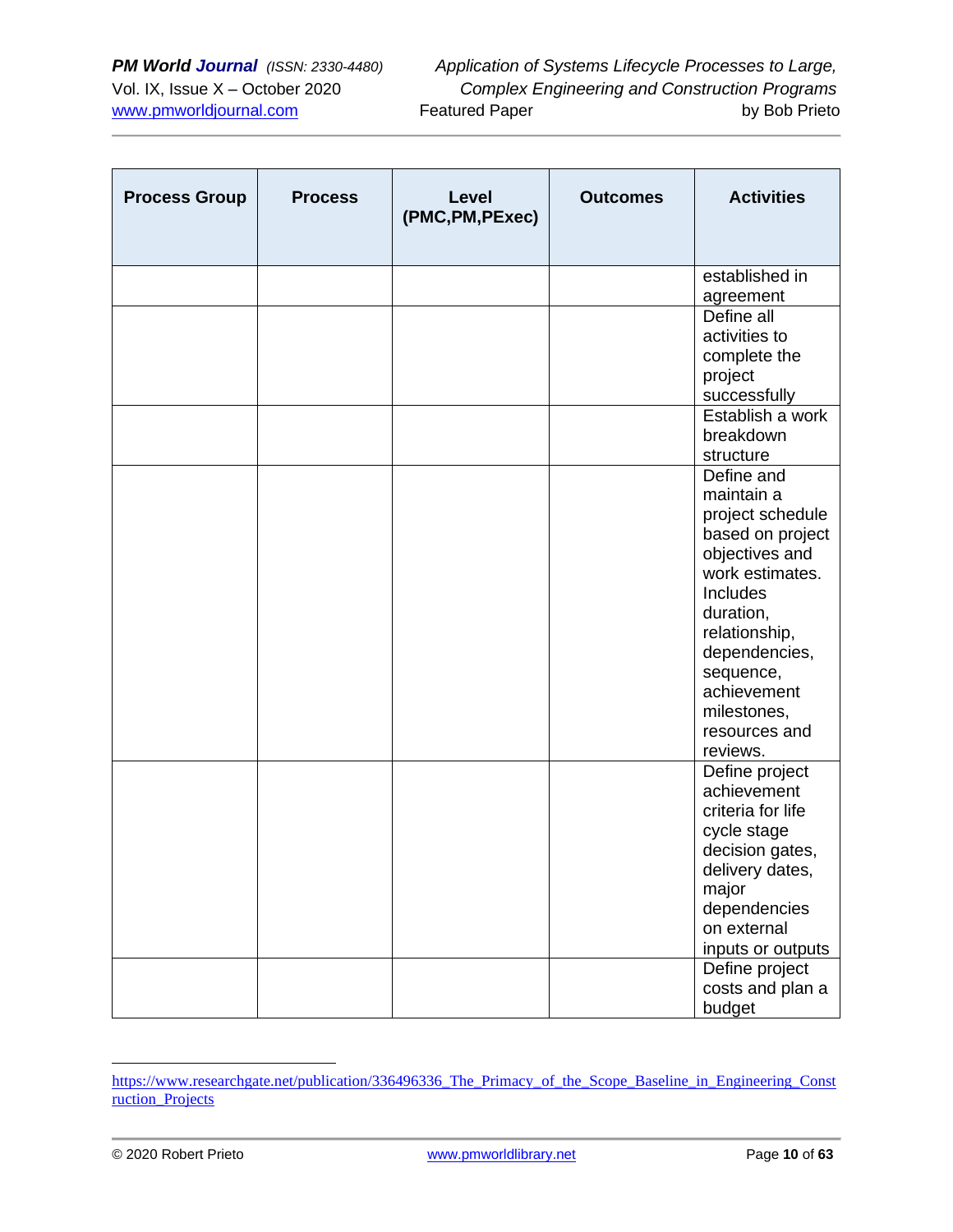| <b>Process Group</b> | <b>Process</b> | Level<br>(PMC, PM, PExec) | <b>Outcomes</b>                                                                                         | <b>Activities</b>                                                                                                                         |
|----------------------|----------------|---------------------------|---------------------------------------------------------------------------------------------------------|-------------------------------------------------------------------------------------------------------------------------------------------|
|                      |                |                           | Roles,<br>responsibilities<br>and authorities<br>are defined                                            | Define the<br>project<br>organization,<br>staff<br>acquisitions,<br>staff skills<br>development<br>and work<br>methods                    |
|                      |                |                           |                                                                                                         | Establish the<br>structure of<br>authorities and<br>responsibilities<br>of project work                                                   |
|                      |                |                           | Resources and<br>services<br>necessary to<br>achieve project<br>objectives are<br>formally<br>requested | Define the<br>infrastructure<br>and services<br>required by the<br>project                                                                |
|                      |                |                           |                                                                                                         | Plan the<br>acquisition of<br>materials, goods<br>and enabling<br>system services<br>supplied from<br>outside the<br>project <sup>8</sup> |
|                      |                |                           |                                                                                                         | Technical<br>management<br>plan developed<br>and<br>communicated<br>(includes<br>reviews)                                                 |
|                      |                |                           | Project<br>performance                                                                                  | Define project<br>measures to be<br>used, data to be                                                                                      |

<sup>8</sup> National Academy of Construction Executive Insights; Procurement Management in Large Complex Programs <https://www.naocon.org/wp-content/uploads/Procurement-Management-in-Large-Complex-Programs.pdf>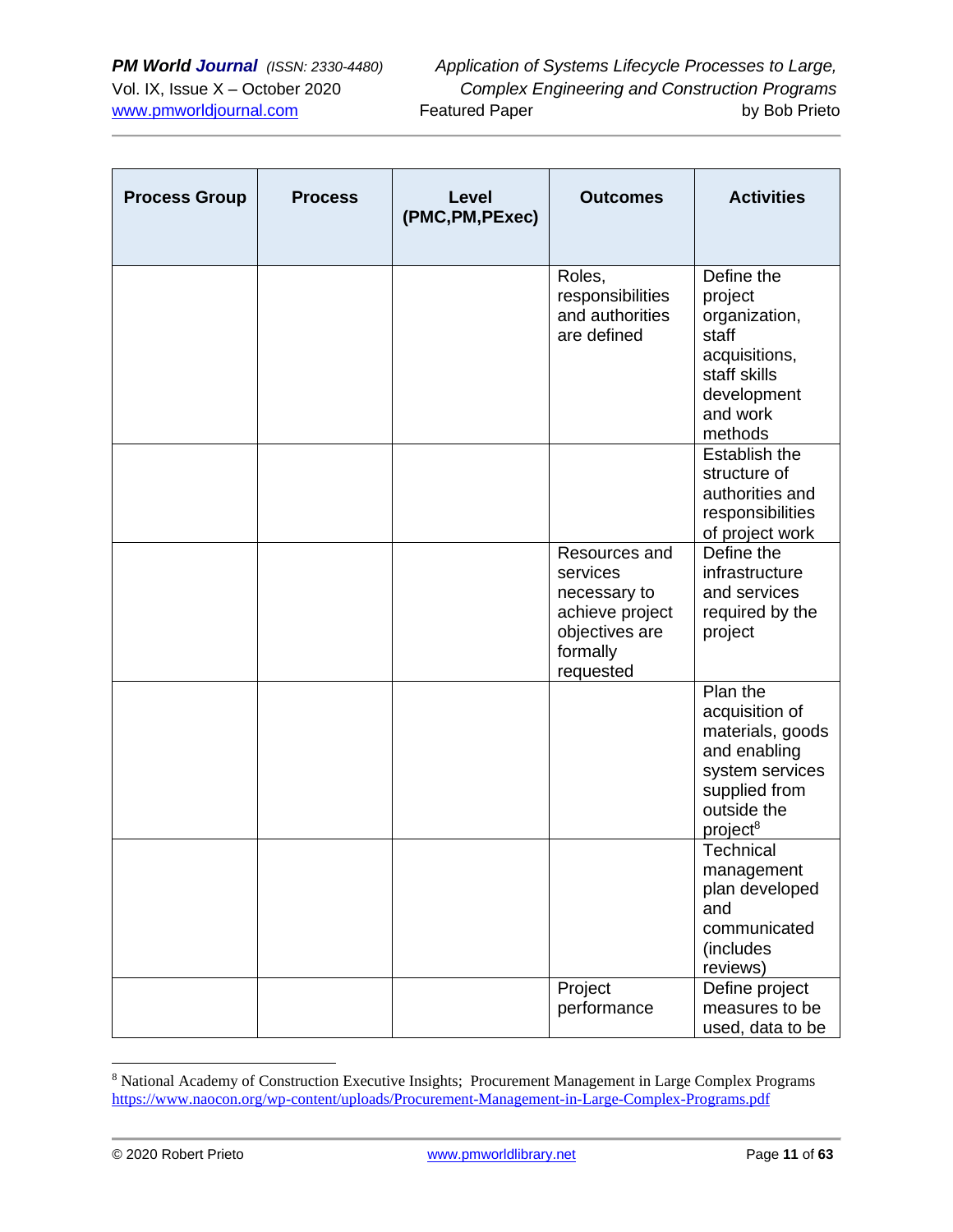| <b>Process Group</b> | <b>Process</b>                       | Level<br>(PMC, PM, PExec) | <b>Outcomes</b>                                                                 | <b>Activities</b>                                                                                                                            |
|----------------------|--------------------------------------|---------------------------|---------------------------------------------------------------------------------|----------------------------------------------------------------------------------------------------------------------------------------------|
|                      |                                      |                           | measures are<br>defined                                                         | collected<br>(including<br>sources),<br>validated and<br>analyzed <sup>9</sup>                                                               |
|                      |                                      |                           |                                                                                 | Prepare project<br>quality plan                                                                                                              |
|                      |                                      |                           | Project staff<br>directed in<br>accordance with<br>project plans                | Conduct project<br>audits                                                                                                                    |
|                      | 3.2 Project<br>assessment<br>process | PMC,PM                    | Project<br>performance<br>measures or<br>assessment<br>results are<br>available | Assess project<br>status against<br>plans to<br>determine actual<br>and projected<br>performance,<br>identifying<br>variations <sup>10</sup> |
|                      |                                      |                           |                                                                                 | Perform quality<br>assurance in<br>accordance with<br>project plans                                                                          |
|                      |                                      |                           | Adequacy of<br>roles<br>responsibilities<br>and authorities<br>assessed         | Assess<br>effectiveness of<br>project team<br>structure, roles<br>and<br>responsibilities                                                    |
|                      |                                      |                           | Adequacy of<br>resources and<br>services<br>necessary<br>assessed               | Assess<br>adequacy of<br>team member<br>competencies                                                                                         |

<sup>9</sup> Prieto, B. (2019). Impacts of Artificial Intelligence on Management of Large Complex Projects. PM World Journal, Vol. VIII, Issue V, June;

[https://www.researchgate.net/publication/334162272\\_Impacts\\_of\\_Artificial\\_Intelligence\\_on\\_Management\\_of\\_Larg](https://www.researchgate.net/publication/334162272_Impacts_of_Artificial_Intelligence_on_Management_of_Large_Complex_Projects) [e\\_Complex\\_Projects](https://www.researchgate.net/publication/334162272_Impacts_of_Artificial_Intelligence_on_Management_of_Large_Complex_Projects)

<sup>&</sup>lt;sup>10</sup> National Academy of Construction Executive Insights; Effective Project Review Meetings <https://www.naocon.org/wp-content/uploads/Effective-Project-Review-Meetings.pdf>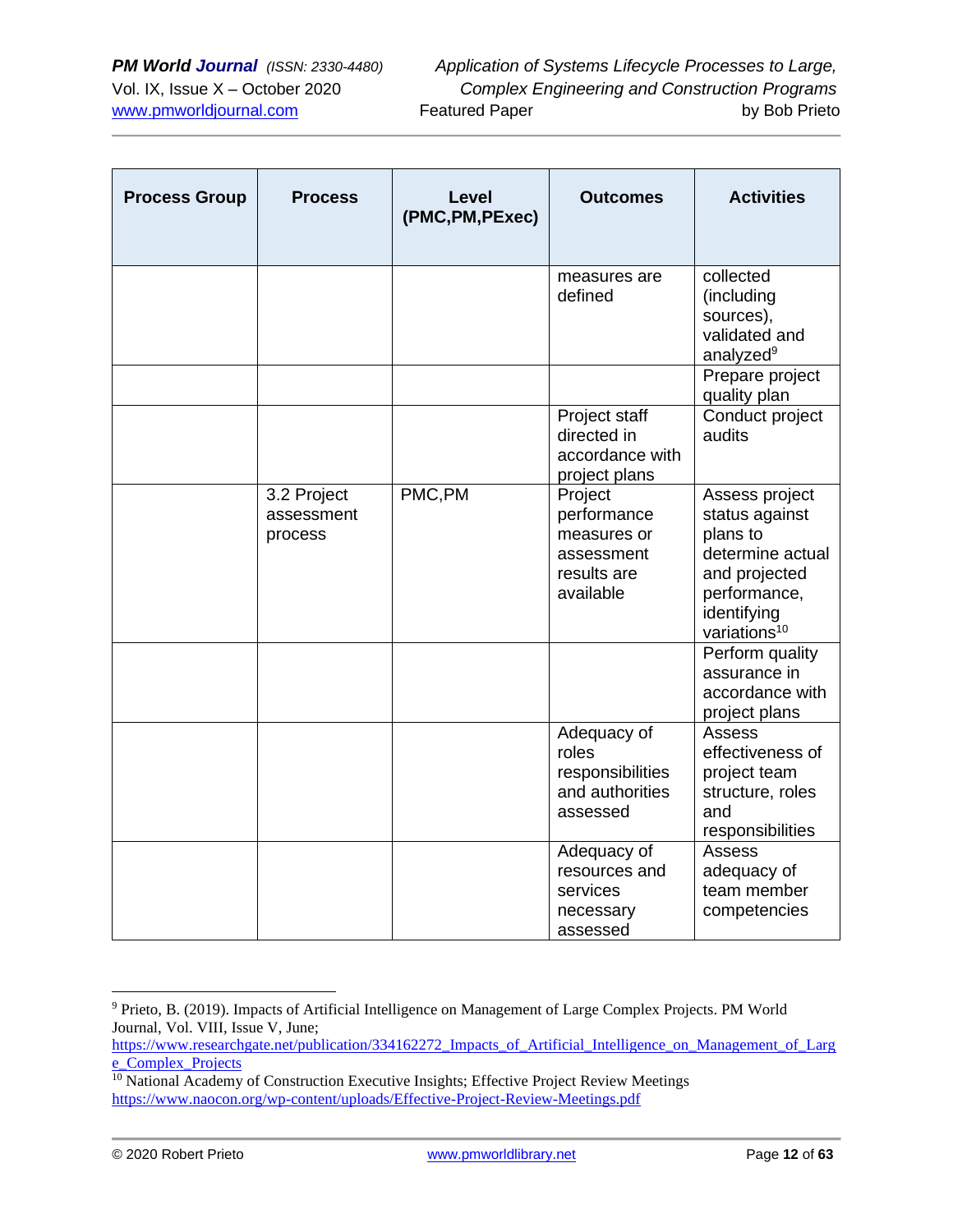| <b>Process Group</b> | <b>Process</b> | <b>Level</b><br>(PMC, PM, PExec) | <b>Outcomes</b>                                         | <b>Activities</b>                                                                                                                                                                            |
|----------------------|----------------|----------------------------------|---------------------------------------------------------|----------------------------------------------------------------------------------------------------------------------------------------------------------------------------------------------|
|                      |                |                                  |                                                         | Assess<br>adequacy and<br>availability of the<br>project's<br>supporting<br>infrastructure                                                                                                   |
|                      |                |                                  |                                                         | Confirm intra-<br>organizational<br>commitments<br>are met                                                                                                                                   |
|                      |                |                                  | Deviations in<br>project<br>performance are<br>analyzed | Assess project<br>performance<br>using measured<br>achievement<br>and milestone<br>completion                                                                                                |
|                      |                |                                  |                                                         | Determine<br>effectiveness<br>and adequacy of<br>evolving<br>capabilities to<br>meet a range of<br>future needs                                                                              |
|                      |                |                                  |                                                         | Conduct<br>required<br>management<br>and technical<br>reviews, audits<br>and inspection<br>to determine<br>readiness to<br>proceed to next<br>life cycle stage<br>or milestone <sup>11</sup> |
|                      |                |                                  |                                                         | <b>Monitor critical</b><br>processes and<br>new work<br>methods and<br>technologies                                                                                                          |

<sup>&</sup>lt;sup>11</sup> National Academy of Construction Executive Insights, Owner Readiness [https://www.naocon.org/wp](https://www.naocon.org/wp-content/uploads/Owner-Readiness.pdf)[content/uploads/Owner-Readiness.pdf](https://www.naocon.org/wp-content/uploads/Owner-Readiness.pdf)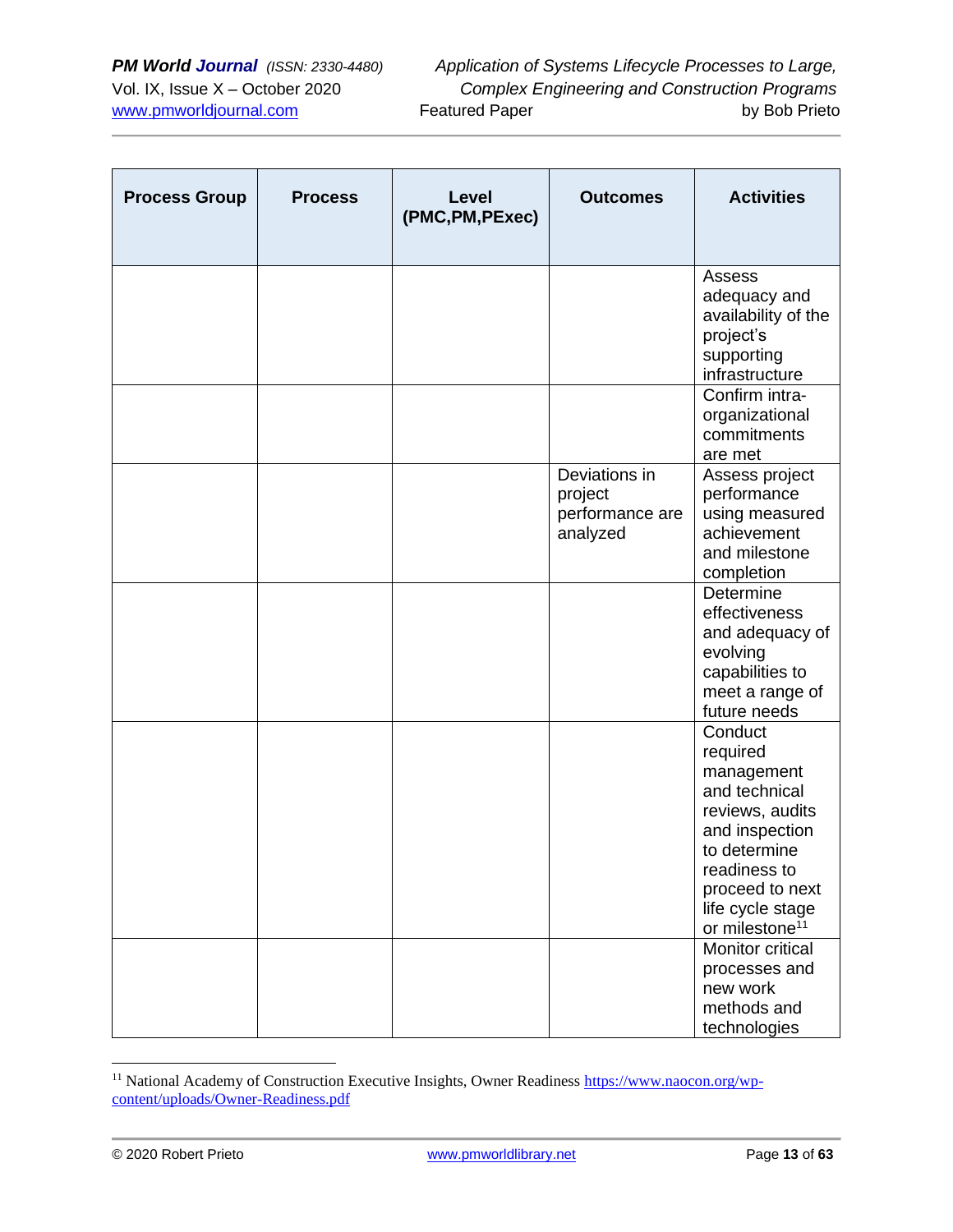| <b>Process Group</b> | <b>Process</b>                           | Level<br>(PMC, PM, PExec) | <b>Outcomes</b>                                                                            | <b>Activities</b>                                                                                                                                                                     |
|----------------------|------------------------------------------|---------------------------|--------------------------------------------------------------------------------------------|---------------------------------------------------------------------------------------------------------------------------------------------------------------------------------------|
|                      |                                          |                           |                                                                                            | Analyze data for<br>variations and<br>make<br>recommendation<br>for appropriate<br>action                                                                                             |
|                      |                                          |                           | Concerned<br>parties are<br>informed of<br>project status                                  | Provide periodic<br>status and<br>required<br>deviation reports                                                                                                                       |
|                      | 3.3 Project<br>Control<br><b>Process</b> | <b>PM</b>                 | Corrective action<br>is defined and<br>directed when<br>achievement not<br>meeting targets | Manage project<br>requirements<br>and changes to<br>requirements in<br>accordance with<br>the project<br>plans.                                                                       |
|                      |                                          |                           |                                                                                            | Initiate the<br>corrective<br>actions needed<br>to achieve the<br>goals and<br>outputs of<br>project tasks<br>that have<br>deviated<br>outside<br>acceptable or<br>defined limits.    |
|                      |                                          |                           |                                                                                            | Re-deployment<br>and re-<br>assignment of<br>personnel, tools<br>and project<br>infrastructure<br>assets when<br>inadequacy or<br>unavailability<br>has been<br>detected.<br>Initiate |
|                      |                                          |                           |                                                                                            | preventive                                                                                                                                                                            |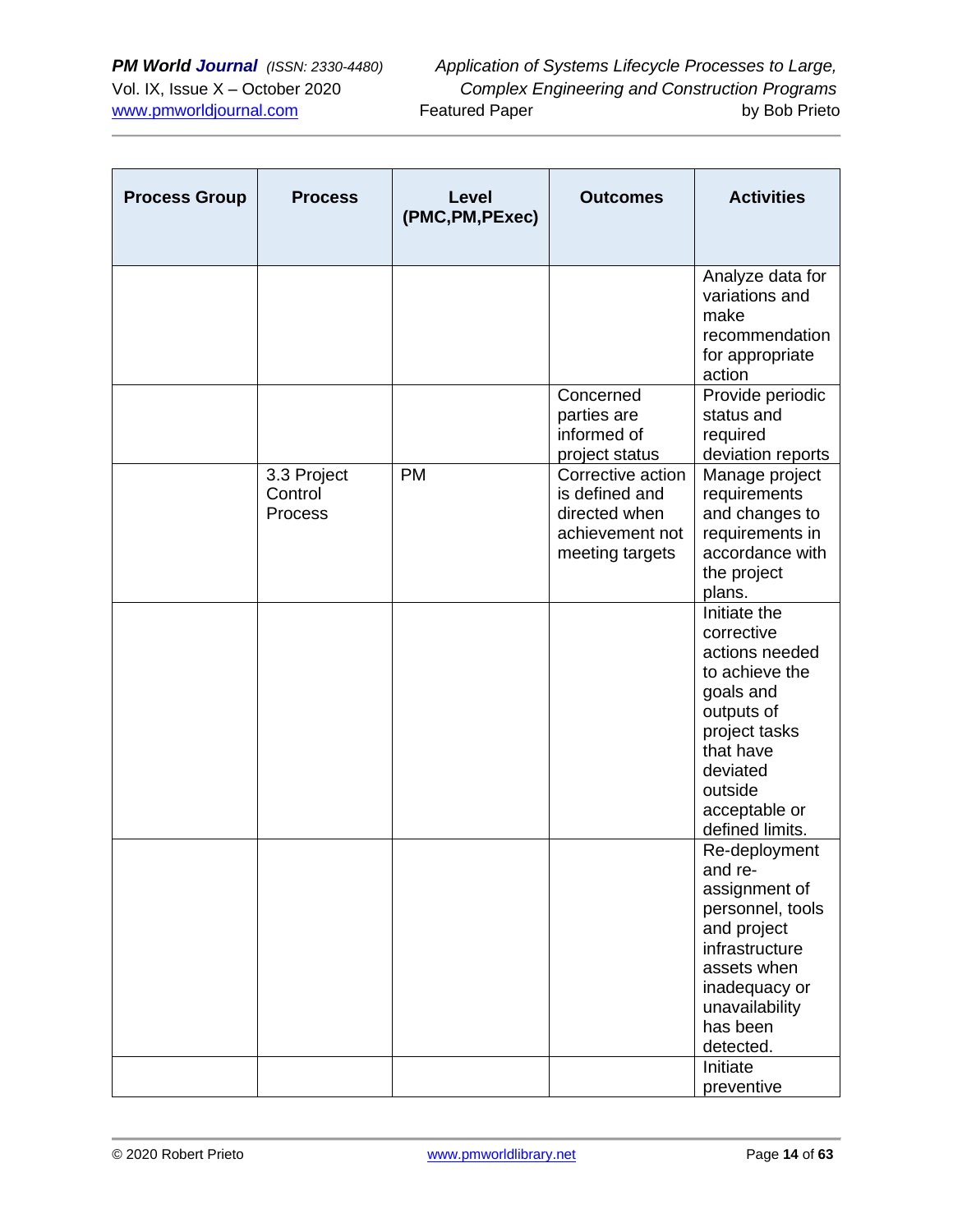| <b>Process Group</b> | <b>Process</b> | Level<br>(PMC, PM, PExec) | <b>Outcomes</b>                                                                                                                                   | <b>Activities</b>                                                                                                                                                                                                                                                         |
|----------------------|----------------|---------------------------|---------------------------------------------------------------------------------------------------------------------------------------------------|---------------------------------------------------------------------------------------------------------------------------------------------------------------------------------------------------------------------------------------------------------------------------|
|                      |                |                           |                                                                                                                                                   | actions, as<br>appropriate, to<br>ensure<br>achievement of<br>the goals and<br>outputs of the<br>project.<br>Initiate problem<br>resolution                                                                                                                               |
|                      |                |                           |                                                                                                                                                   | actions to<br>correct non-<br>conformances.                                                                                                                                                                                                                               |
|                      |                |                           |                                                                                                                                                   | Performing<br>corrective<br>actions to the<br>implementation<br>and execution of<br>the life cycle<br>processes when<br>non-<br>conformances<br>are traced to<br>them.                                                                                                    |
|                      |                |                           | Project re-<br>planning is<br>initiated when<br>project<br>objectives or<br>constraints<br>change or<br>assumptions<br>invalidated or<br>migrated | Evolve with time<br>the scope,<br>definition and<br>the related<br>breakdown of<br>the work to be<br>carried out by<br>the project in<br>response to the<br>corrective action<br>decisions taken<br>and the<br>estimated<br>changes they<br>introduce.<br>Initiate change |
|                      |                |                           |                                                                                                                                                   | actions when<br>there is a<br>contractual                                                                                                                                                                                                                                 |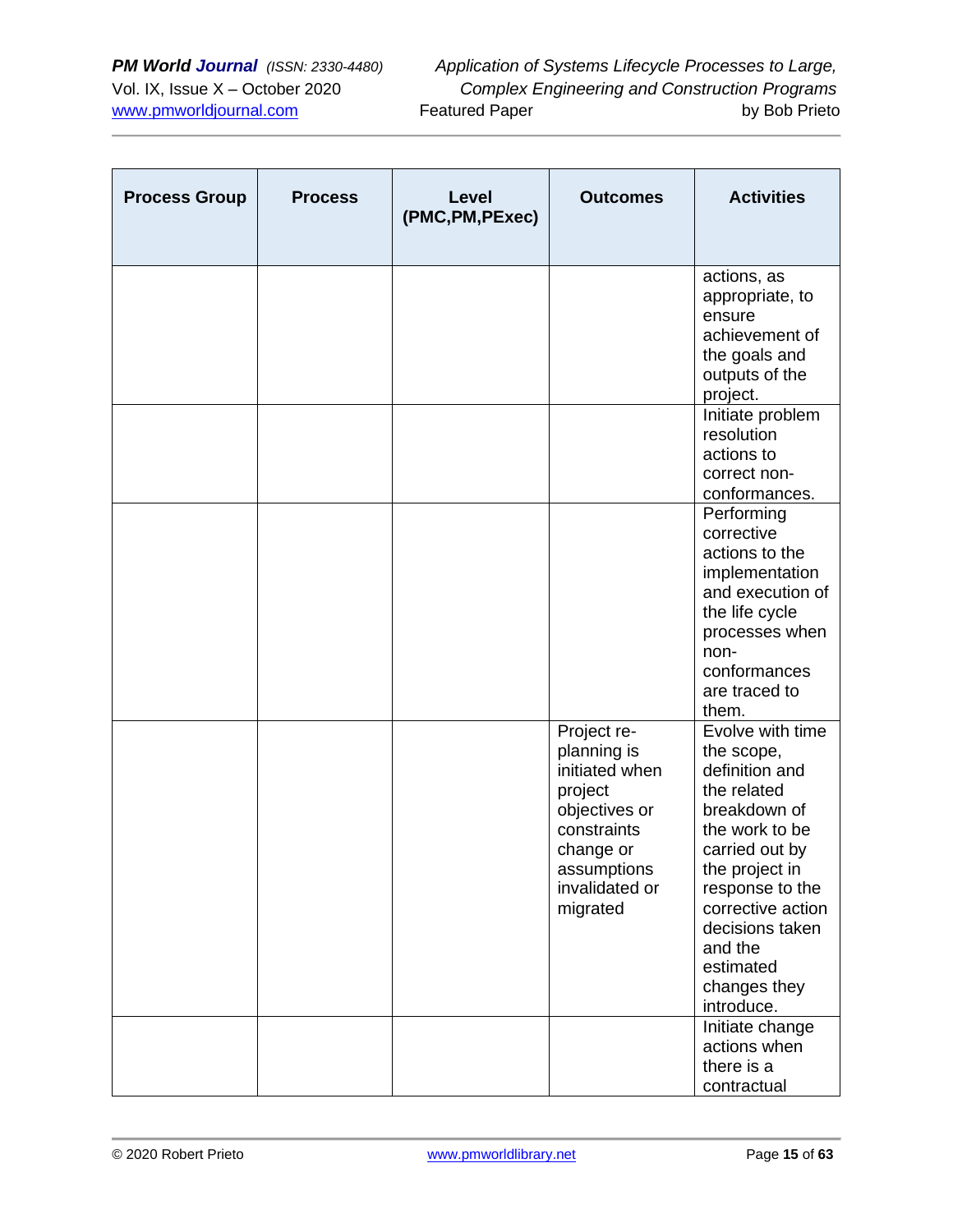| <b>Process Group</b> | <b>Process</b>                      | Level<br>(PMC, PM, PExec) | <b>Outcomes</b>                                                    | <b>Activities</b>                                                                                                                                             |
|----------------------|-------------------------------------|---------------------------|--------------------------------------------------------------------|---------------------------------------------------------------------------------------------------------------------------------------------------------------|
|                      |                                     |                           |                                                                    | change to cost,<br>time or quality<br>due to the<br>impact of client<br>or supplier<br>request.                                                               |
|                      |                                     |                           |                                                                    | Act to correct<br>defective<br>provision of<br>acquired goods<br>and services<br>through<br>constructive<br>interaction with<br>the supplier.                 |
|                      |                                     |                           | Project action to<br>advance to next<br>milestone is<br>authorized | Authorize the<br>project to<br>proceed toward<br>the next<br>milestone or<br>event if justified                                                               |
|                      |                                     |                           | Project<br>objectives are<br>achieved                              | Conduct project<br>audit <sup>12</sup>                                                                                                                        |
|                      | 3.4 Decision<br>Making<br>Processes | All                       | Decision-making<br>strategy is<br>defined.                         | Define a<br>decision-making<br>strategy<br>including the<br>identification and<br>allocation of<br>responsibility for,<br>and authority to<br>make decisions. |
|                      |                                     |                           | Alternative<br>courses of<br>action are<br>defined.                | Involve relevant<br>parties in the<br>decision-making<br>in order to draw<br>on experience<br>and knowledge.                                                  |

<sup>&</sup>lt;sup>12</sup> Program Management Audit Checklist

[https://www.researchgate.net/publication/273118616\\_Program\\_Management\\_Audit\\_Checklist](https://www.researchgate.net/publication/273118616_Program_Management_Audit_Checklist)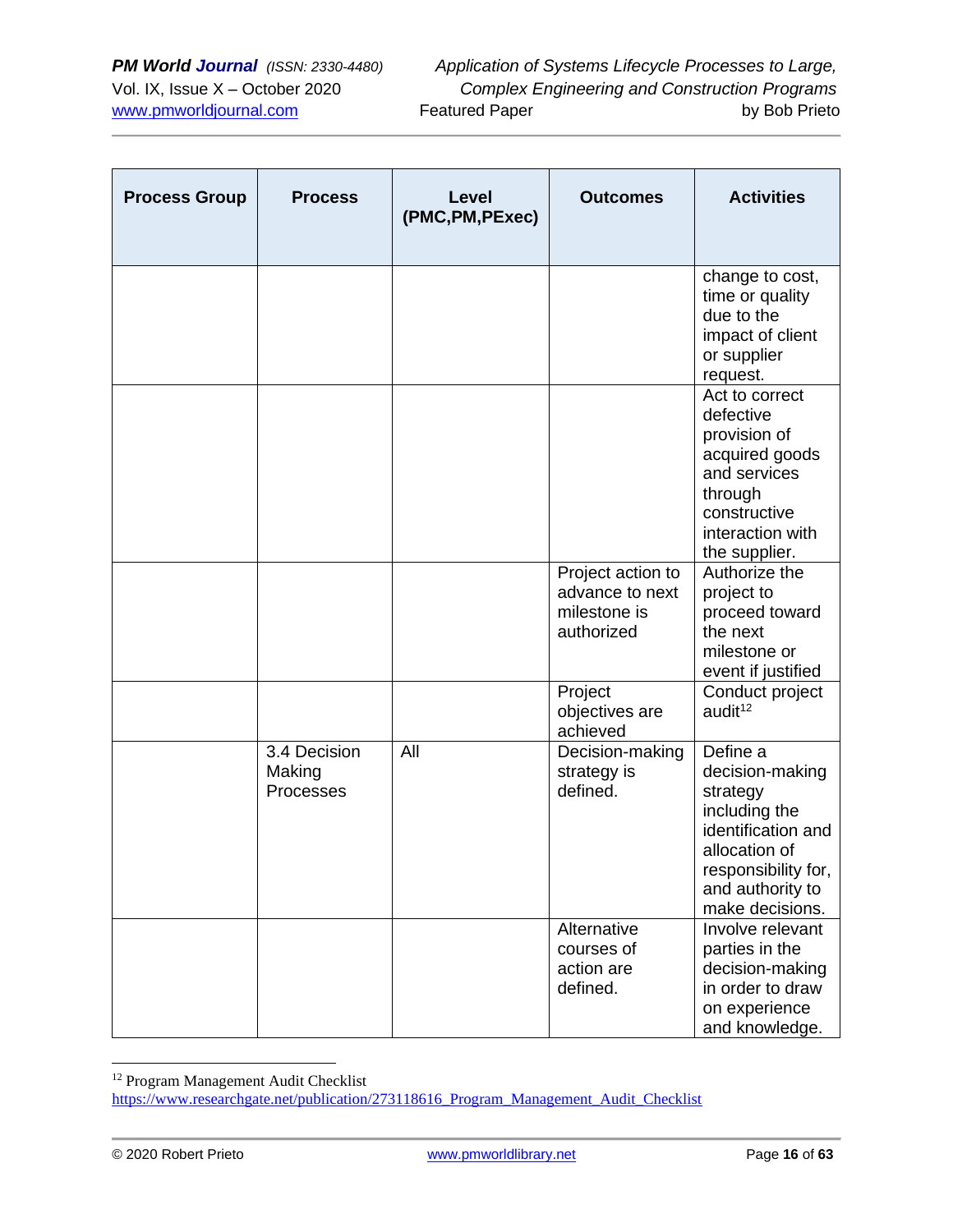| <b>Process Group</b> | <b>Process</b> | Level<br>(PMC, PM, PExec) | <b>Outcomes</b>                               | <b>Activities</b>                                                                                                                                                                                                 |
|----------------------|----------------|---------------------------|-----------------------------------------------|-------------------------------------------------------------------------------------------------------------------------------------------------------------------------------------------------------------------|
|                      |                |                           |                                               | Identify the<br>circumstances<br>and need for a<br>decision.                                                                                                                                                      |
|                      |                |                           |                                               | Record,<br>categorize and<br>promptly and<br>objectively<br>report problems<br>or opportunities<br>and the<br>alternative<br>courses of<br>action that will<br>resolve their<br>outcome.                          |
|                      |                |                           | Preferred course<br>of action is<br>selected. | Select and<br>declare the<br>decision-making<br>strategy for each<br>decision<br>situation. Identify<br>desired<br>outcomes and<br>measurable<br>success criteria.                                                |
|                      |                |                           |                                               | Evaluate the<br>balance of<br>consequences<br>of alternative<br>actions, using<br>the defined<br>decision-making<br>strategy, to<br>arrive at an<br>optimization of,<br>or an<br>improvement in,<br>an identified |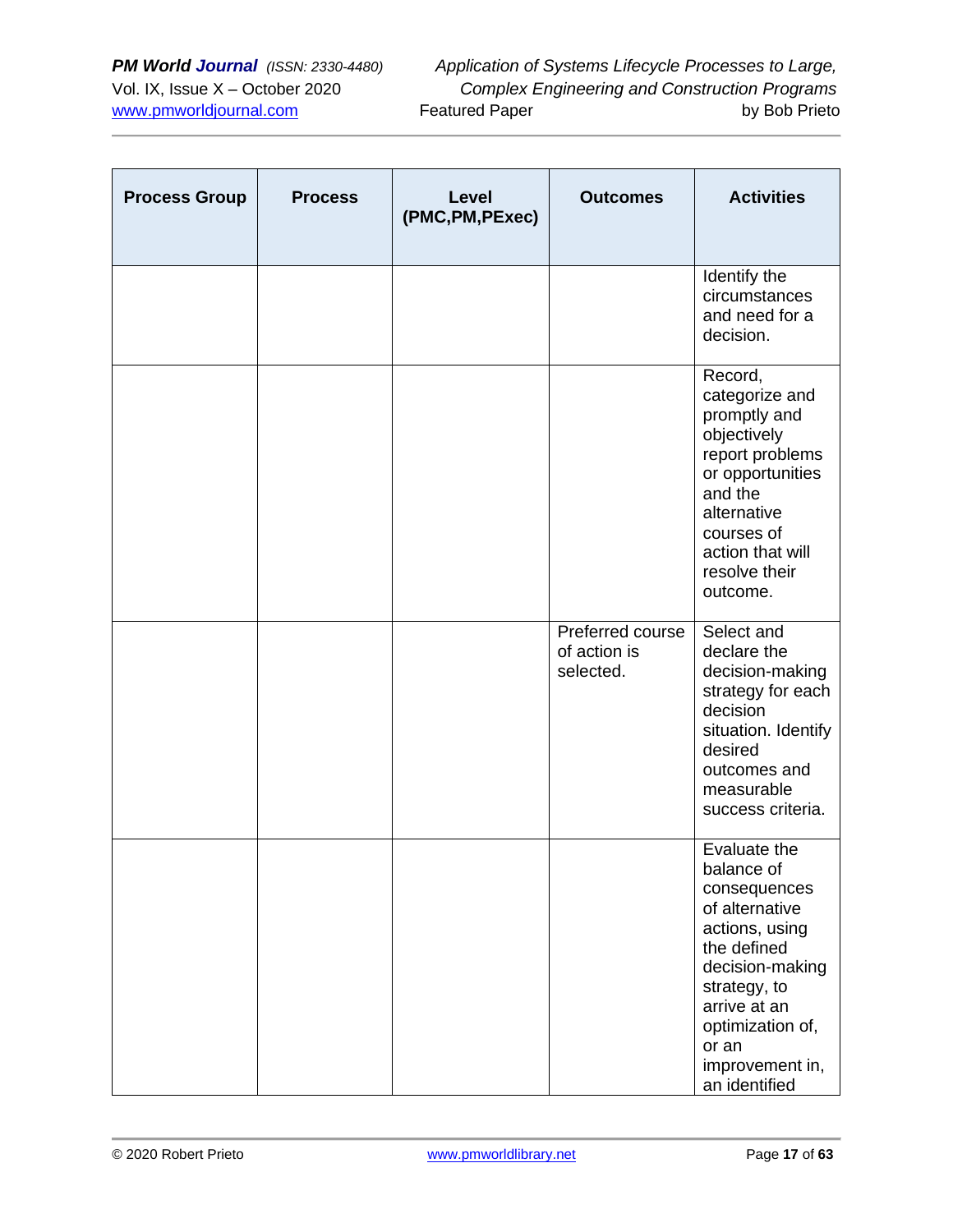| <b>Process Group</b> | <b>Process</b>                    | Level<br>(PMC, PM, PExec) | <b>Outcomes</b>                                                                          | <b>Activities</b>                                                                                                                                                                                                                      |
|----------------------|-----------------------------------|---------------------------|------------------------------------------------------------------------------------------|----------------------------------------------------------------------------------------------------------------------------------------------------------------------------------------------------------------------------------------|
|                      |                                   |                           |                                                                                          | decision<br>situation.                                                                                                                                                                                                                 |
|                      |                                   |                           | Resolution,<br>decision<br>rationale and<br>assumptions are<br>captured and<br>reported. | Record, track,<br>evaluate and<br>report decision<br>outcomes to<br>confirm that<br>problems have<br>been effectively<br>resolved,<br>adverse trends<br>have been<br>reversed and<br>advantage has<br>been taken of<br>opportunities.  |
|                      |                                   |                           |                                                                                          | Maintain records<br>of problems and<br>opportunities<br>and their<br>disposition, as<br>stipulated in<br>agreements or<br>organizational<br>procedures and<br>in a manner that<br>permits auditing<br>and learning<br>from experience. |
|                      | 3.5 Risk<br>Management<br>Process | PMC,PM                    | Risks are<br>identified and<br>categorized.                                              | Establish a<br>systematic<br>approach to risk<br>identification,<br>assessment and<br>treatment.<br>Identify and<br>define the risks.<br>Identifying the<br>initiating events<br>associated with<br>each risk in each                  |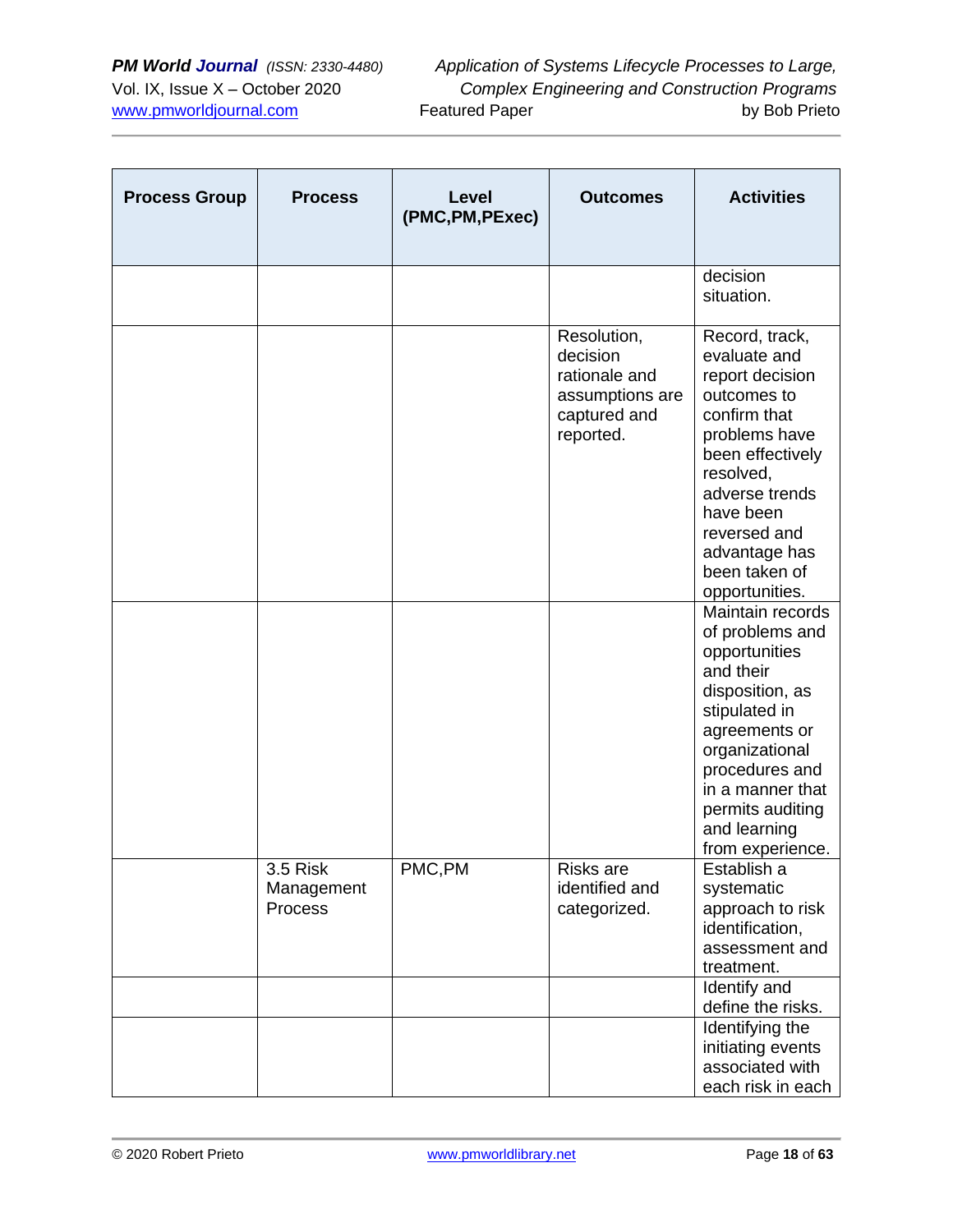| <b>Process Group</b> | <b>Process</b> | Level<br>(PMC, PM, PExec) | <b>Outcomes</b>                                                        | <b>Activities</b>                                                                                                                                                                                                                                                                                                                                     |
|----------------------|----------------|---------------------------|------------------------------------------------------------------------|-------------------------------------------------------------------------------------------------------------------------------------------------------------------------------------------------------------------------------------------------------------------------------------------------------------------------------------------------------|
|                      |                |                           |                                                                        | risk category,<br>and defining the<br>interrelationship<br>s between<br>sources of risk.                                                                                                                                                                                                                                                              |
|                      |                |                           | The probabilities<br>and<br>consequence of<br>risks are<br>quantified. | Determine the<br>probability<br>associated with<br>risk occurrence<br>using<br>established risk<br>criteria. Criteria<br>can include<br>associated cost,<br>legal and<br>statutory<br>requirements,<br>socio-economic<br>and<br>environmental<br>aspects, the<br>concerns of<br>stakeholders,<br>priorities and<br>other inputs to<br>the assessment. |
|                      |                |                           |                                                                        | Evaluate the<br>risks in terms of<br>their possible<br>consequences<br>using the<br>established<br>criteria.                                                                                                                                                                                                                                          |
|                      |                |                           |                                                                        | Prioritize the<br>risks in terms of<br>their probability<br>and<br>consequences.                                                                                                                                                                                                                                                                      |
|                      |                |                           | Strategy to treat<br>each risk is<br>specified.                        | Determine the<br>risk treatment<br>strategies.                                                                                                                                                                                                                                                                                                        |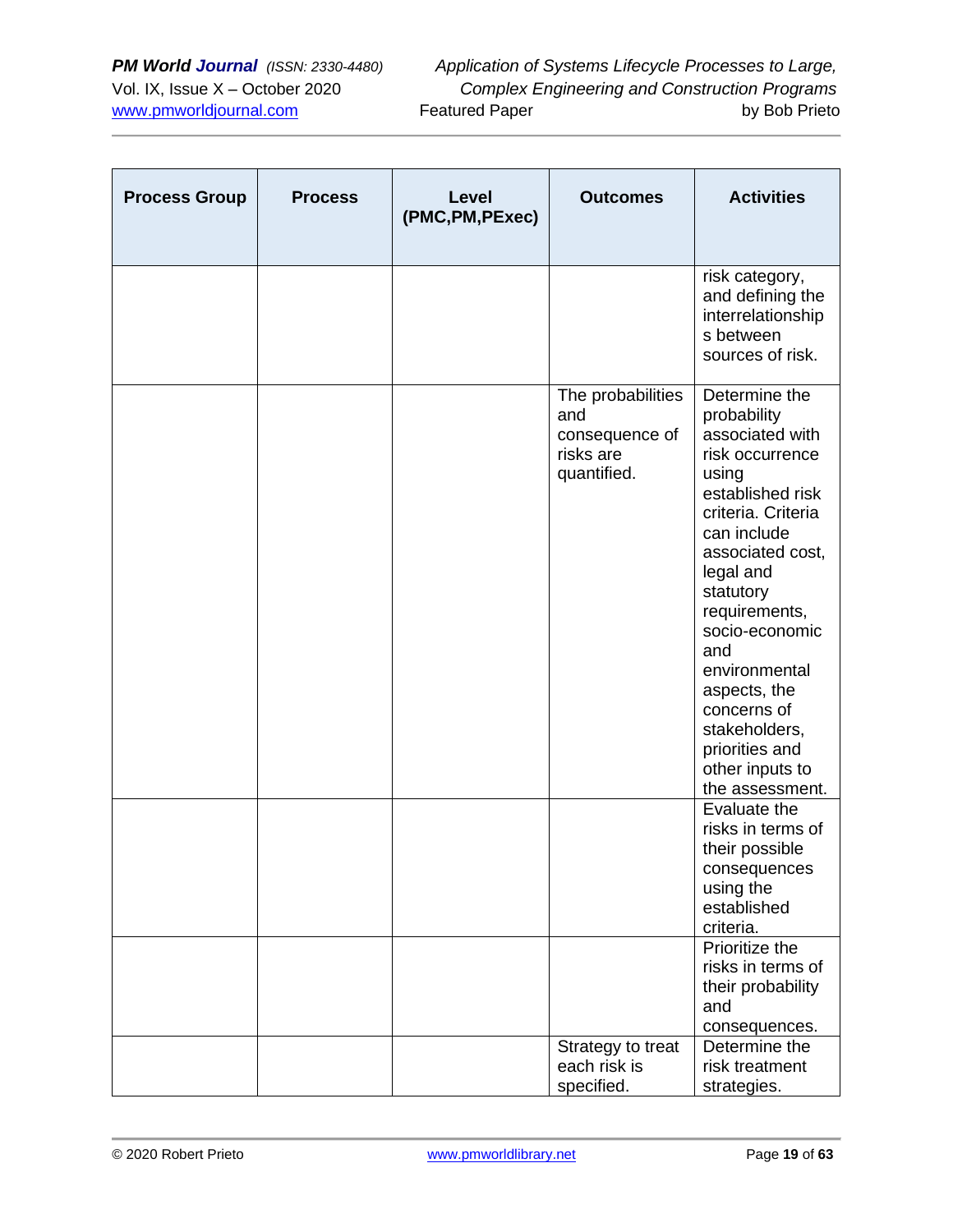| <b>Process Group</b> | <b>Process</b> | Level<br>(PMC, PM, PExec) | <b>Outcomes</b>                                  | <b>Activities</b>                                                                                                                                                           |
|----------------------|----------------|---------------------------|--------------------------------------------------|-----------------------------------------------------------------------------------------------------------------------------------------------------------------------------|
|                      |                |                           |                                                  | Define a<br>threshold of<br>acceptability for<br>each identified<br>risk.                                                                                                   |
|                      |                |                           |                                                  | Identify the risk<br>treatment<br>actions to follow<br>if the threshold<br>of acceptability<br>is exceeded.                                                                 |
|                      |                |                           |                                                  | For risks that<br>have high<br>consequences <sup>13</sup> ,<br>establish<br>contingency<br>plans that will be<br>initiated if<br>mitigation<br>actions are<br>unsuccessful. |
|                      |                |                           | Risk status is<br>available and<br>communicated. | Communicate<br>the risk<br>treatment<br>actions and their<br>status in<br>accordance with<br>the agreement,<br>policies and<br>procedures.                                  |
|                      |                |                           |                                                  | Maintain a<br>register of risk<br>throughout the<br>life cycle.<br>Register<br>includes a<br>definition of the<br>current                                                   |

<sup>&</sup>lt;sup>13</sup> National Academy of Construction Executive Insights, Fat Tails

[https://www.researchgate.net/publication/340949652\\_Risk\\_and\\_Opportunities\\_Fat\\_Tails\\_Key\\_Points](https://www.researchgate.net/publication/340949652_Risk_and_Opportunities_Fat_Tails_Key_Points)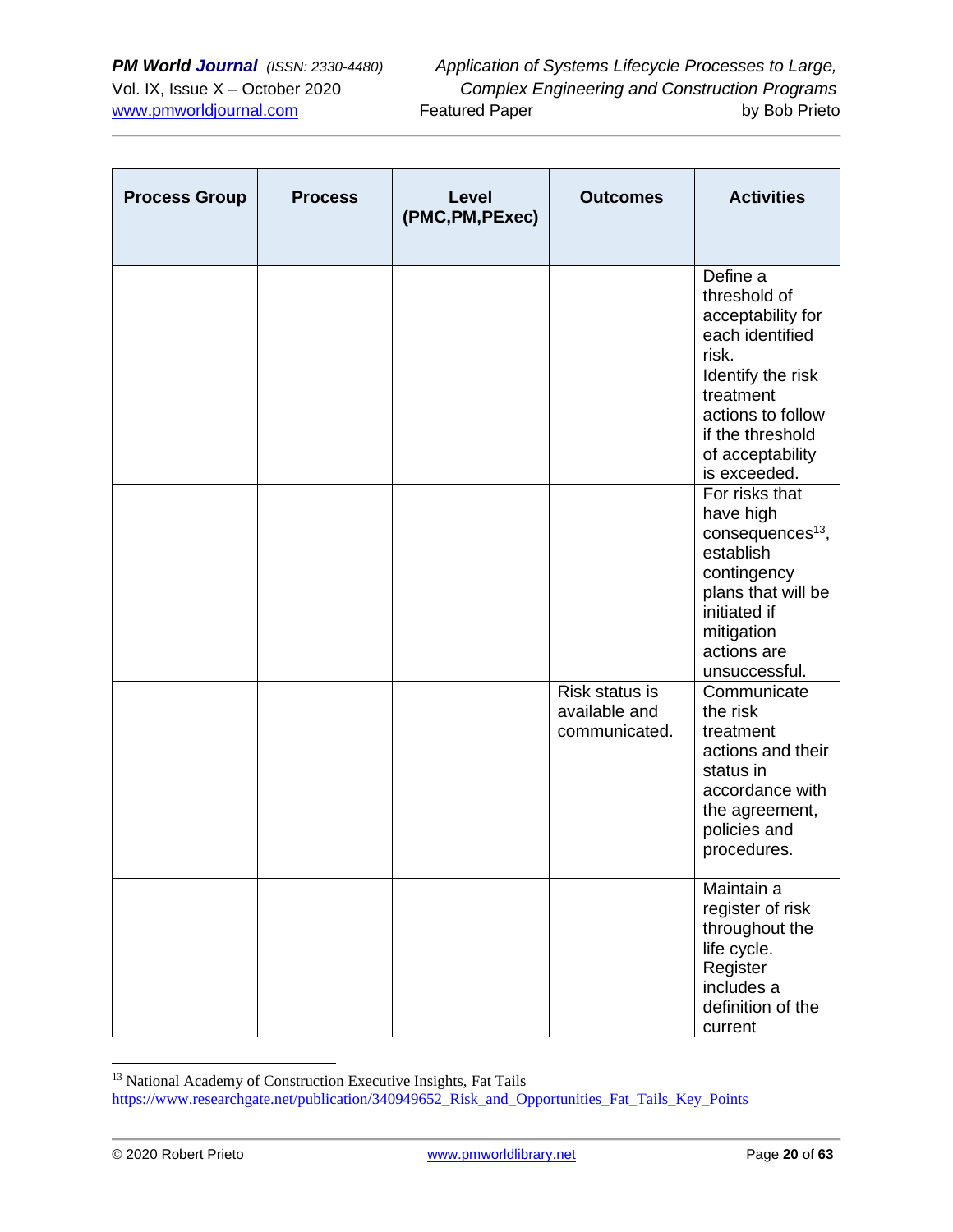| <b>Process Group</b> | <b>Process</b>                     | Level<br>(PMC, PM, PExec) | <b>Outcomes</b>                                                             | <b>Activities</b>                                                                                                                                       |
|----------------------|------------------------------------|---------------------------|-----------------------------------------------------------------------------|---------------------------------------------------------------------------------------------------------------------------------------------------------|
|                      |                                    |                           |                                                                             | perception of<br>risks, and the<br>relationship to<br>risk treatment<br>actions and<br>budgets.                                                         |
|                      |                                    |                           | <b>Risks that have</b><br>become<br>unacceptable<br>are acted upon          |                                                                                                                                                         |
|                      | 3.6<br>Configuration<br>Management | PMC, PM                   | Configuration<br>management<br>strategy is<br>defined.                      | Define a<br>configuration<br>management<br>strategy<br>compatible with<br>the guidance<br>provided in ISO<br>10007.                                     |
|                      |                                    |                           | Items requiring<br>configuration<br>management<br>are defined.              | Identify items<br>that are subject<br>to configuration<br>control.                                                                                      |
|                      |                                    |                           | Configuration<br>baselines are<br>established.                              | Maintain<br>information on<br>configurations<br>with an<br>appropriate level<br>of integrity and<br>security.                                           |
|                      |                                    |                           | Changes to<br>items under<br>configuration<br>management<br>are controlled. | <b>Ensure that</b><br>configuration<br>information<br>permits forward<br>and backward<br>traceability to<br>other baselined<br>configuration<br>states. |
|                      |                                    |                           | The<br>configuration of<br>released items is<br>controlled.                 | <b>Ensure that</b><br>changes to<br>configuration<br>baselines are                                                                                      |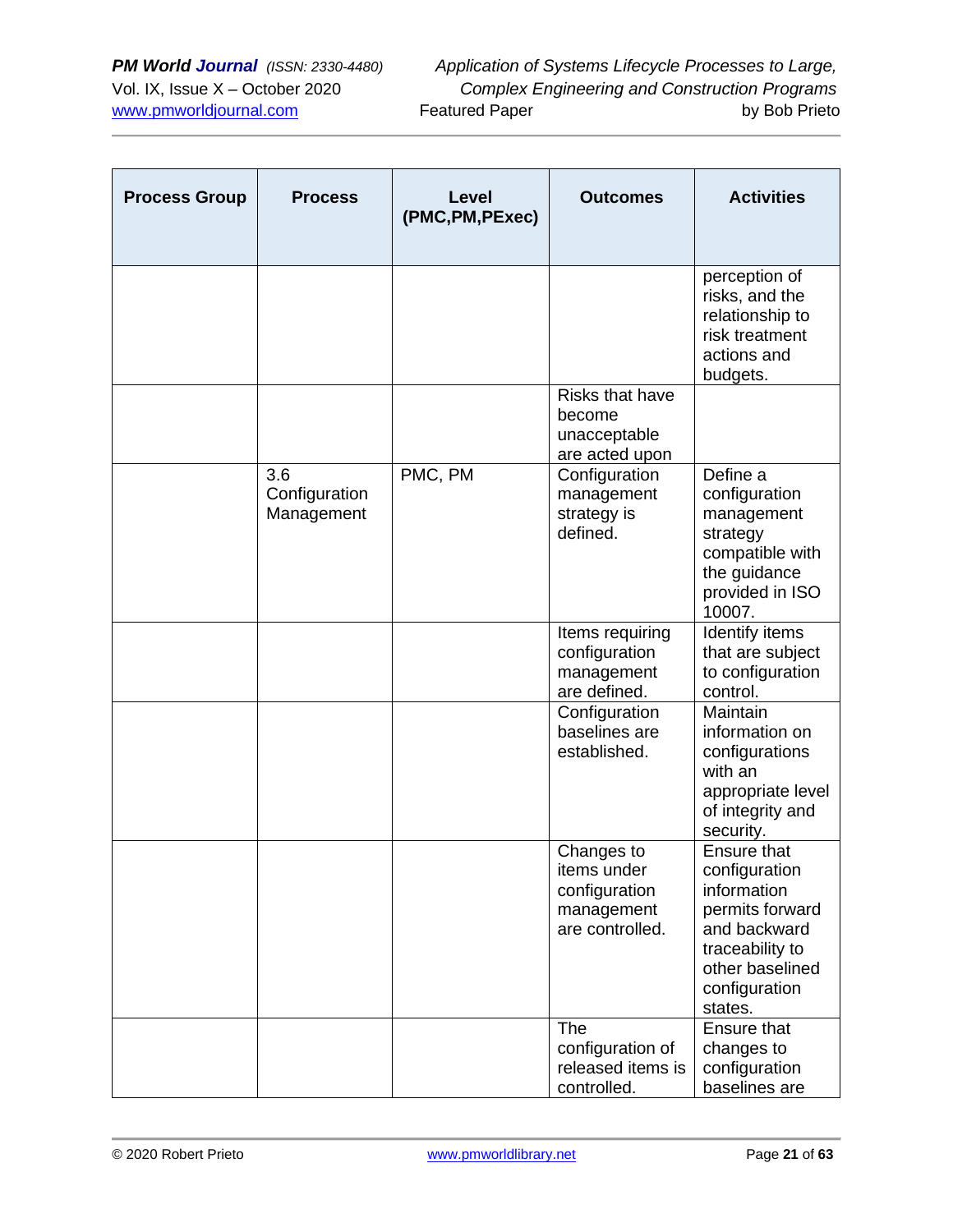| <b>Process Group</b> | <b>Process</b>                           | Level<br>(PMC, PM, PExec) | <b>Outcomes</b>                                                                                               | <b>Activities</b>                                                                                                                                                                                                     |
|----------------------|------------------------------------------|---------------------------|---------------------------------------------------------------------------------------------------------------|-----------------------------------------------------------------------------------------------------------------------------------------------------------------------------------------------------------------------|
|                      |                                          |                           |                                                                                                               | properly<br>identified,<br>recorded,<br>evaluated,<br>approved,<br>incorporated,<br>and verified.                                                                                                                     |
|                      |                                          |                           | Status of items<br>under<br>configuration<br>management is<br>made available<br>throughout the<br>life cycle. | Ensure that<br>changes to<br>configuration<br>baselines are<br>properly<br>identified,<br>recorded,<br>evaluated,<br>approved,<br>incorporated,<br>and verified.                                                      |
|                      |                                          |                           |                                                                                                               | Perform audits<br>to verify<br>conformance of<br>a baseline to<br>drawings,<br>interface control<br>documents and<br>other agreement<br>requirements.                                                                 |
|                      | 3.7 Information<br>Management<br>Process | All                       | Information to be<br>managed is<br>identified.                                                                | Define the items<br>of information<br>that will be<br>managed during<br>the system life<br>cycle and,<br>according to<br>organizational<br>policy or<br>legislation,<br>maintained for a<br>defined period<br>beyond. |
|                      |                                          |                           |                                                                                                               | Designate<br>authorities and                                                                                                                                                                                          |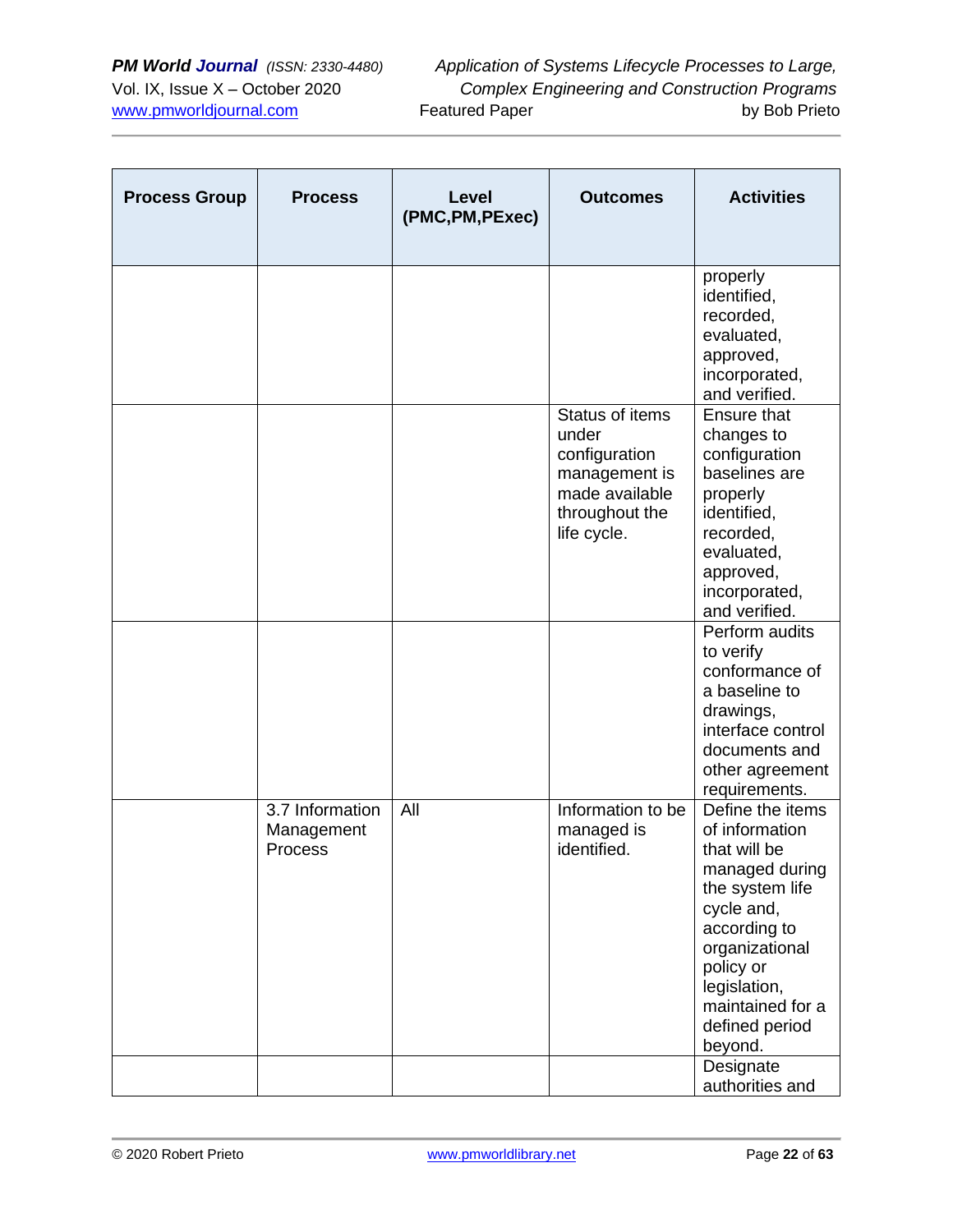| <b>Process Group</b> | <b>Process</b> | Level<br>(PMC, PM, PExec) | <b>Outcomes</b>                                                  | <b>Activities</b>                                                                                                                                          |
|----------------------|----------------|---------------------------|------------------------------------------------------------------|------------------------------------------------------------------------------------------------------------------------------------------------------------|
|                      |                |                           |                                                                  | responsibilities<br>regarding the<br>origination,<br>generation,<br>capture,<br>archiving and<br>disposal of items<br>of information.                      |
|                      |                |                           |                                                                  | Define the<br>rights,<br>obligations and<br>commitments<br>regarding the<br>retention of,<br>transmission of<br>and access to<br>information<br>items.     |
|                      |                |                           | Forms of the<br>information<br>representations<br>are defined.   | Define the<br>content,<br>semantics,<br>formats and<br>medium for the<br>representation,<br>retention,<br>transmission<br>and retrieval of<br>information. |
|                      |                |                           | Information is<br>transformed and<br>disposed of as<br>required. | Obtain the<br>identified items<br>of information.                                                                                                          |
|                      |                |                           | Status of<br>information is<br>recorded.                         | Maintain<br>information<br>items and their<br>storage records<br>according to<br>integrity, security<br>and privacy<br>requirements.                       |
|                      |                |                           | Information is<br>current,                                       | Define<br>information                                                                                                                                      |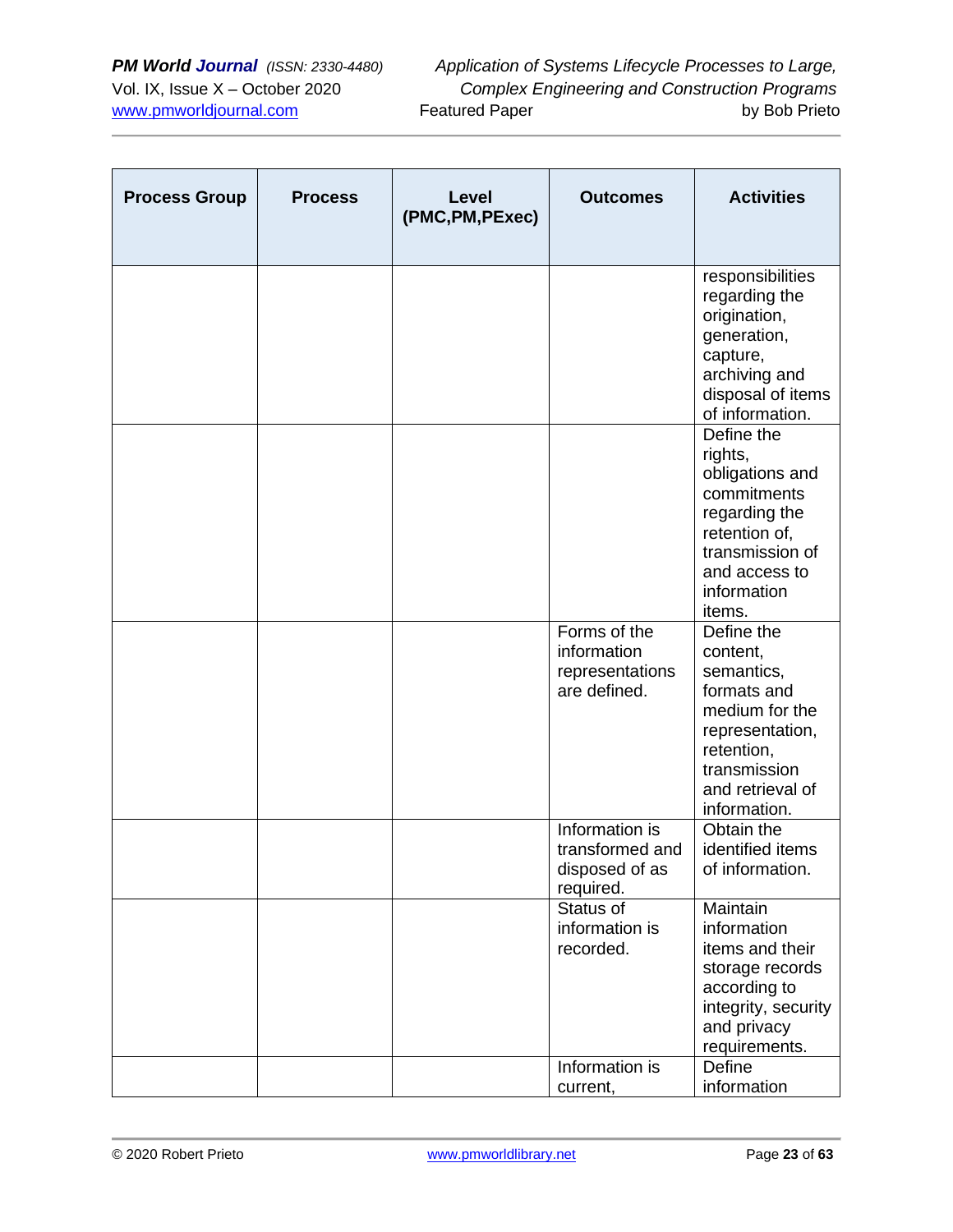| <b>Process Group</b>                     | <b>Process</b>                                                     | <b>Level</b><br>(PMC, PM, PExec) | <b>Outcomes</b>                                                                | <b>Activities</b>                                                                                                                                               |
|------------------------------------------|--------------------------------------------------------------------|----------------------------------|--------------------------------------------------------------------------------|-----------------------------------------------------------------------------------------------------------------------------------------------------------------|
|                                          |                                                                    |                                  | complete and<br>valid.                                                         | maintenance<br>actions.                                                                                                                                         |
|                                          |                                                                    |                                  | Information is<br>made available<br>to designated<br>parties.                  | Retrieve and<br>distribute<br>information to<br>designated<br>parties as<br>required by<br>agreed<br>schedules or<br>defined<br>circumstances.                  |
|                                          |                                                                    |                                  |                                                                                | Provide official<br>documentation<br>as required.                                                                                                               |
|                                          |                                                                    |                                  |                                                                                | Archive<br>designated<br>information, in<br>accordance with<br>the audit and<br>knowledge<br>retention<br>purposes.                                             |
|                                          |                                                                    |                                  |                                                                                | Dispose of<br>unwanted,<br>invalid or<br>unverifiable<br>information<br>according to<br>organization<br>policy, and<br>security and<br>privacy<br>requirements. |
| <b>4.0 Technical</b><br><b>Processes</b> | 4.1<br>Stakeholder<br>Requirements<br><b>Definition</b><br>Process | PMC, PM                          | Required<br>characteristics<br>and context of<br>use of services<br>specified. | Identify the<br>individual<br>stakeholders or<br>stakeholder<br>classes who<br>have interest in<br>the system                                                   |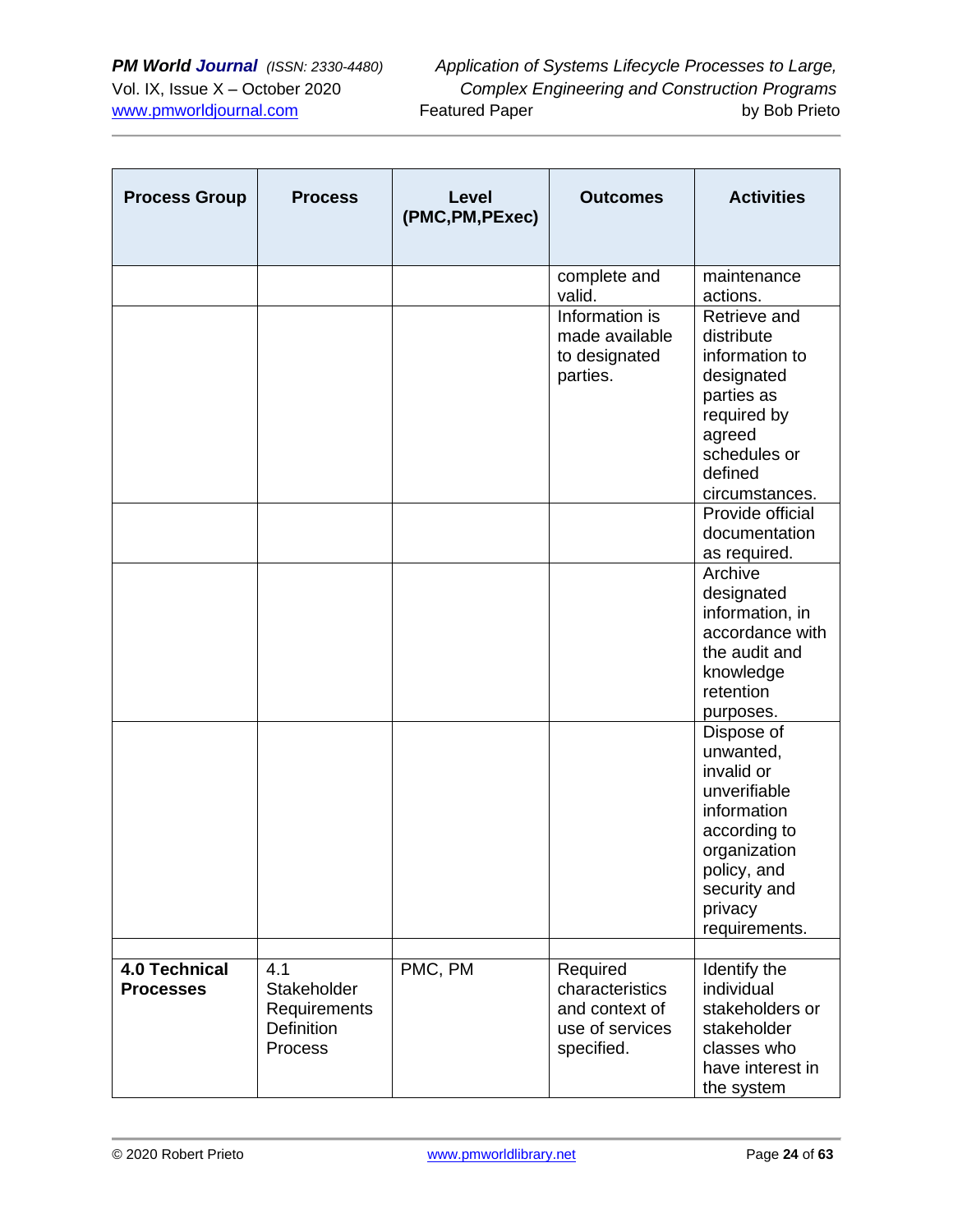| <b>Process Group</b> | <b>Process</b> | Level<br>(PMC, PM, PExec) | <b>Outcomes</b>                                                                                      | <b>Activities</b>                                                                                                                                                                                                                                                                                                                                 |
|----------------------|----------------|---------------------------|------------------------------------------------------------------------------------------------------|---------------------------------------------------------------------------------------------------------------------------------------------------------------------------------------------------------------------------------------------------------------------------------------------------------------------------------------------------|
|                      |                |                           |                                                                                                      | throughout its<br>life cycle <sup>14</sup> .                                                                                                                                                                                                                                                                                                      |
|                      |                |                           |                                                                                                      | Elicit<br>stakeholder<br>requirements.                                                                                                                                                                                                                                                                                                            |
|                      |                |                           | Constraints on a<br>system solution<br>are defined.                                                  | Define the<br>constraints on a<br>system solution<br>that are<br>unavoidable<br>consequences<br>of existing<br>agreements,<br>management<br>decisions and<br>technical<br>decisions.                                                                                                                                                              |
|                      |                |                           | Traceability of<br>stakeholder<br>requirements to<br>stakeholders<br>and their needs<br>is achieved. | Define a<br>representative<br>set of activity<br>sequences to<br>identify all<br>required<br>services that<br>correspond to<br>anticipated<br>operational and<br>support<br>scenarios and<br>environments.<br>Scenarios are<br>used to analyze<br>the operation of<br>the system in its<br>intended<br>environment in<br>order and to<br>identify |

<sup>14</sup> Stakeholder Management in Large Engineering & Construction Programs; PM World Today; October 2011 [https://www.researchgate.net/publication/273119019\\_Stakeholder\\_Management\\_in\\_Large\\_Engineering\\_Constructi](https://www.researchgate.net/publication/273119019_Stakeholder_Management_in_Large_Engineering_Construction_Programs) [on\\_Programs](https://www.researchgate.net/publication/273119019_Stakeholder_Management_in_Large_Engineering_Construction_Programs)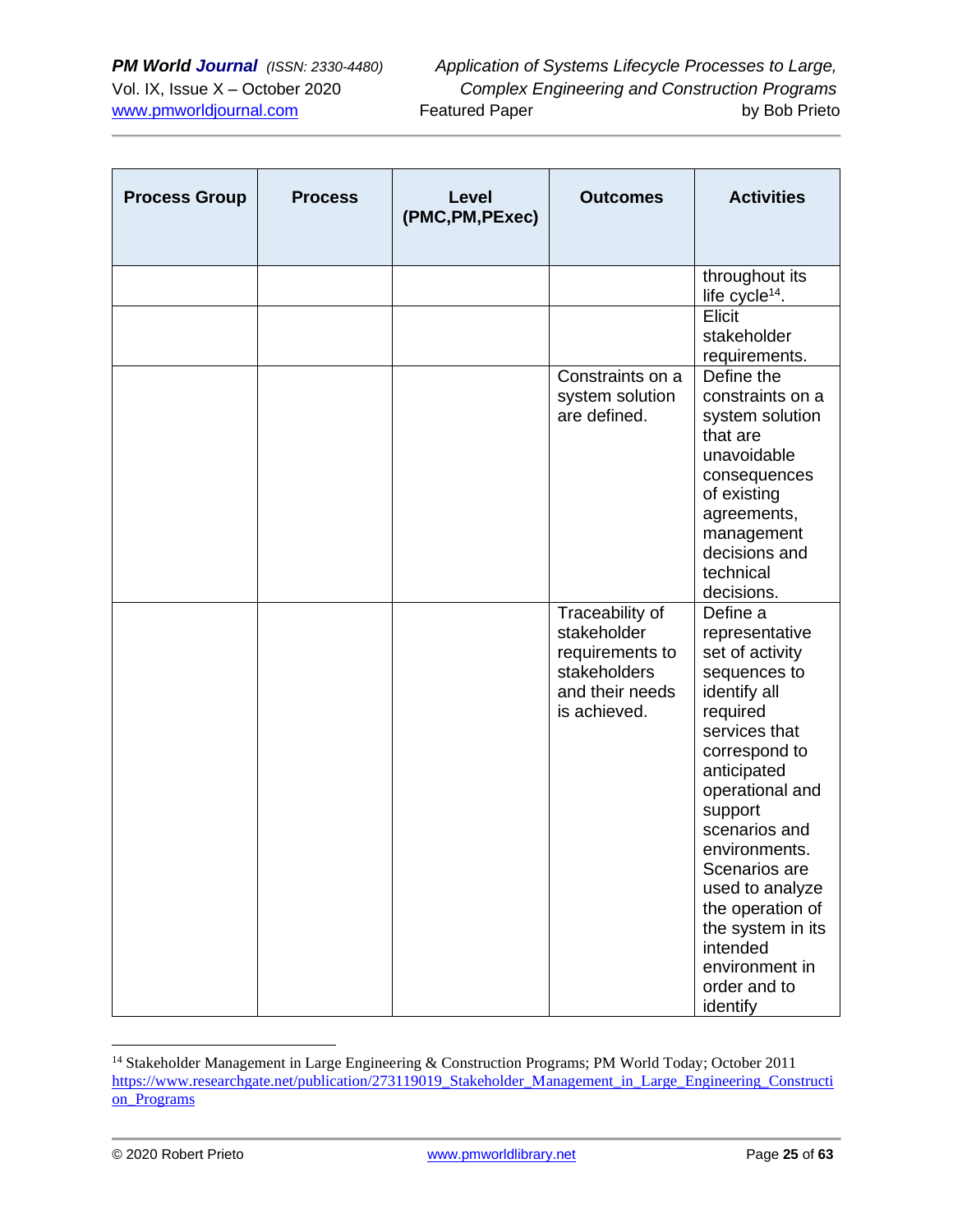| <b>Process Group</b> | <b>Process</b> | Level<br>(PMC, PM, PExec) | <b>Outcomes</b>                     | <b>Activities</b>                                                                                                                                                                                                                                                                                                               |
|----------------------|----------------|---------------------------|-------------------------------------|---------------------------------------------------------------------------------------------------------------------------------------------------------------------------------------------------------------------------------------------------------------------------------------------------------------------------------|
|                      |                |                           |                                     | requirements<br>that may not<br>have been<br>formally<br>specified by any<br>of the<br>stakeholders,<br>e.g. legal,<br>regulatory and<br>social<br>obligations.                                                                                                                                                                 |
|                      |                |                           |                                     | Context of use<br>of the system is<br>identified and<br>analyzed.<br>Include in the<br>context analysis<br>the activities that<br>users perform to<br>achieve system<br>objectives, the<br>relevant<br>characteristics of<br>the end-users of<br>the system, the<br>physical<br>environment and<br>any equipment<br>to be used. |
|                      |                |                           | Basis for<br>defining the<br>system | The social and<br>organizational<br>influences on<br>users that could<br>affect system<br>use or constrain<br>its design are<br>analyzed when<br>applicable.<br>Identify the<br>interaction<br>between users<br>and the system.                                                                                                 |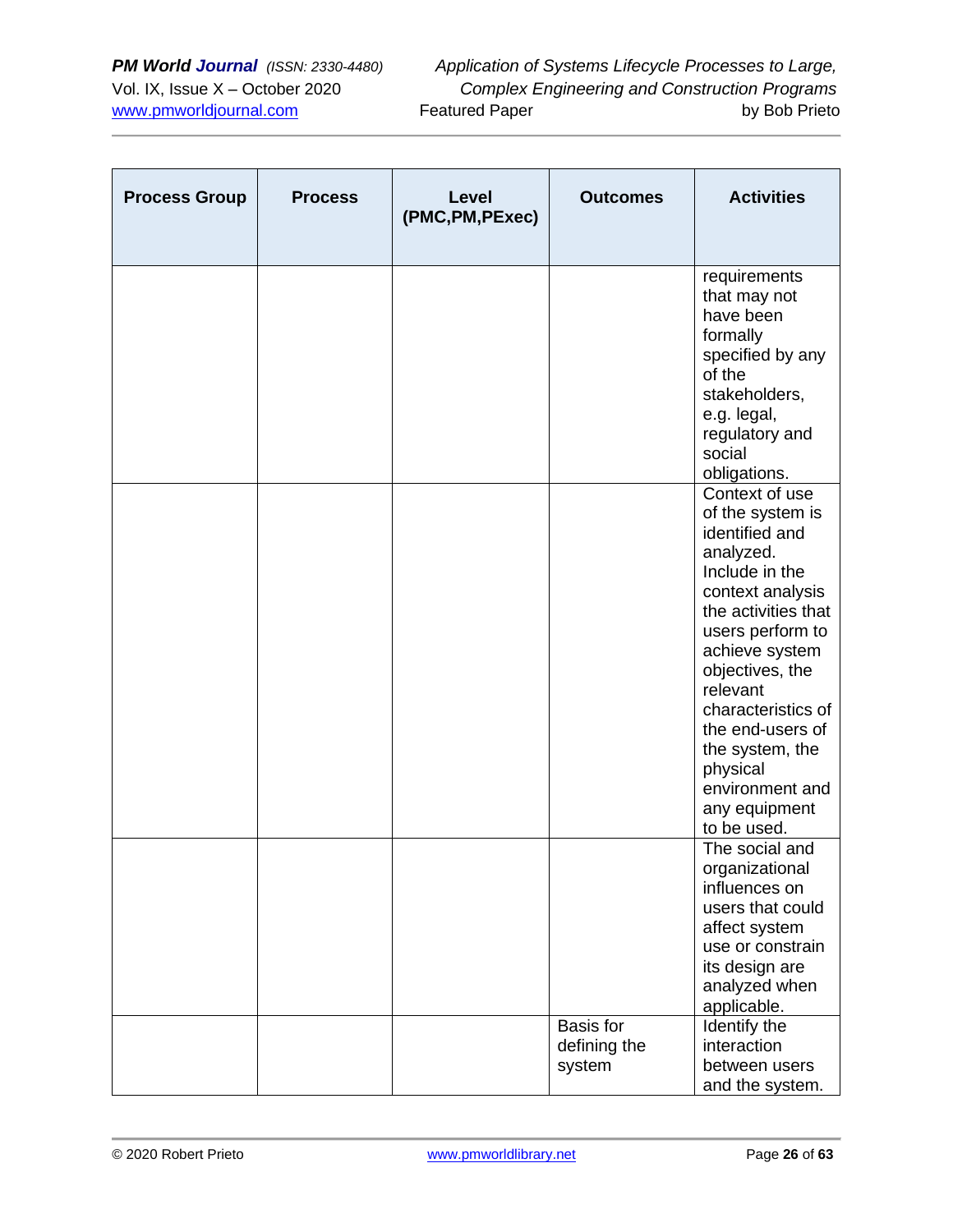| <b>Process Group</b> | <b>Process</b> | Level<br>(PMC, PM, PExec) | <b>Outcomes</b>                                                              | <b>Activities</b>                                                                                                                                                                                       |
|----------------------|----------------|---------------------------|------------------------------------------------------------------------------|---------------------------------------------------------------------------------------------------------------------------------------------------------------------------------------------------------|
|                      |                |                           | requirements is<br>described.                                                |                                                                                                                                                                                                         |
|                      |                |                           |                                                                              | <b>Usability</b><br>requirements<br>are determined,<br>establishing, as<br>a minimum, the<br>most effective,<br>efficient, and<br>reliable human<br>performance<br>and human-<br>system<br>interaction. |
|                      |                |                           |                                                                              | Define required<br>physical, mental,<br>and learned<br>capabilities                                                                                                                                     |
|                      |                |                           |                                                                              | Define work<br>place,<br>environment and<br>facilities,<br>including other<br>equipment in the<br>context of use                                                                                        |
|                      |                |                           |                                                                              | Define normal,<br>unusual, and<br>emergency<br>conditions;                                                                                                                                              |
|                      |                |                           |                                                                              | Define operator<br>and user<br>recruitment,<br>training and<br>culture                                                                                                                                  |
|                      |                |                           | Basis for<br>validating the<br>conformance of<br>the services is<br>defined. | Specify health,<br>safety <sup>15</sup> ,<br>security,<br>environment and<br>other                                                                                                                      |

<sup>&</sup>lt;sup>15</sup> National Academy of Construction Executive Insight, Safety Through Design [https://www.researchgate.net/publication/340949703\\_Safety\\_Through\\_Design\\_Key\\_Points](https://www.researchgate.net/publication/340949703_Safety_Through_Design_Key_Points)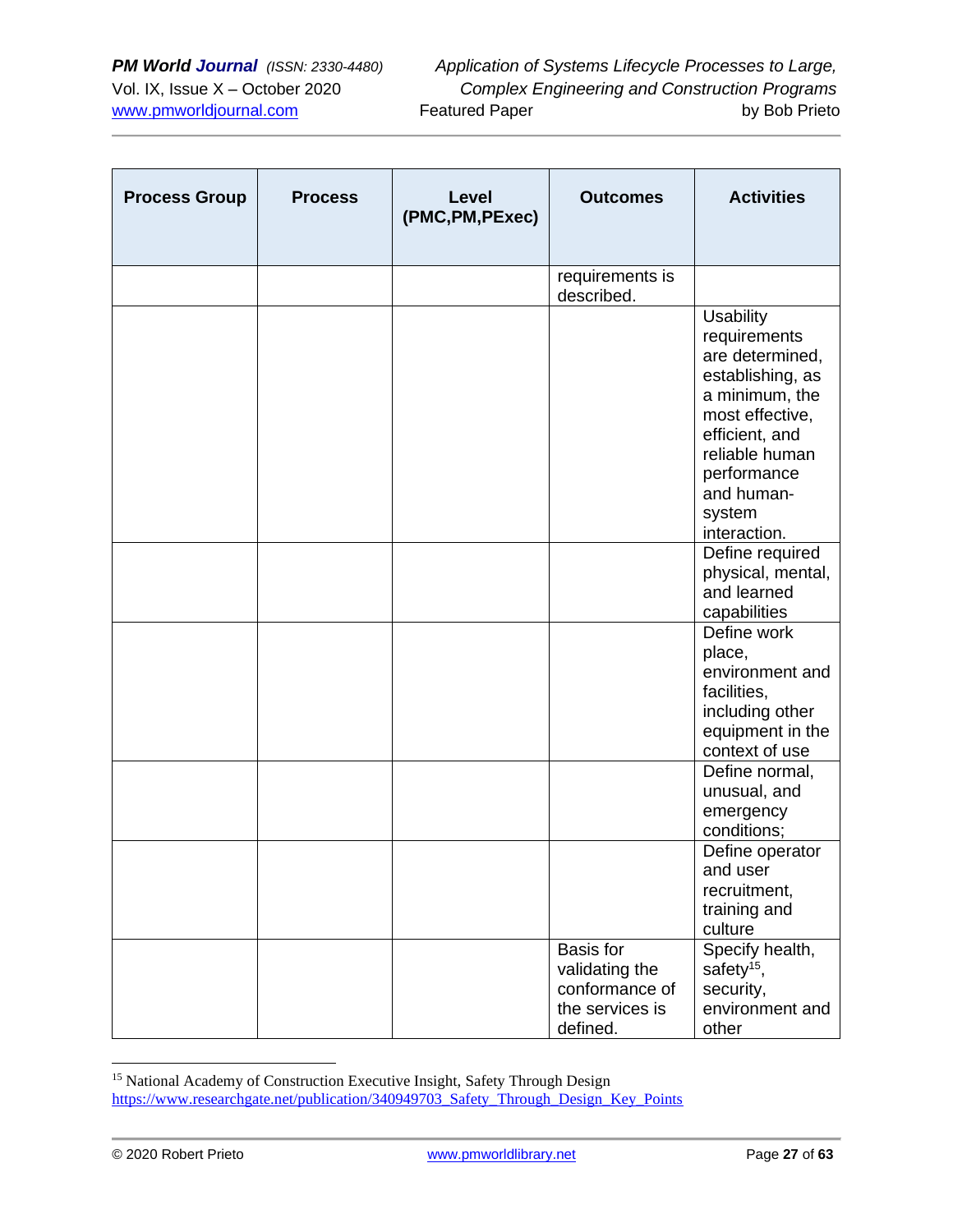| <b>Process Group</b> | <b>Process</b> | <b>Level</b><br>(PMC, PM, PExec) | <b>Outcomes</b> | <b>Activities</b>                                                                                                                                                               |
|----------------------|----------------|----------------------------------|-----------------|---------------------------------------------------------------------------------------------------------------------------------------------------------------------------------|
|                      |                |                                  |                 | stakeholder<br>requirements<br>and functions<br>that relate to<br>critical qualities.                                                                                           |
|                      |                |                                  |                 | Identify safety<br>risk and specify<br>requirements<br>and functions to<br>provide safety.                                                                                      |
|                      |                |                                  |                 | Identify risks<br>associated with<br>methods of<br>operations and<br>support, health<br>and safety,<br>threats to<br>property and<br>environmental<br>influences.               |
|                      |                |                                  |                 | Identify security<br>risk specify all<br>applicable areas<br>of system<br>security,<br>including<br>physical,<br>procedural,<br>communications,<br>computers,<br>programs, data |
|                      |                |                                  |                 | Identify functions<br>that could<br>impact the<br>security of the<br>system,<br>including access<br>and damage to<br>protected<br>personnel,<br>properties and<br>information,  |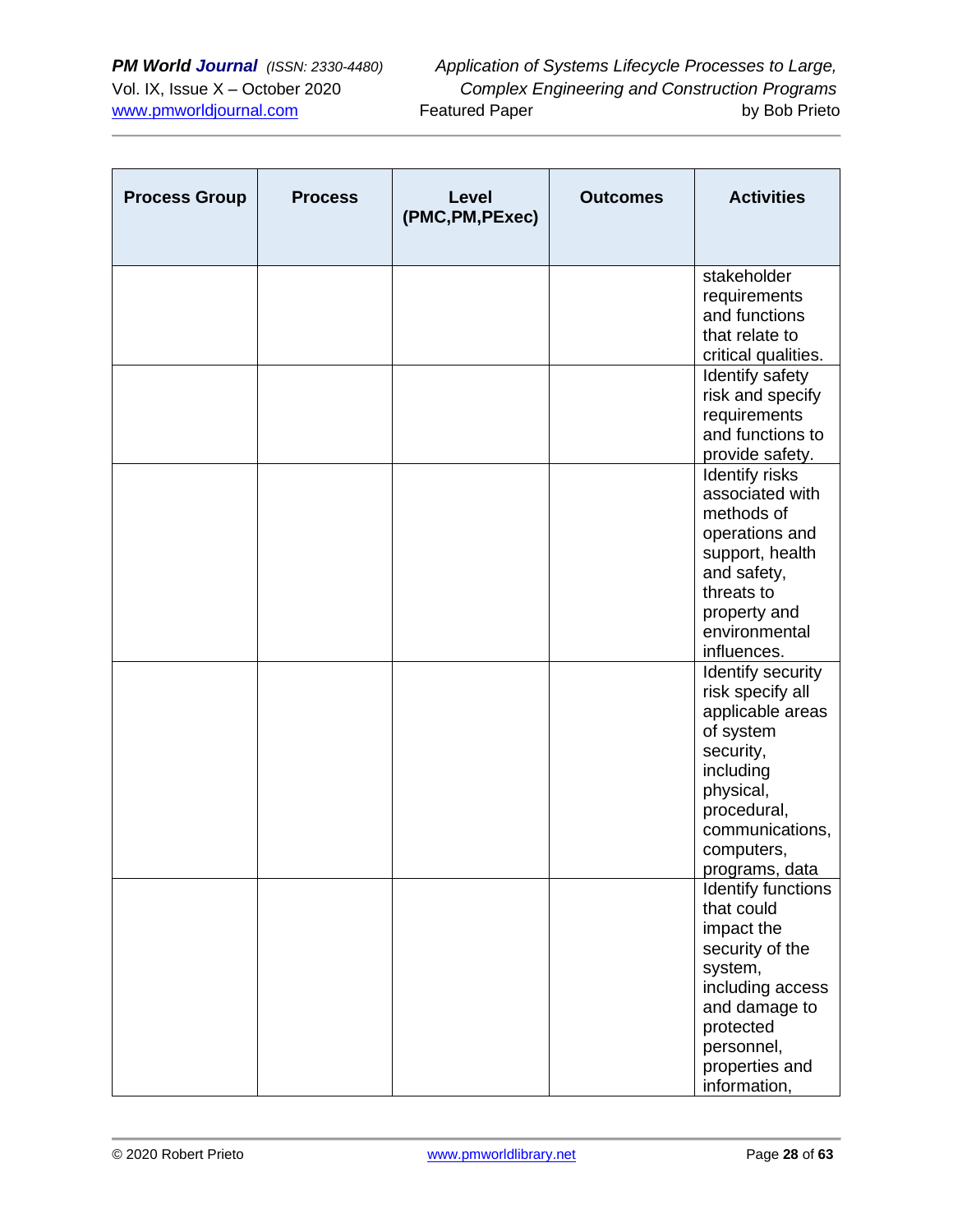| <b>Process Group</b> | <b>Process</b> | Level<br>(PMC, PM, PExec) | <b>Outcomes</b>                                                 | <b>Activities</b>                                                                                                                                                                      |
|----------------------|----------------|---------------------------|-----------------------------------------------------------------|----------------------------------------------------------------------------------------------------------------------------------------------------------------------------------------|
|                      |                |                           |                                                                 | compromise of<br>sensitive<br>information, and<br>denial of<br>approved<br>access to<br>property and<br>information.                                                                   |
|                      |                |                           |                                                                 | Specify the<br>required security<br>functions,<br>including<br>mitigation and<br>containment,<br>referencing<br>applicable<br>standards and<br>practices                               |
|                      |                |                           |                                                                 | Analyze the<br>complete set of<br>elicited<br>requirements.                                                                                                                            |
|                      |                |                           |                                                                 | Resolve<br>requirements<br>problems.                                                                                                                                                   |
|                      |                |                           |                                                                 | Feed back the<br>analyzed<br>requirements to<br>applicable<br>stakeholders to<br>ensure that the<br>needs and<br>expectations<br>have been<br>adequately<br>captured and<br>expressed. |
|                      |                |                           | Basis for<br>negotiating and<br>agreeing to<br>supply a service | Explain and<br>obtain<br>agreement to<br>the proposals to<br>resolve                                                                                                                   |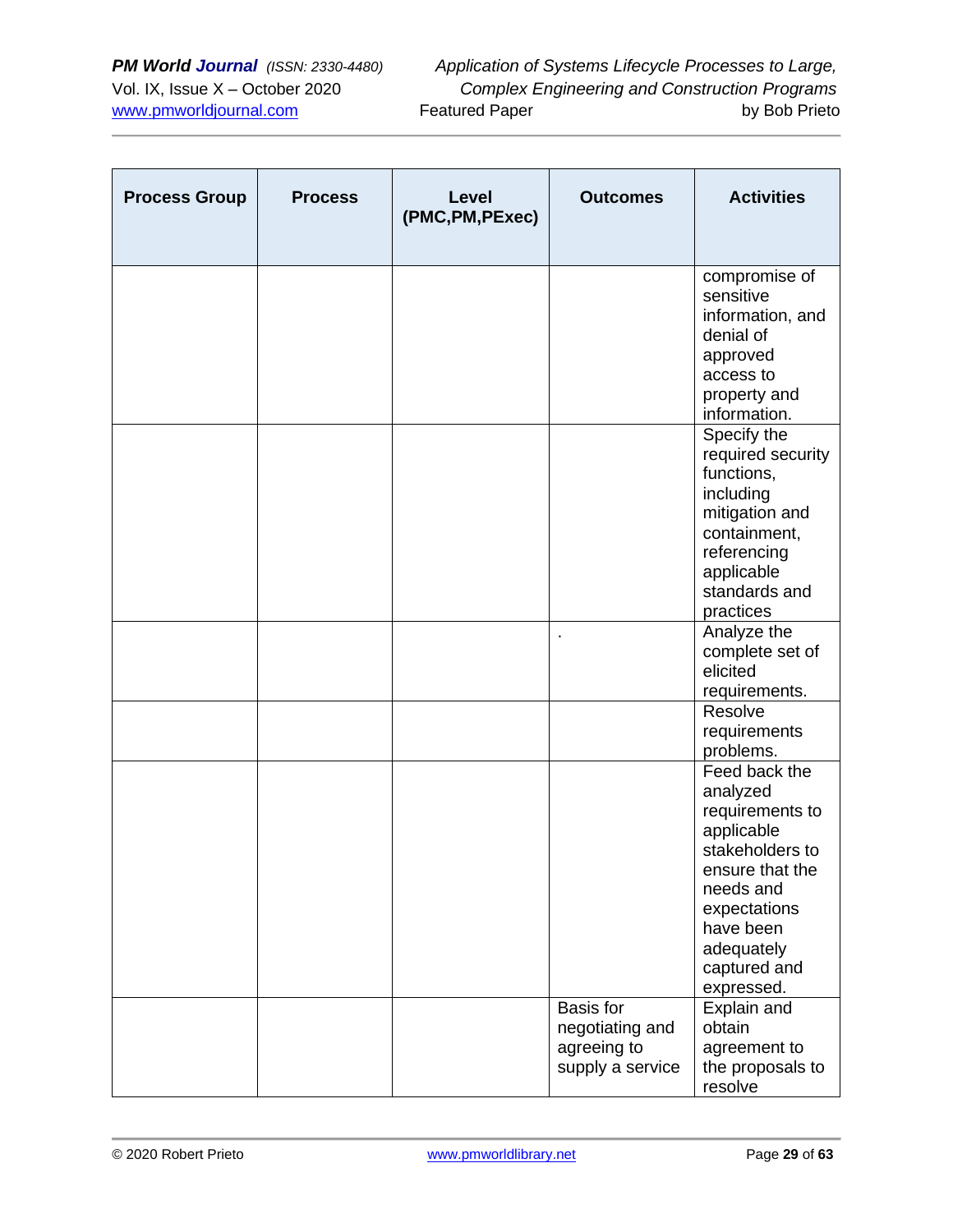| <b>Process Group</b> | <b>Process</b> | <b>Level</b><br>(PMC, PM, PExec) | <b>Outcomes</b>           | <b>Activities</b>                                                                                                                                                                                                                                                                                                                 |
|----------------------|----------------|----------------------------------|---------------------------|-----------------------------------------------------------------------------------------------------------------------------------------------------------------------------------------------------------------------------------------------------------------------------------------------------------------------------------|
|                      |                |                                  | or product is<br>provided | conflicting,<br>impractical and<br>unrealisable<br>stakeholder<br>requirements.                                                                                                                                                                                                                                                   |
|                      |                |                                  |                           | Establish with<br>stakeholders<br>that their<br>requirements<br>are expressed<br>correctly.<br>Confirm that<br>stakeholder<br>requirements<br>are<br>comprehensible<br>to originators<br>and that the<br>resolution of<br>conflict in the<br>requirements<br>has not<br>corrupted or<br>compromised<br>stakeholder<br>intentions. |
|                      |                |                                  |                           | Record the<br>stakeholder<br>requirements in<br>a form suitable<br>for requirements<br>management<br>through the life<br>cycle                                                                                                                                                                                                    |
|                      |                |                                  |                           | Maintain<br>stakeholder<br>requirements<br>traceability to<br>the sources of<br>stakeholder<br>need.                                                                                                                                                                                                                              |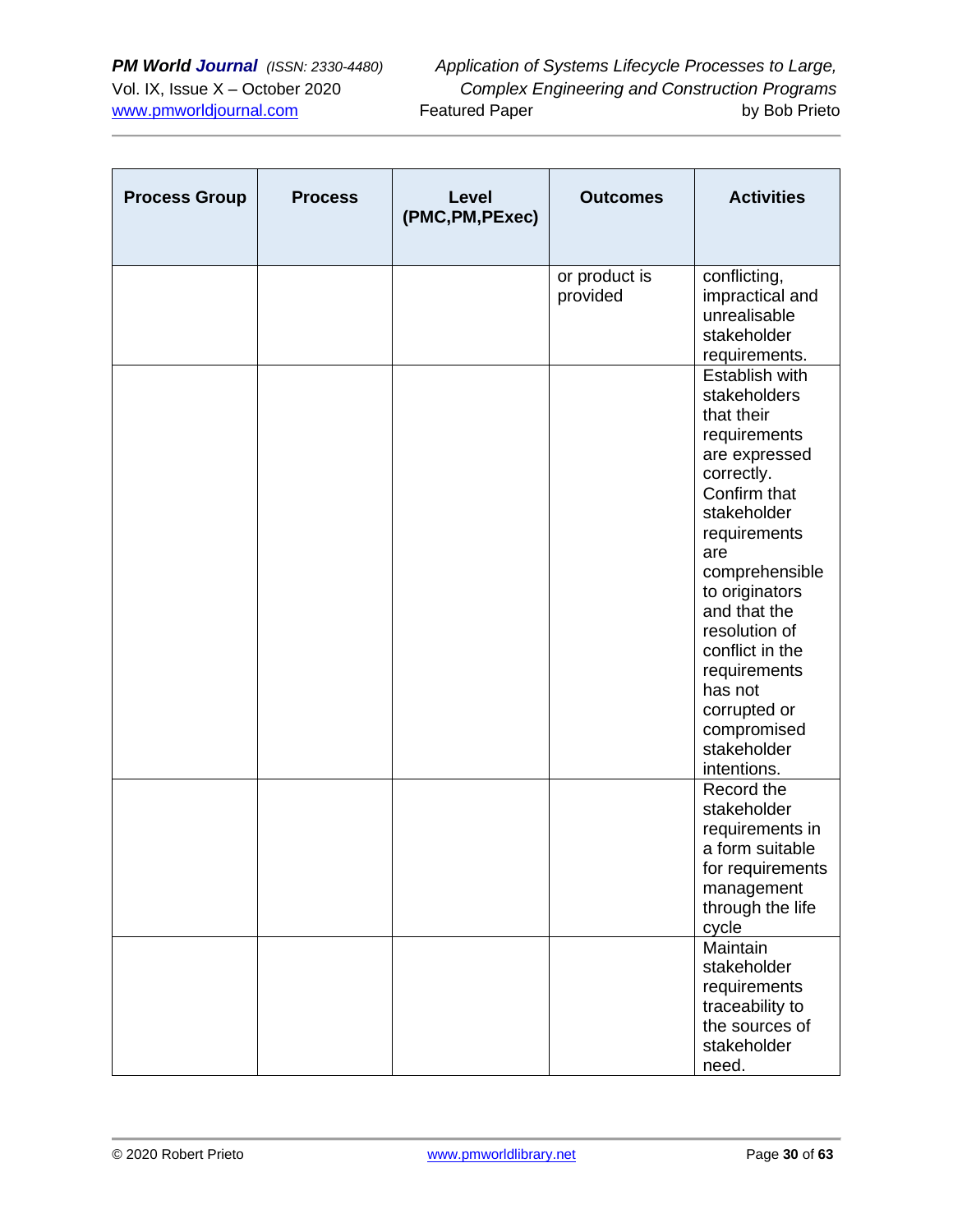| <b>Process Group</b> | <b>Process</b>                             | <b>Level</b><br>(PMC, PM, PExec) | <b>Outcomes</b>                                                                                                                          | <b>Activities</b>                                                                                                                                                                                                                                                                                                                                                                                                                                     |
|----------------------|--------------------------------------------|----------------------------------|------------------------------------------------------------------------------------------------------------------------------------------|-------------------------------------------------------------------------------------------------------------------------------------------------------------------------------------------------------------------------------------------------------------------------------------------------------------------------------------------------------------------------------------------------------------------------------------------------------|
|                      |                                            |                                  |                                                                                                                                          | Review<br>stakeholder<br>requirements at<br>key decision<br>times in the life<br>cycle                                                                                                                                                                                                                                                                                                                                                                |
|                      | 4.2<br>Requirements<br>Analysis<br>Process | PMC, PM, PExec                   | The required<br>characteristics,<br>attributes, and<br>functional and<br>performance<br>requirements for<br>a solution are<br>specified. | Define the<br>functional<br>boundary of the<br>system in terms<br>of the behavior<br>and properties to<br>be provided.                                                                                                                                                                                                                                                                                                                                |
|                      |                                            |                                  |                                                                                                                                          | Define each<br>function that the<br>system is<br>required to<br>perform, how<br>well the system,<br>including its<br>operators, is<br>required to<br>perform that<br>function, the<br>conditions under<br>which the<br>system is to be<br>capable of<br>performing the<br>function, the<br>conditions under<br>which the<br>system is to<br>commence<br>performing that<br>function and the<br>conditions under<br>which the<br>system is to<br>cease |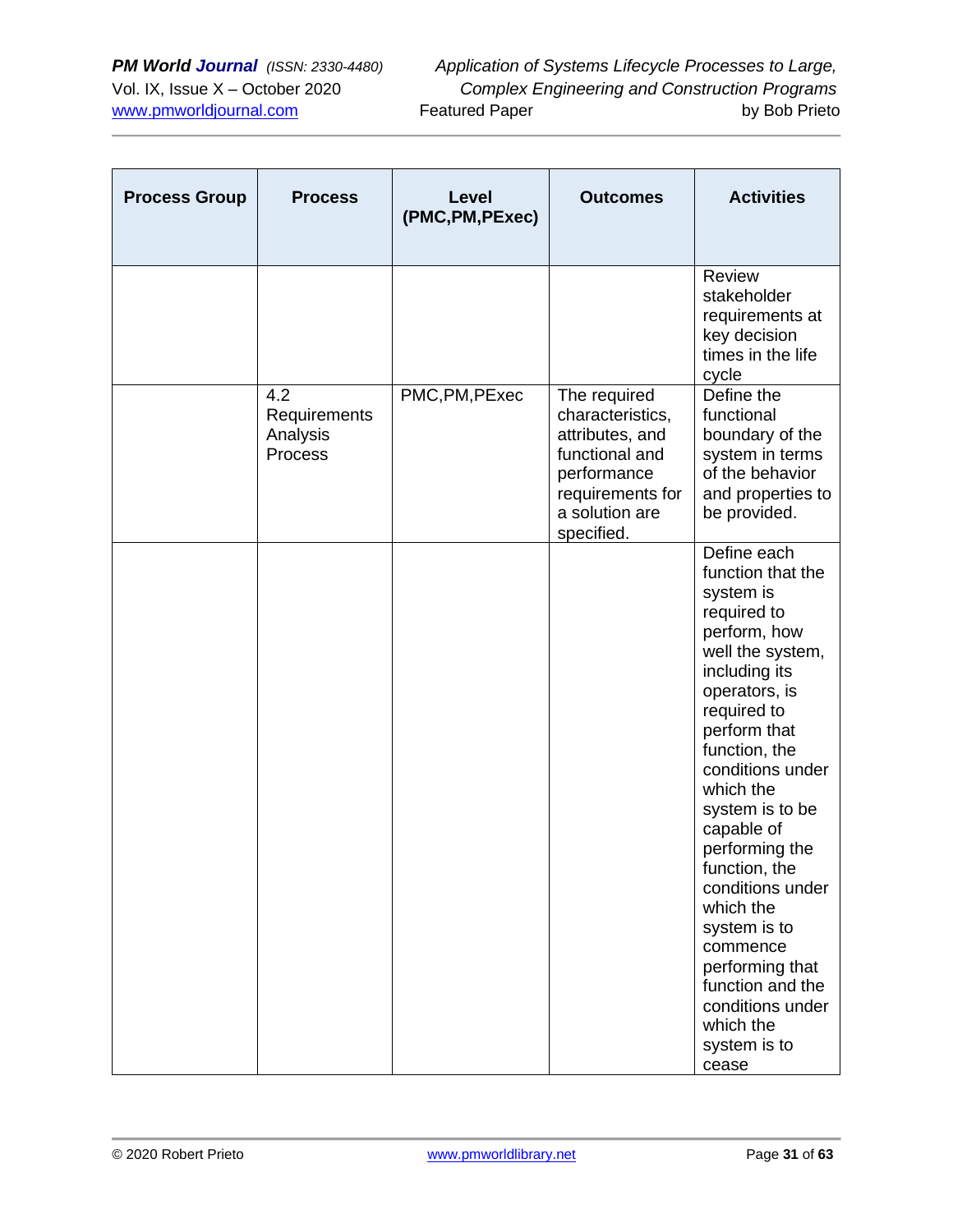| <b>Process Group</b> | <b>Process</b> | Level<br>(PMC, PM, PExec) | <b>Outcomes</b>                                                                                               | <b>Activities</b>                                                                                                                                               |
|----------------------|----------------|---------------------------|---------------------------------------------------------------------------------------------------------------|-----------------------------------------------------------------------------------------------------------------------------------------------------------------|
|                      |                |                           |                                                                                                               | performing that<br>function.                                                                                                                                    |
|                      |                |                           |                                                                                                               | Reference<br>states and<br>required modes<br>of operation of<br>the system.                                                                                     |
|                      |                |                           | Constraints that<br>will affect the<br>design of a<br>system and the<br>means to realize<br>it are specified. | Define<br>necessary<br>implementation<br>constraints that<br>are introduced<br>by stakeholder<br>requirements or<br>are unavoidable<br>solution<br>limitations. |
|                      |                |                           |                                                                                                               | Define technical<br>and quality in<br>use measures<br>that enable the<br>assessment of<br>technical<br>achievement.                                             |
|                      |                |                           |                                                                                                               | Define critical<br>performance<br>parameters<br>associated with<br>each<br>effectiveness<br>measure<br>identified in the<br>stakeholder<br>requirements.        |
|                      |                |                           |                                                                                                               | Analyze critical<br>performance<br>measures to<br>ensure<br>stakeholder<br>requirements<br>are met and to<br>ensure                                             |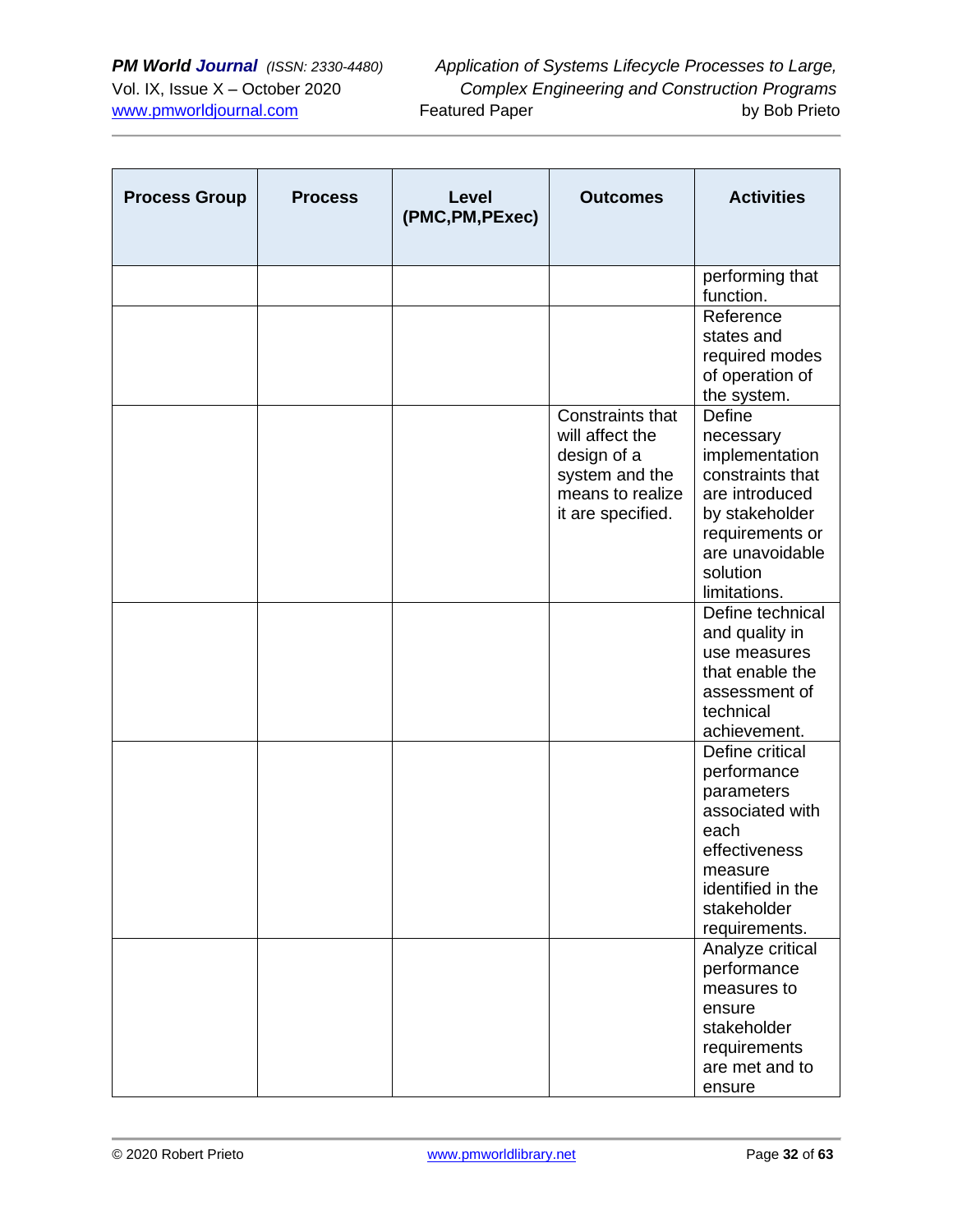| <b>Process Group</b> | <b>Process</b> | Level<br>(PMC, PM, PExec) | <b>Outcomes</b>                                                                                             | <b>Activities</b>                                                                                                                                                                                        |
|----------------------|----------------|---------------------------|-------------------------------------------------------------------------------------------------------------|----------------------------------------------------------------------------------------------------------------------------------------------------------------------------------------------------------|
|                      |                |                           |                                                                                                             | identification of<br>project cost                                                                                                                                                                        |
|                      |                |                           |                                                                                                             | Specify system<br>requirements<br>and functions                                                                                                                                                          |
|                      |                |                           |                                                                                                             | Analysis and<br>definition of<br>safety<br>considerations                                                                                                                                                |
|                      |                |                           |                                                                                                             | Analyze security<br>considerations<br>including those<br>related to<br>compromise and<br>protection of<br>sensitive<br>information                                                                       |
|                      |                |                           | Integrity and<br>traceability of<br>system<br>requirements to<br>stakeholder<br>requirements is<br>achieved | Analyze the<br>integrity of the<br>system<br>requirements to<br>ensure that each<br>requirement,<br>pairs of<br>requirements or<br>sets of<br>requirements<br>possess overall<br>integrity.              |
|                      |                |                           |                                                                                                             | Check each<br>system<br>requirement<br>statement to<br>establish that it<br>is unique,<br>complete,<br>unambiguous,<br>consistent with<br>all other<br>requirements,<br>implementable<br>and verifiable. |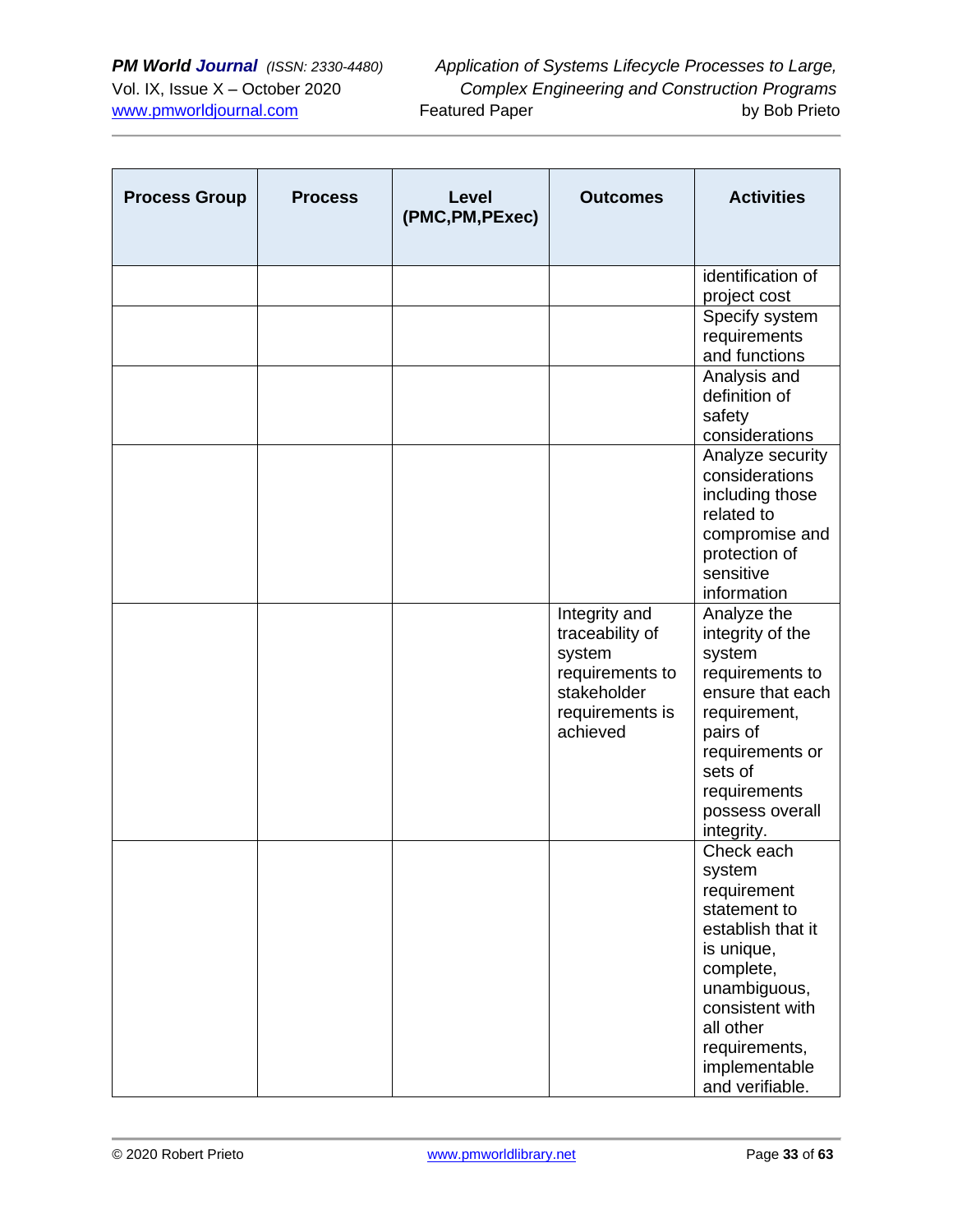| <b>Process Group</b> | <b>Process</b> | Level<br>(PMC, PM, PExec) | <b>Outcomes</b>                                                                                  | <b>Activities</b>                                                                                                                                                                                                                                              |
|----------------------|----------------|---------------------------|--------------------------------------------------------------------------------------------------|----------------------------------------------------------------------------------------------------------------------------------------------------------------------------------------------------------------------------------------------------------------|
|                      |                |                           |                                                                                                  | Identify<br>deficiencies,<br>conflicts and<br>weaknesses and<br>resolve within<br>the complete set<br>of system<br>requirements.                                                                                                                               |
|                      |                |                           |                                                                                                  | Analyze<br>resulting system<br>requirements to<br>confirm that they<br>are complete,<br>consistent,<br>achievable<br>(given current<br>technologies or<br>knowledge of<br>technological<br>advances) and<br>expressed at an<br>appropriate level<br>of detail. |
|                      |                |                           |                                                                                                  | Confirm that<br>they are a<br>necessary and<br>sufficient<br>response to<br>stakeholder<br>requirements<br>and a necessary<br>and sufficient<br>input to other<br>processes, in<br>particular<br>design.                                                       |
|                      |                |                           | <b>Basis</b> for<br>verifying that the<br>system<br>requirements<br>are satisfied is<br>defined. | Demonstrate<br>traceability<br>between the<br>system<br>requirements<br>and the                                                                                                                                                                                |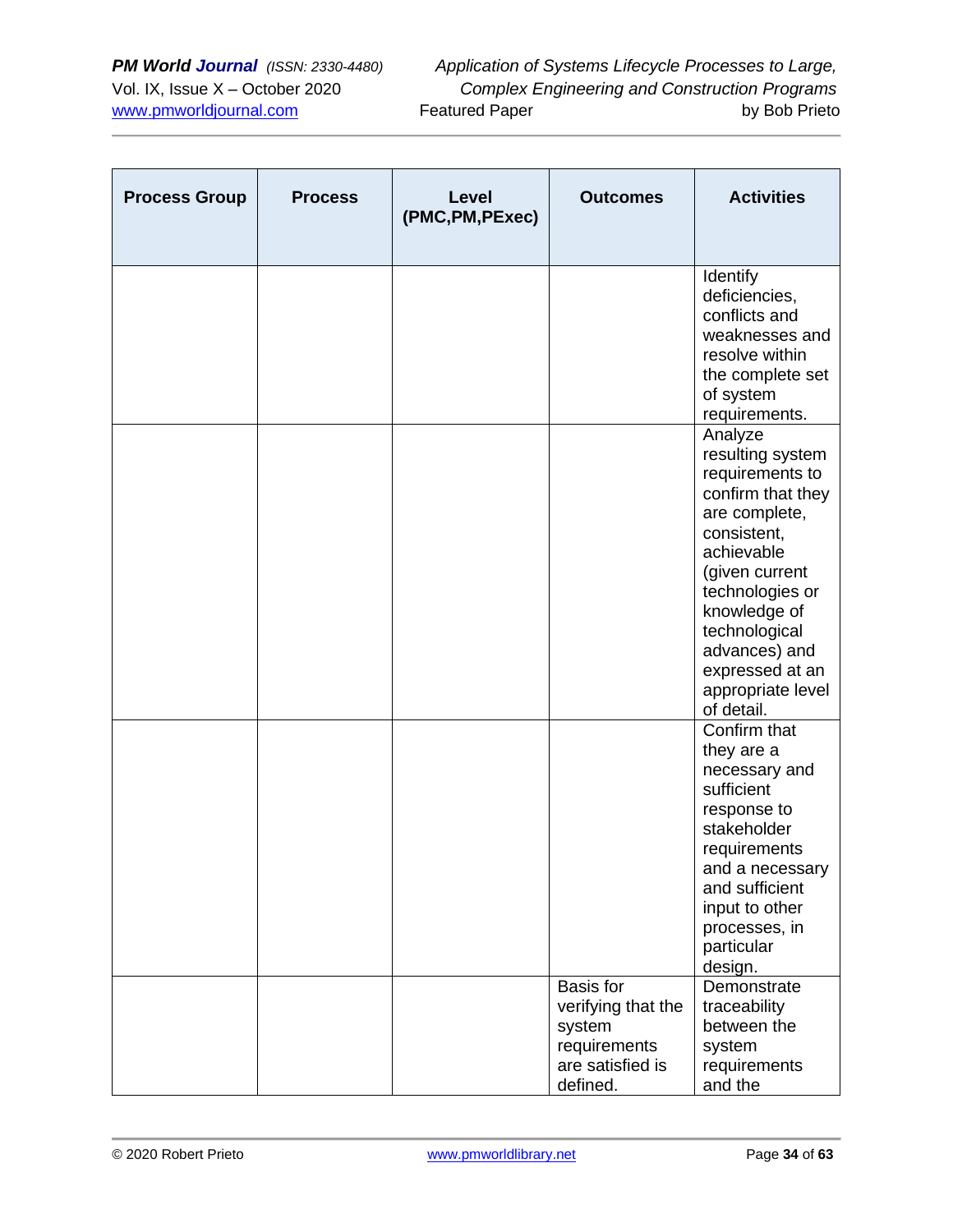| <b>Process Group</b> | <b>Process</b>        | <b>Level</b><br>(PMC, PM, PExec) | <b>Outcomes</b>                    | <b>Activities</b>                                                                                                                                                                                                    |
|----------------------|-----------------------|----------------------------------|------------------------------------|----------------------------------------------------------------------------------------------------------------------------------------------------------------------------------------------------------------------|
|                      |                       |                                  |                                    | stakeholder<br>requirements.                                                                                                                                                                                         |
|                      |                       |                                  |                                    | Maintain the set<br>of system<br>requirements<br>together with the<br>associated<br>rationale,<br>decisions and<br>assumptions<br>throughout the<br>system life<br>cycle.                                            |
|                      | 4.3 Design<br>Process | PExec                            | Design baseline<br>is established. | Define<br>appropriate<br>logical designs.                                                                                                                                                                            |
|                      |                       |                                  |                                    | <b>Define</b><br>appropriate<br>expanded basis<br>of design<br>$(BODx)$ <sup>1617</sup>                                                                                                                              |
|                      |                       |                                  |                                    | Identify and<br>define derived<br>requirements for<br>describing<br>functional and<br>performance<br>requirements,<br>services and<br>attributes,<br>timeline<br>requirements,<br>data flow<br>requirements,<br>etc. |

<sup>&</sup>lt;sup>16</sup> National Academy of Construction Executive Insights, Business Basis of Design https://www.researchgate.net/publication/340949572 Business Basis of Design Key Points

<sup>&</sup>lt;sup>17</sup> Prieto, R. (2014) Addressing Project Capital Efficiency through a Business Basis of Design; PM World Journal [https://www.researchgate.net/publication/264942989\\_Addressing\\_Project\\_Capital\\_Efficiency\\_through\\_a\\_Business\\_](https://www.researchgate.net/publication/264942989_Addressing_Project_Capital_Efficiency_through_a_Business_Basis_of_Design) [Basis\\_of\\_Design](https://www.researchgate.net/publication/264942989_Addressing_Project_Capital_Efficiency_through_a_Business_Basis_of_Design)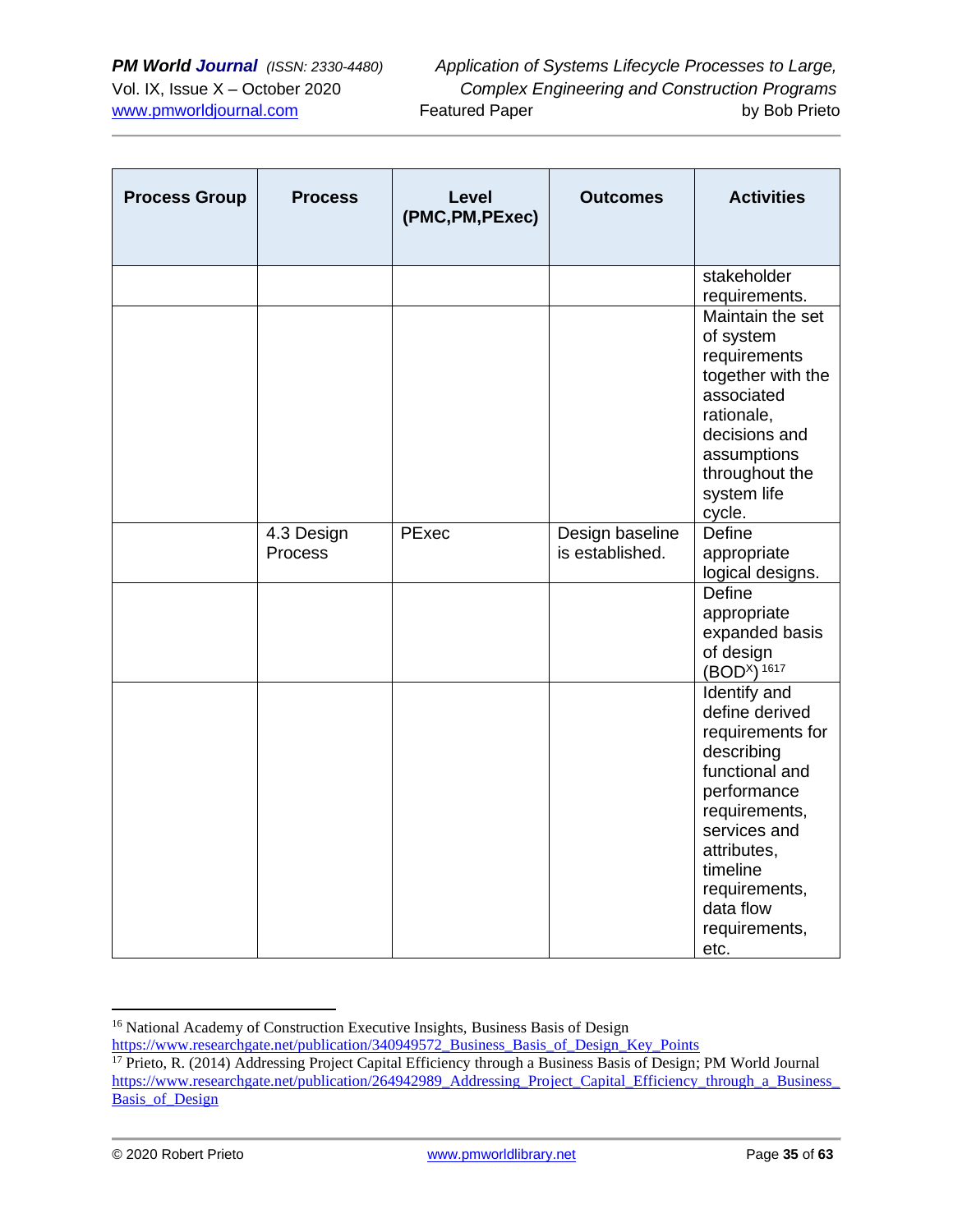| <b>Process Group</b> | <b>Process</b> | Level<br>(PMC, PM, PExec) | <b>Outcomes</b>                                                                                                                   | <b>Activities</b>                                                                                                                                                                                                                               |
|----------------------|----------------|---------------------------|-----------------------------------------------------------------------------------------------------------------------------------|-------------------------------------------------------------------------------------------------------------------------------------------------------------------------------------------------------------------------------------------------|
|                      |                |                           |                                                                                                                                   | Conflicts among<br>and between<br>various logical<br>descriptions are<br>resolved and<br>each element is<br>shown to be<br>complete and<br>consistent by<br>making mutual<br>traceability<br>checks with the<br>defined system<br>requirements. |
|                      |                |                           | Implementable<br>set of system<br>element<br>descriptions that<br>satisfy the<br>requirements for<br>the system are<br>specified. | Partition the<br>system functions<br>identified in<br>requirements<br>analysis and<br>allocate them to<br>elements of<br>system<br>architecture.<br>Generate<br>derived<br>requirements as<br>needed for the<br>allocations.                    |
|                      |                |                           |                                                                                                                                   | Analyze the<br>resulting design<br>to establish<br>design criteria<br>for each<br>element.<br>Determine which                                                                                                                                   |
|                      |                |                           |                                                                                                                                   | system<br>requirements<br>are allocated to<br>operators.<br>Identify<br>limitations of                                                                                                                                                          |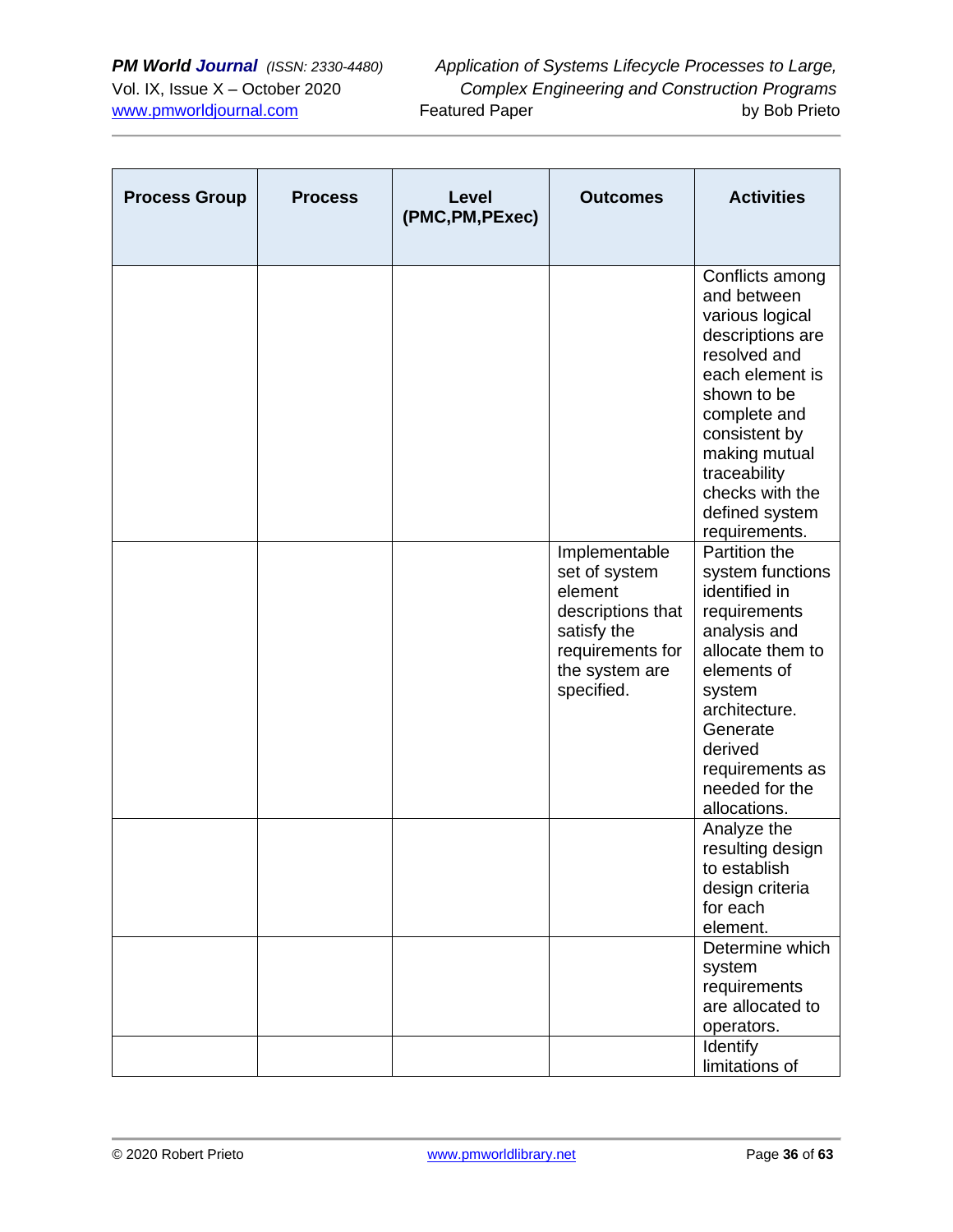| <b>Process Group</b> | <b>Process</b> | Level<br>(PMC, PM, PExec) | <b>Outcomes</b>                                                           | <b>Activities</b>                                                                                                                                                                                           |
|----------------------|----------------|---------------------------|---------------------------------------------------------------------------|-------------------------------------------------------------------------------------------------------------------------------------------------------------------------------------------------------------|
|                      |                |                           |                                                                           | human<br>capabilities;                                                                                                                                                                                      |
|                      |                |                           |                                                                           | Identify human<br>actions critical to<br>safety and how<br>the<br>consequences<br>of error are<br>addressed;                                                                                                |
|                      |                |                           |                                                                           | Identify<br>integration of<br>human<br>performance into<br>systems and<br>their operation                                                                                                                   |
|                      |                |                           | Interface<br>requirements<br>are incorporated<br>into design<br>solution. | Determine<br>whether<br>elements that<br>satisfy the<br>design and<br>interface criteria<br>are available off-<br>the-shelf.                                                                                |
|                      |                |                           | Basis for<br>verifying the<br>system elements<br>is defined.              | Evaluate design<br>elements that<br>are not readily<br>available in<br>order to<br>determine if an<br>element is to be<br>developed, or if<br>existing system<br>elements will be<br>re-used or<br>adapted. |
|                      |                |                           |                                                                           | Establish the<br>costs, schedule,<br>and technical<br>risks associated<br>with these<br>make/modify/bu<br>y decisions.                                                                                      |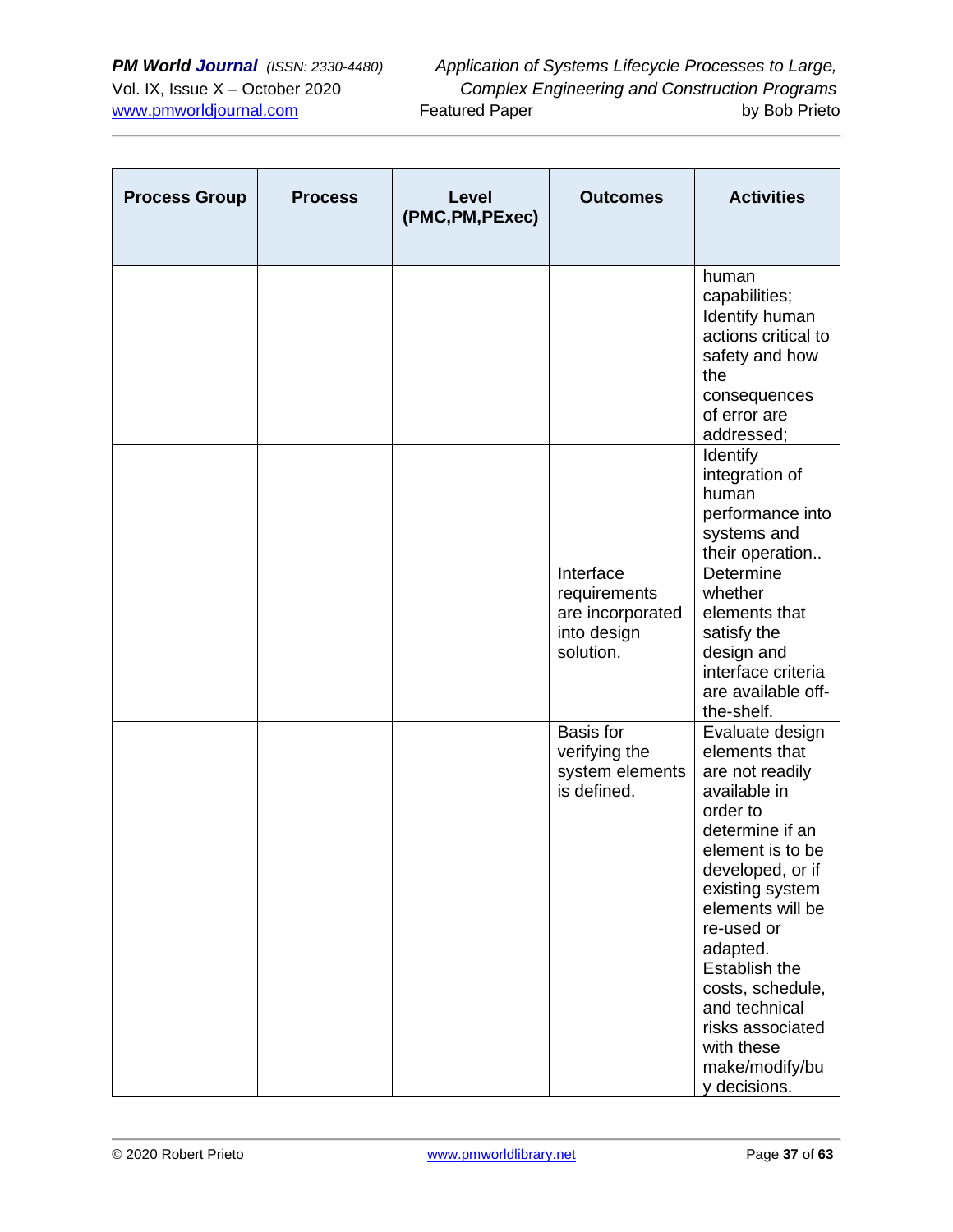| <b>Process Group</b> | <b>Process</b> | Level<br>(PMC, PM, PExec) | <b>Outcomes</b> | <b>Activities</b>                                                                                                                                                                                                                                                                                                       |
|----------------------|----------------|---------------------------|-----------------|-------------------------------------------------------------------------------------------------------------------------------------------------------------------------------------------------------------------------------------------------------------------------------------------------------------------------|
|                      |                |                           |                 | Evaluate<br>alternative<br>design solutions,<br>modeling them<br>to a level of<br>detail that<br>permits<br>comparison<br>against the<br>specifications<br>expressed in the<br>system<br>requirements<br>and the<br>performance,<br>costs, time<br>scales and risks<br>expressed in the<br>stakeholder<br>requirements. |
|                      |                |                           |                 | Assess and<br>communicate<br>the emergence<br>of adverse<br>system<br>properties<br>resulting from<br>the interaction of<br>candidate<br>system elements<br>or from changes<br>in a system<br>element<br>Ensuring that<br>the constraints<br>of enabling<br>system are                                                  |
|                      |                |                           |                 | taken account of<br>in the design<br>Perform<br>effectiveness<br>assessments,                                                                                                                                                                                                                                           |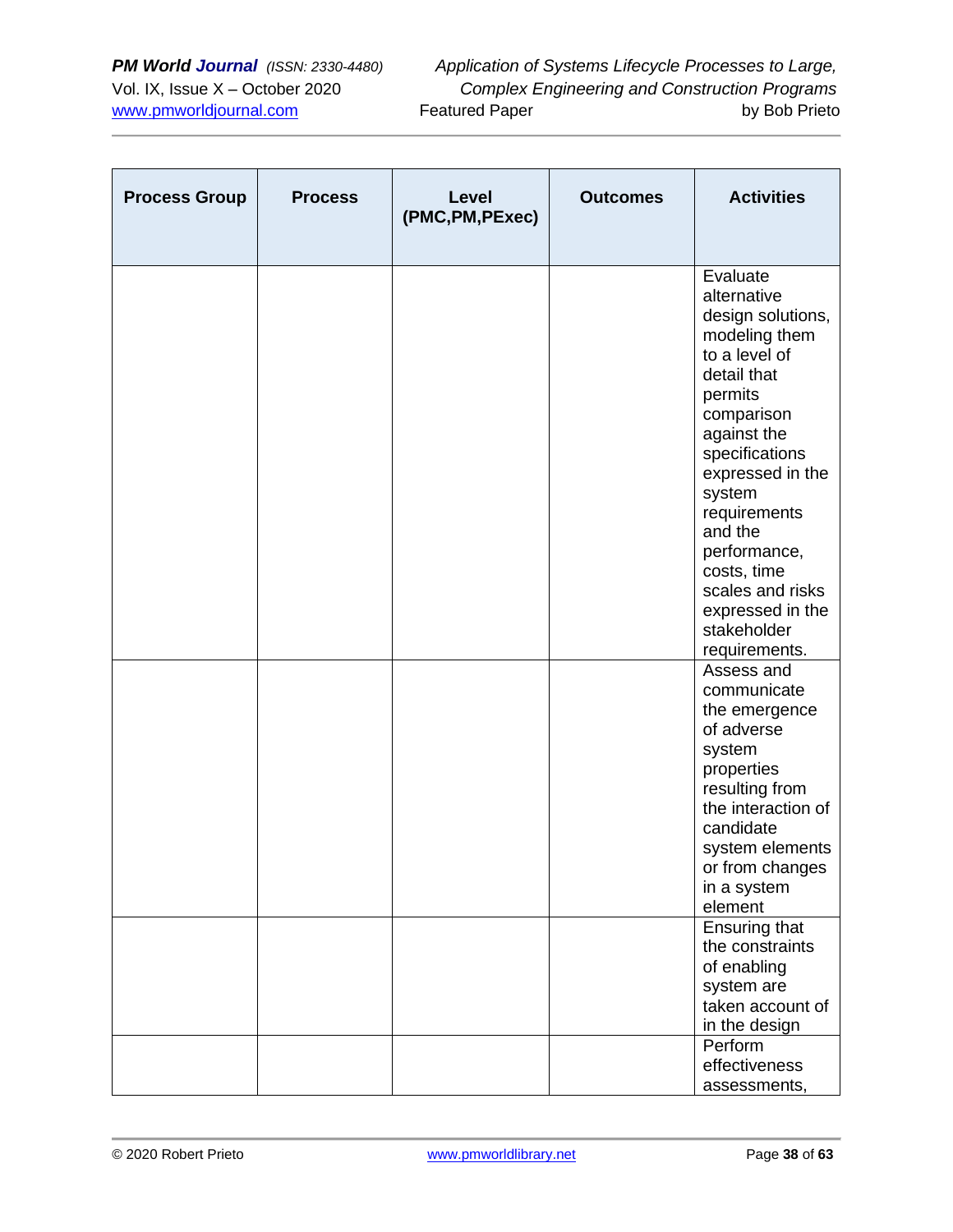| <b>Process Group</b> | <b>Process</b> | Level<br>(PMC, PM, PExec) | <b>Outcomes</b>                                                        | <b>Activities</b>                                                                                                                                                                                               |
|----------------------|----------------|---------------------------|------------------------------------------------------------------------|-----------------------------------------------------------------------------------------------------------------------------------------------------------------------------------------------------------------|
|                      |                |                           |                                                                        | trade-off<br>analyses and<br>risk analyses<br>that lead toward<br>realizing a<br>feasible,<br>effective, stable<br>and optimized<br>design.                                                                     |
|                      |                |                           | Basis for the<br>integration of<br>system elements<br>is established.  | Define and<br>document the<br>interfaces<br>between system<br>elements and at<br>the system<br>boundary with<br>external<br>systems.                                                                            |
|                      |                |                           |                                                                        | Human-system<br>and human-<br>human<br>interfaces are<br>defined and<br>controlled                                                                                                                              |
|                      |                |                           |                                                                        | Specify the<br>selected<br>physical design<br>solution as a<br>design baseline<br>in terms of its<br>functions,<br>performance,<br>behavior,<br>interfaces and<br>unavoidable<br>implementation<br>constraints. |
|                      |                |                           | Traceability of<br>design to system<br>requirements is<br>established. | Record the<br>design<br>information<br>(structural and<br>functional                                                                                                                                            |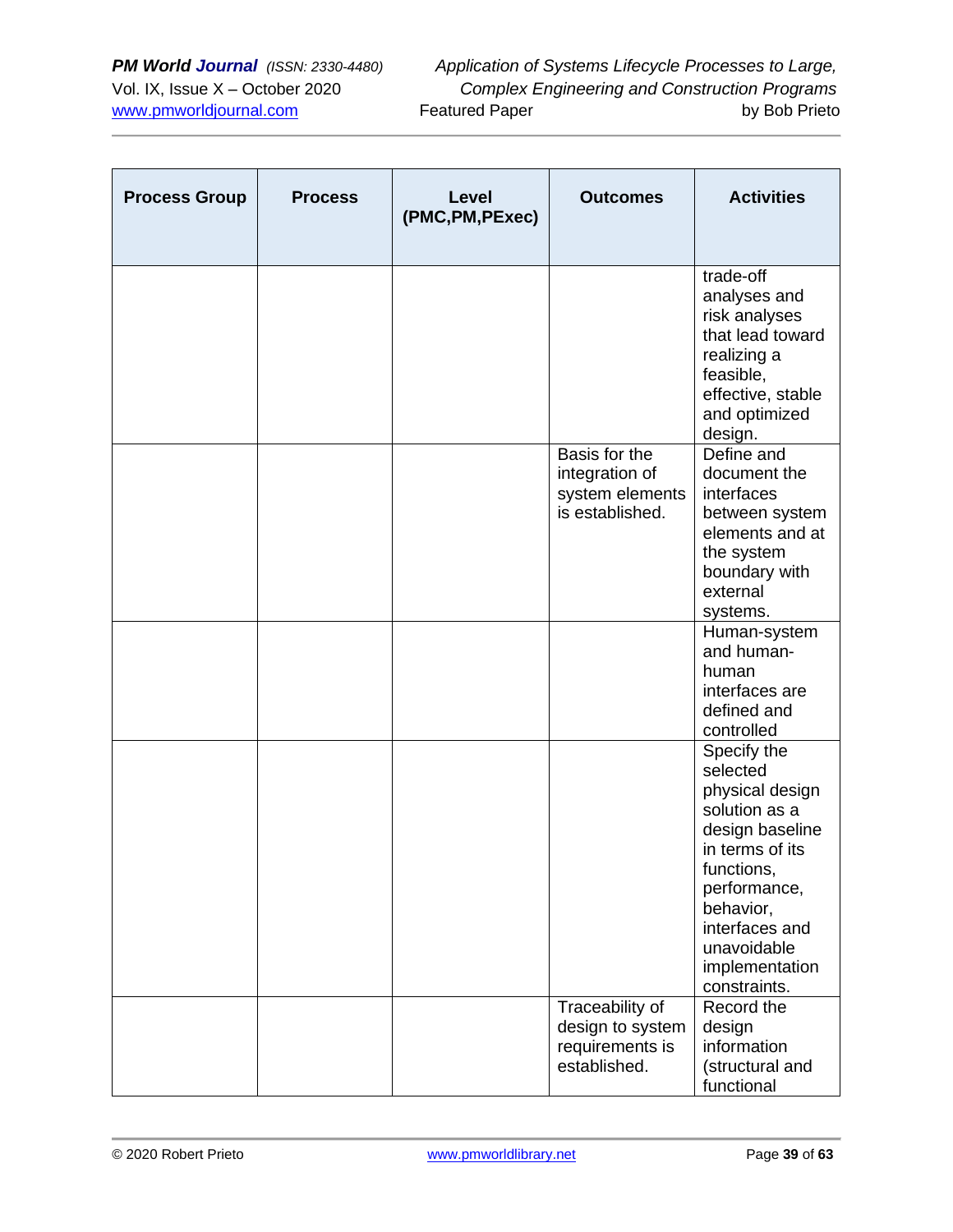| <b>Process Group</b> | <b>Process</b>                          | Level<br>(PMC, PM, PExec) | <b>Outcomes</b>                                 | <b>Activities</b>                                                                                                                                                       |
|----------------------|-----------------------------------------|---------------------------|-------------------------------------------------|-------------------------------------------------------------------------------------------------------------------------------------------------------------------------|
|                      |                                         |                           |                                                 | partitioning,<br>interface and<br>control<br>definitions and<br>the design<br>decisions and<br>conclusions,<br>with traceability<br>to the<br>requirements<br>baseline) |
|                      |                                         |                           |                                                 | Maintain mutual<br>traceability<br>between design<br>and system<br>requirements.                                                                                        |
|                      | 4.4<br>Implementation<br><b>Process</b> | PExec                     | An<br>implementation<br>strategy is<br>defined. | Generate an<br>implementation<br>strategy.                                                                                                                              |
|                      |                                         |                           |                                                 | Develop<br>implementation<br>procedures,<br>fabrication<br>processes, tools<br>and equipment,<br>implementation<br>tolerances and<br>verification<br>uncertainties.     |
|                      |                                         |                           |                                                 | Achieve<br>consistent and<br>repeatable<br>producibility in<br>reference design<br>elements and<br>modular<br>construction                                              |
|                      |                                         |                           | Implementation<br>technology<br>constraints on  | Identify the<br>constraints that<br>the<br>implementation                                                                                                               |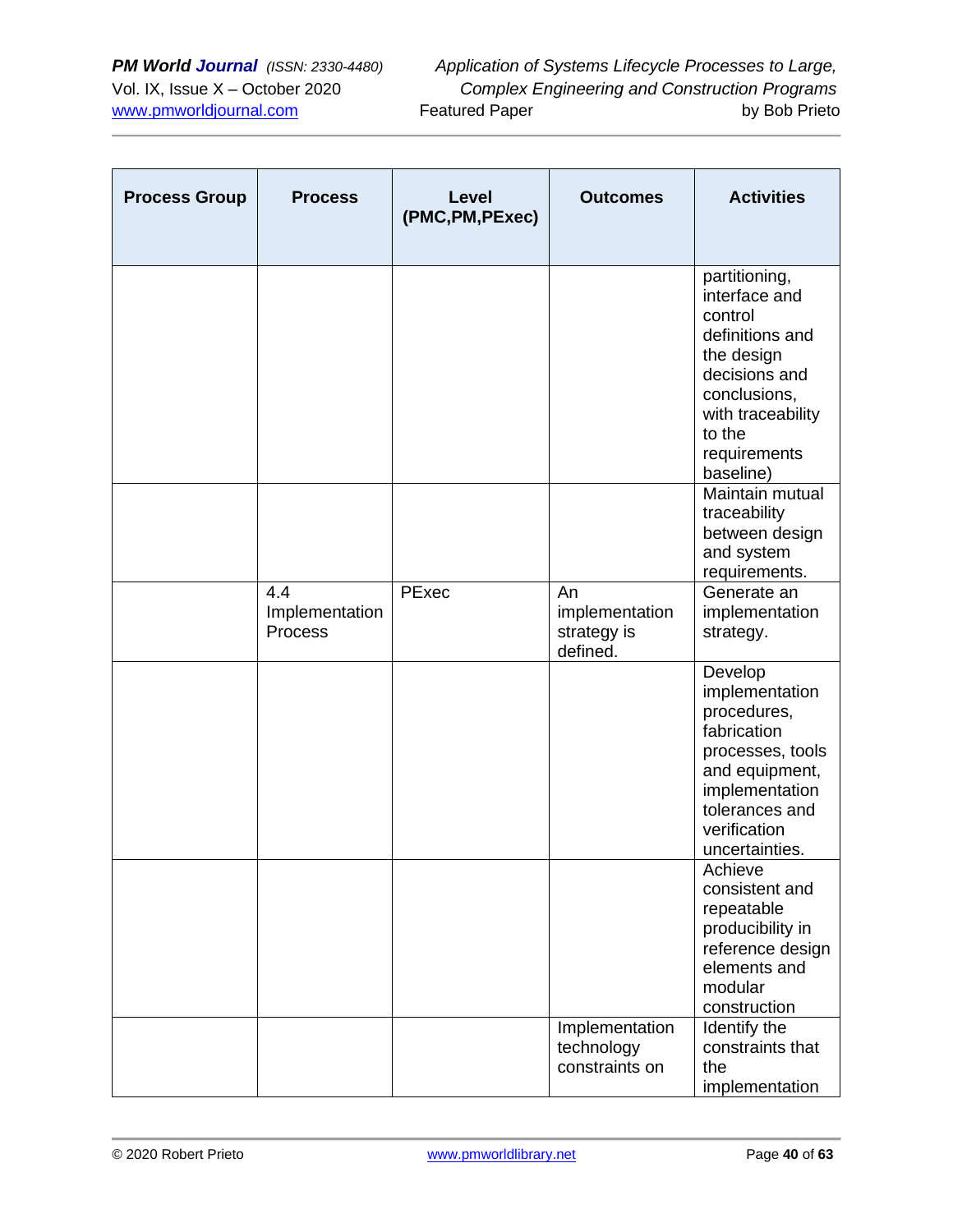| <b>Process Group</b> | <b>Process</b> | Level<br>(PMC, PM, PExec) | <b>Outcomes</b>                                                                                           | <b>Activities</b>                                                                                                                                                                           |
|----------------------|----------------|---------------------------|-----------------------------------------------------------------------------------------------------------|---------------------------------------------------------------------------------------------------------------------------------------------------------------------------------------------|
|                      |                |                           | the design are<br>identified.                                                                             | strategy and<br>implementation<br>technology<br>impose on the<br>design solution.                                                                                                           |
|                      |                |                           | A system<br>element is<br>realized.                                                                       | Realize or adapt<br>system elements<br>using enabling<br>systems                                                                                                                            |
|                      |                |                           |                                                                                                           | <b>Deliver</b><br>appropriate<br>training to<br>prepare<br>operators for<br>performing tasks<br>in accordance<br>with required<br>performance<br>standards and<br>operational<br>procedures |
|                      |                |                           |                                                                                                           | Confirm that the<br>specified range<br>and level of<br>competence has<br>been attained.                                                                                                     |
|                      |                |                           |                                                                                                           | Record evidence<br>that the system<br>element meets<br>supplier<br>agreements,<br>legislation and<br>organizational<br>policy.                                                              |
|                      |                |                           | A system<br>element is<br>packaged and<br>stored in<br>accordance with<br>an agreement<br>for its supply. | Package the<br>system element<br>and store as<br>appropriate.<br>Conveyance and<br>storage media,<br>and their<br>durations,                                                                |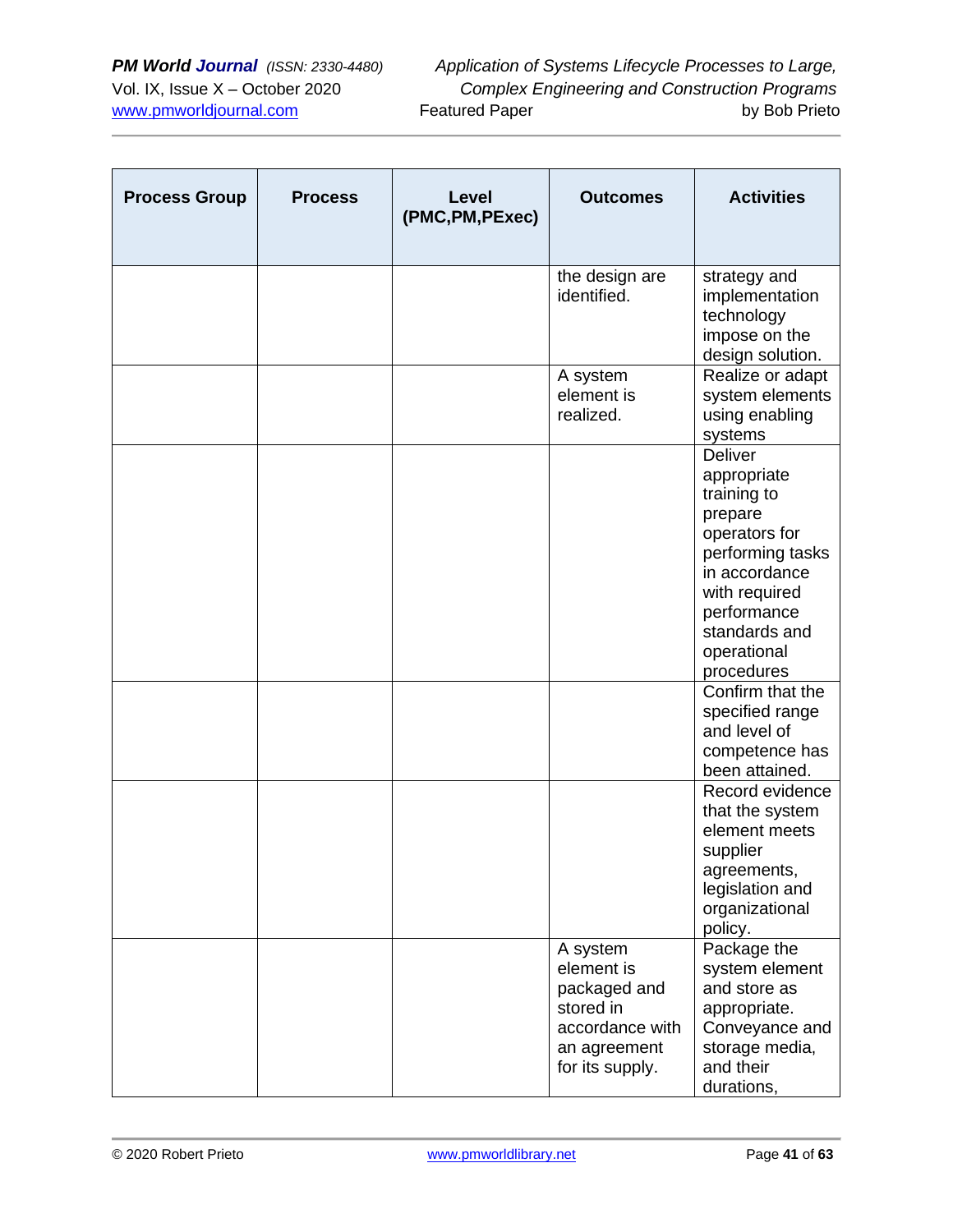| <b>Process Group</b> | <b>Process</b>             | Level<br>(PMC, PM, PExec) | <b>Outcomes</b>                                                                                     | <b>Activities</b>                                                                                                                                                                                                                                                  |
|----------------------|----------------------------|---------------------------|-----------------------------------------------------------------------------------------------------|--------------------------------------------------------------------------------------------------------------------------------------------------------------------------------------------------------------------------------------------------------------------|
|                      |                            |                           |                                                                                                     | influence the<br>specified<br>containment.                                                                                                                                                                                                                         |
|                      | 4.5 Integration<br>Process | PMC, PM, PExec            | A system<br>integration<br>strategy is<br>defined.                                                  | Define an<br>assembly<br>sequence and<br>strategy that<br>minimizes<br>system<br>integration risks.                                                                                                                                                                |
|                      |                            |                           | Unavoidable<br>constraints of<br>integration that<br>influence<br>requirements<br>are defined.      | Identify the<br>constraints on<br>the design<br>arising from the<br>integration<br>strategy such as<br>accessibility,<br>integration<br>enabling<br>systems and<br>required<br>interfacing/interc<br>onnections for<br>intermediate<br>assembly<br>configurations. |
|                      |                            |                           |                                                                                                     | Obtain<br>integration<br>enabling<br>systems and<br>specified<br>materials<br>according to the<br>defined<br>integration<br>procedures.                                                                                                                            |
|                      |                            |                           | A system<br>capable of being<br>verified against<br>the specified<br>requirements<br>from design is | Obtain system<br>elements in<br>accordance with<br>agreed<br>schedules.                                                                                                                                                                                            |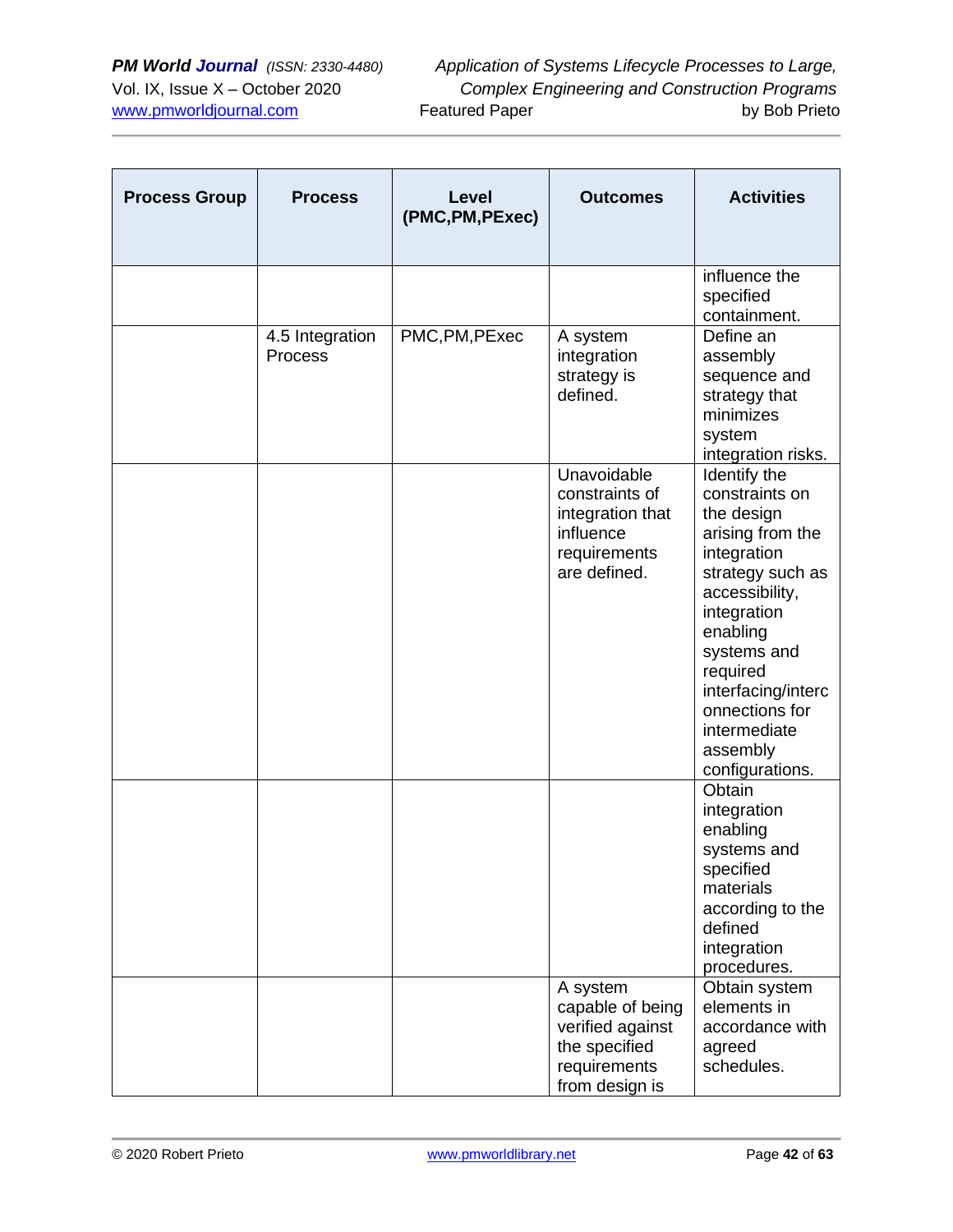| <b>Process Group</b> | <b>Process</b>              | <b>Level</b><br>(PMC, PM, PExec) | <b>Outcomes</b>                                                           | <b>Activities</b>                                                                                                                                                                                                                                                                                                   |
|----------------------|-----------------------------|----------------------------------|---------------------------------------------------------------------------|---------------------------------------------------------------------------------------------------------------------------------------------------------------------------------------------------------------------------------------------------------------------------------------------------------------------|
|                      |                             |                                  | assembled and<br>integrated.                                              |                                                                                                                                                                                                                                                                                                                     |
|                      |                             |                                  |                                                                           | Assure that the<br>system elements<br>have been<br>verified against<br>acceptance<br>criteria specified<br>in an agreement.                                                                                                                                                                                         |
|                      |                             |                                  |                                                                           | Integrate system<br>elements in<br>accordance with<br>applicable<br>interface control<br>descriptions and<br>defined<br>assembly<br>procedures                                                                                                                                                                      |
|                      |                             |                                  | Non-<br>conformances<br>due to<br>integration<br>actions are<br>recorded. | Record<br>integration<br>information in an<br>appropriate<br>database.                                                                                                                                                                                                                                              |
|                      | 4.6 Verification<br>Process | PMC, PM, PExec                   | A verification<br>strategy is<br>defined.                                 | Define the<br>strategy for<br>verifying the<br>systems<br>throughout the<br>life cycle.<br>Include the<br>context and<br>purpose for each<br>instance of<br>verification<br>action, e.g.<br>verifying the<br>design, ability to<br>build the design<br>correctly, ability<br>to reproduce the<br>system, ability to |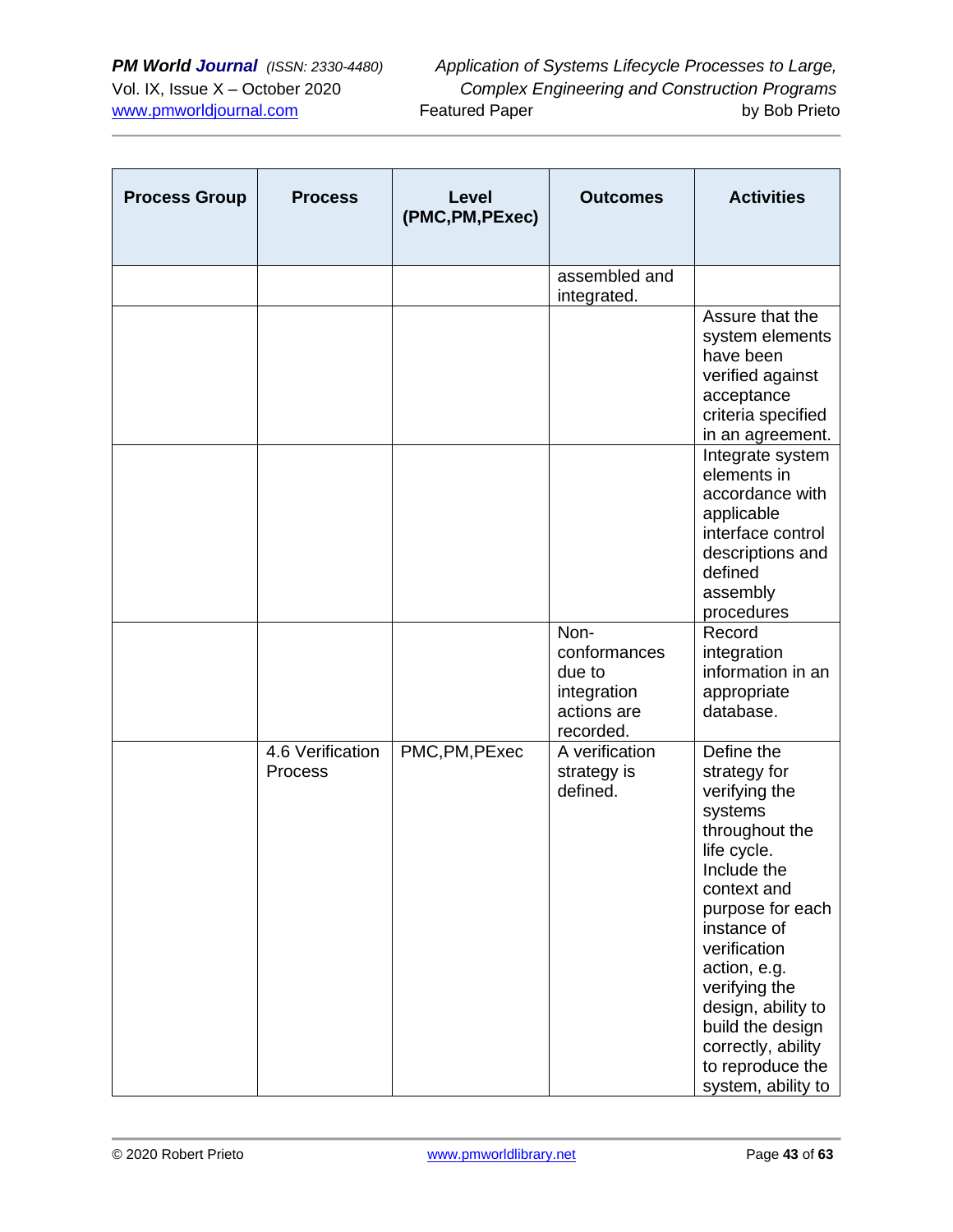| <b>Process Group</b> | <b>Process</b> | Level<br>(PMC, PM, PExec) | <b>Outcomes</b>                                                              | <b>Activities</b>                                                                                                                                                                        |
|----------------------|----------------|---------------------------|------------------------------------------------------------------------------|------------------------------------------------------------------------------------------------------------------------------------------------------------------------------------------|
|                      |                |                           |                                                                              | correct a fault<br>arising, ability to<br>predict failures.                                                                                                                              |
|                      |                |                           |                                                                              | Define a<br>verification plan<br>based on<br>system<br>requirements.                                                                                                                     |
|                      |                |                           | Verification<br>constraints are<br>provided as<br>inputs to<br>requirements. | Identify and<br>communicate<br>potential<br>constraints on<br>design<br>decisions.                                                                                                       |
|                      |                |                           |                                                                              | Ensure that the<br>enabling system<br>for verification is<br>available and<br>associated<br>facilities,<br>equipment and<br>operators are<br>prepared to<br>conduct the<br>verification. |
|                      |                |                           |                                                                              | Conduct<br>verification to<br>demonstrate<br>compliance to<br>the specified<br>design<br>requirements.                                                                                   |
|                      |                |                           | Data providing<br>information for<br>corrective action<br>is reported.       | Make available<br>verification data<br>on the system.                                                                                                                                    |
|                      |                |                           |                                                                              | Analyze, record<br>and report<br>verification,<br>discrepancy and<br>corrective action<br>information.                                                                                   |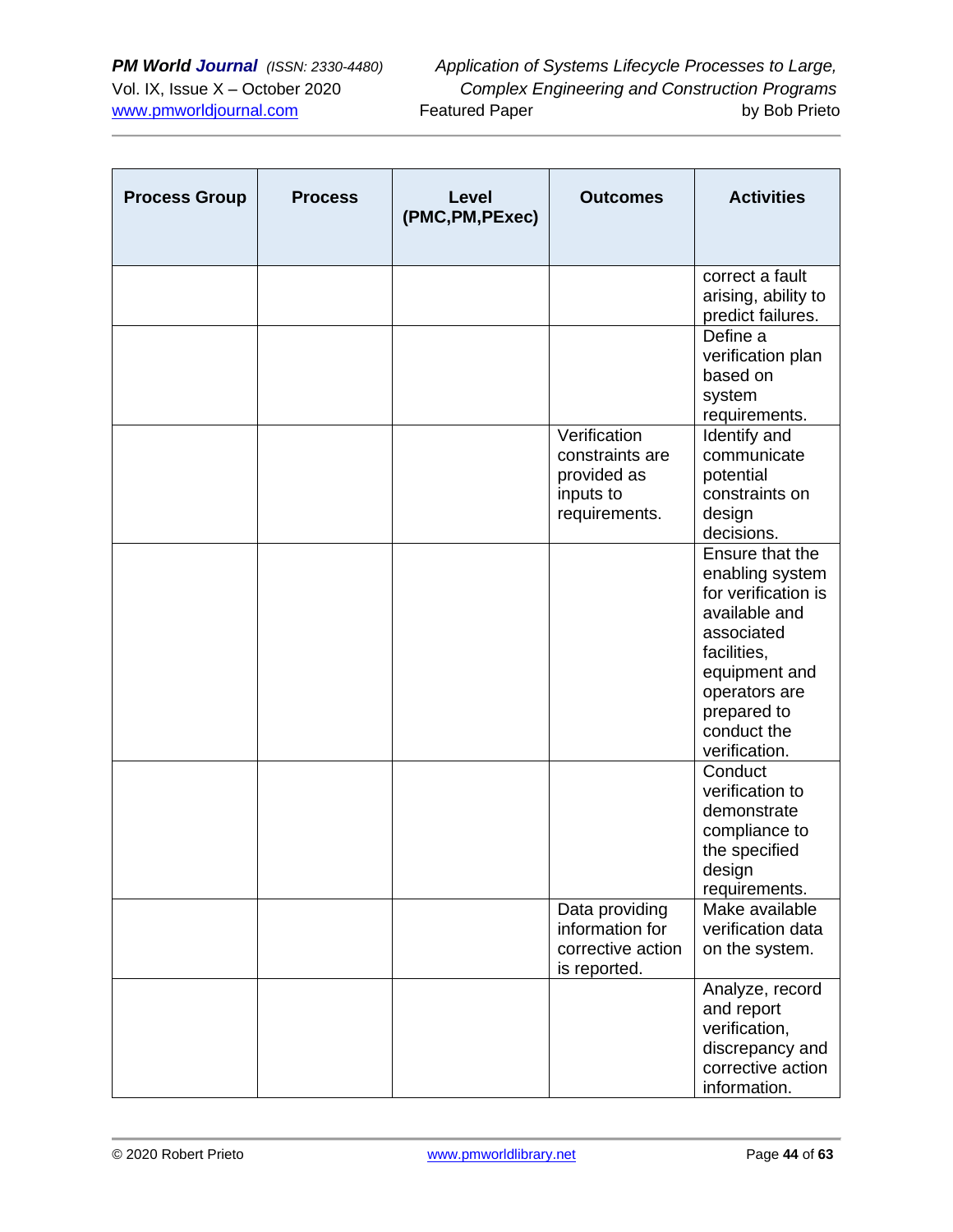| <b>Process Group</b> | <b>Process</b>                              | Level<br>(PMC, PM, PExec) | <b>Outcomes</b>                                             | <b>Activities</b>                                                                                                                                                                                                                                        |
|----------------------|---------------------------------------------|---------------------------|-------------------------------------------------------------|----------------------------------------------------------------------------------------------------------------------------------------------------------------------------------------------------------------------------------------------------------|
|                      |                                             |                           |                                                             | Conduct fault<br>diagnosis to a<br>level of<br>resolution<br>consistent with<br>cost effective<br>remedial action,<br>including re-<br>verification<br>following defect<br>correction,<br>and/or<br>organizational<br>quality<br>improvement<br>actions. |
|                      |                                             |                           | Objective<br>evidence                                       | Verification data<br>is collected                                                                                                                                                                                                                        |
|                      |                                             |                           |                                                             | Analyze<br>verification data<br>to detect<br>essential<br>features such as<br>trends and<br>patterns of<br>failure                                                                                                                                       |
|                      | 4.7 Transition<br>Process<br>(Construction) | PMC, PM, PExec            | A system<br>transition<br>strategy is<br>defined.           | Prepare a<br>transition<br>strategy.                                                                                                                                                                                                                     |
|                      |                                             |                           | A system is<br>installed in its<br>operational<br>location. | Prepare the site<br>of operation in<br>accordance with<br>installation<br>requirements.                                                                                                                                                                  |
|                      |                                             |                           |                                                             | Site preparation<br>is conducted in<br>accordance with<br>applicable<br>health, safety,<br>security and                                                                                                                                                  |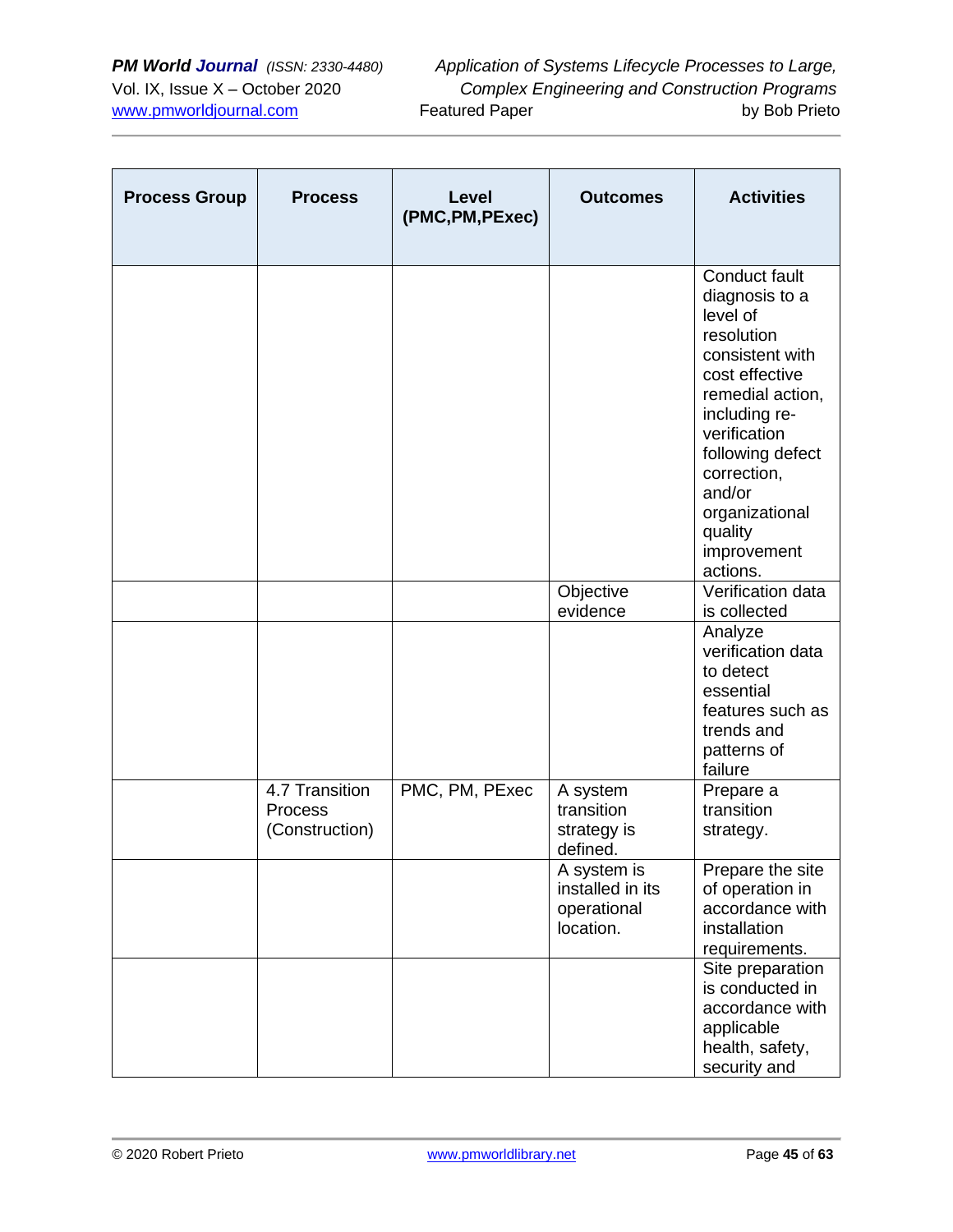| <b>Process Group</b> | <b>Process</b> | Level<br>(PMC, PM, PExec) | <b>Outcomes</b>                                                         | <b>Activities</b>                                                                                                                                        |
|----------------------|----------------|---------------------------|-------------------------------------------------------------------------|----------------------------------------------------------------------------------------------------------------------------------------------------------|
|                      |                |                           |                                                                         | environmental<br>regulations.                                                                                                                            |
|                      |                |                           |                                                                         | Deliver the<br>system for<br>installation at the<br>correct location<br>and time.                                                                        |
|                      |                |                           |                                                                         | Install the<br>system in its<br>operational<br>location and<br>interfaced to its<br>environment<br>according to its<br>system<br>specification.          |
|                      |                |                           |                                                                         | Demonstrate<br>proper<br>installation of the<br>system.                                                                                                  |
|                      |                |                           | A system, when<br>operated, is<br>capable of<br>delivering<br>services. | Activate the<br>system.                                                                                                                                  |
|                      |                |                           |                                                                         | Demonstrate the<br>installed system<br>is capable of<br>delivering its<br>required<br>services.                                                          |
|                      |                |                           | The<br>configuration as<br>installed is<br>recorded.                    | Record the<br>installation data,<br>including the<br>operational<br>configuration,<br>anomalies<br>detected,<br>actions taken<br>and lessons<br>learned. |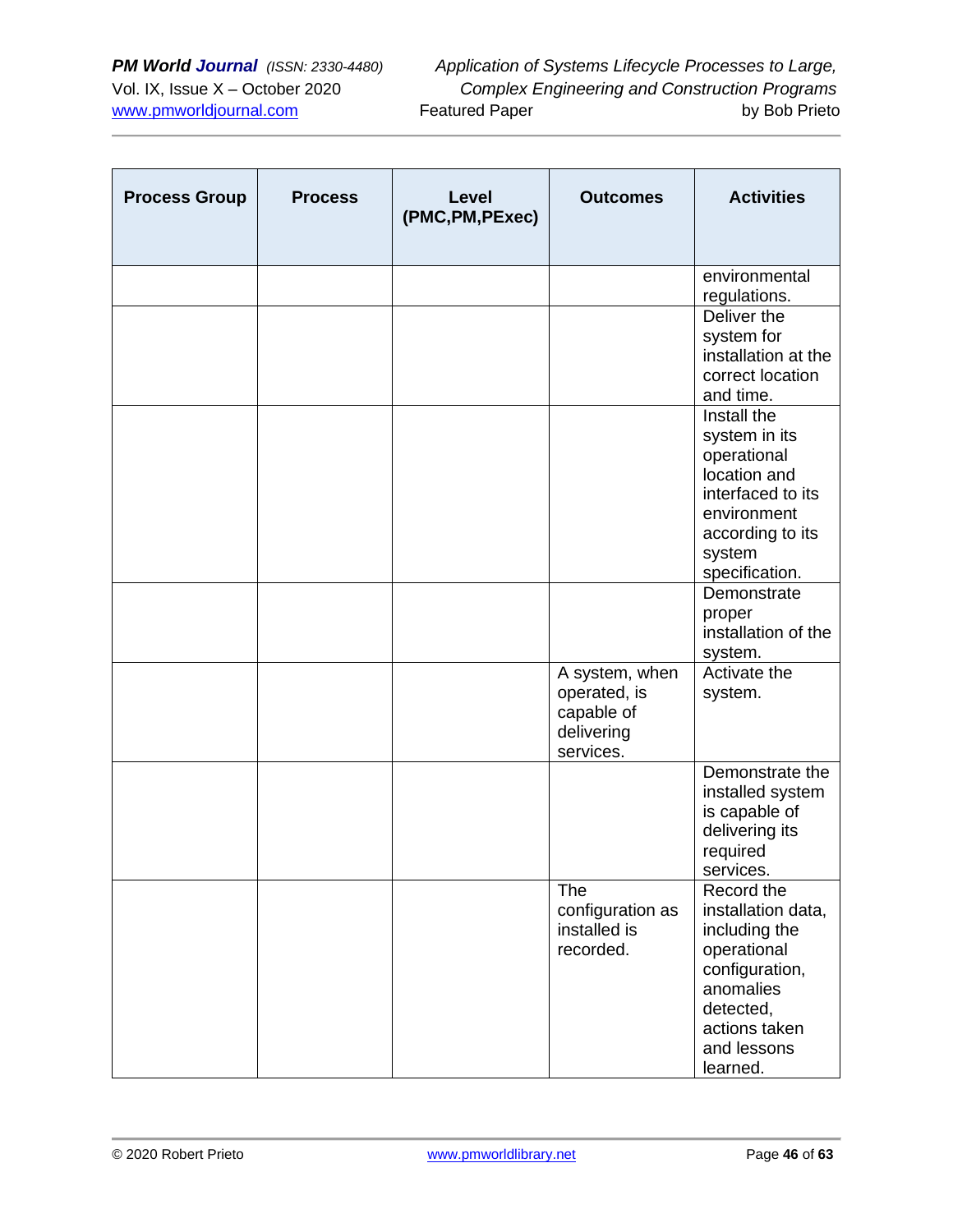| <b>Process Group</b> | <b>Process</b>            | Level<br>(PMC, PM, PExec) | <b>Outcomes</b>                                        | <b>Activities</b>                                                                                                                                                                                                                                                   |
|----------------------|---------------------------|---------------------------|--------------------------------------------------------|---------------------------------------------------------------------------------------------------------------------------------------------------------------------------------------------------------------------------------------------------------------------|
|                      |                           |                           | Corrective action<br>reports are<br>recorded.          |                                                                                                                                                                                                                                                                     |
|                      |                           |                           | A service is<br>sustainable by<br>enabling<br>systems. |                                                                                                                                                                                                                                                                     |
|                      | 4.8 Validation<br>Process | PMC, PM, PExec            | A validation<br>strategy is<br>defined.                | Define the<br>strategy for<br>validating the<br>services in the<br>operational<br>environment and<br>achieving<br>stakeholder<br>satisfaction.                                                                                                                      |
|                      |                           |                           |                                                        | Prepare a<br>validation plan.                                                                                                                                                                                                                                       |
|                      |                           |                           |                                                        | Define validation<br>steps, e.g.<br>various<br>operational<br>states, scenarios<br>and missions<br>that<br>progressively<br>build confidence<br>in conformance<br>of the installed<br>system and<br>assist diagnosis<br>of any<br>discrepancies.<br>Specify methods |
|                      |                           |                           |                                                        | and techniques<br>needed to<br>implement the<br>validation<br>strategy and the<br>purpose,<br>conditions and<br>conformance                                                                                                                                         |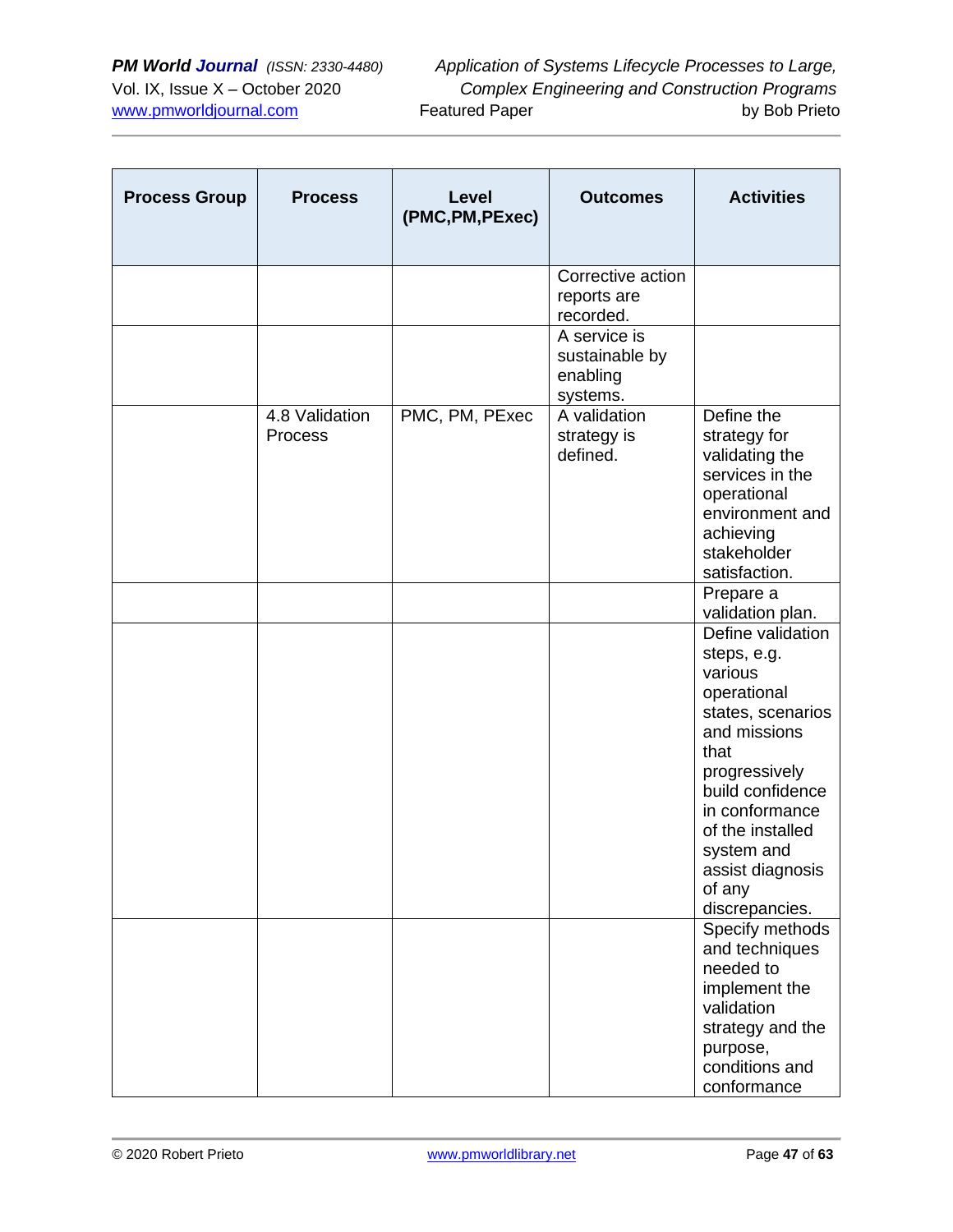| <b>Process Group</b> | <b>Process</b> | Level<br>(PMC, PM, PExec) | <b>Outcomes</b>                                                                 | <b>Activities</b>                                                                                                                                                                                                                                                                           |
|----------------------|----------------|---------------------------|---------------------------------------------------------------------------------|---------------------------------------------------------------------------------------------------------------------------------------------------------------------------------------------------------------------------------------------------------------------------------------------|
|                      |                |                           |                                                                                 | criteria for each<br>validation.                                                                                                                                                                                                                                                            |
|                      |                |                           |                                                                                 | Ensure that any<br>operators,<br>enabling system<br>for validation<br>and associated<br>facilities are<br>ready in order to<br>conduct<br>validation                                                                                                                                        |
|                      |                |                           | The availability<br>of services<br>required by<br>stakeholders is<br>confirmed. | Conduct<br>validation to<br>demonstrate<br>conformance of<br>services to<br>stakeholder<br>requirements.                                                                                                                                                                                    |
|                      |                |                           |                                                                                 | Objectively<br>record and<br>approve<br>validation<br>actions and<br>results.                                                                                                                                                                                                               |
|                      |                |                           |                                                                                 | Confirm that the<br>system not only<br>satisfies all<br>operational,<br>functional and<br>usability<br>requirements,<br>but also satisfies<br>the often less<br>formally<br>expressed, but<br>sometimes<br>overriding,<br>attitudes,<br>experience and<br>subjective tests<br>that comprise |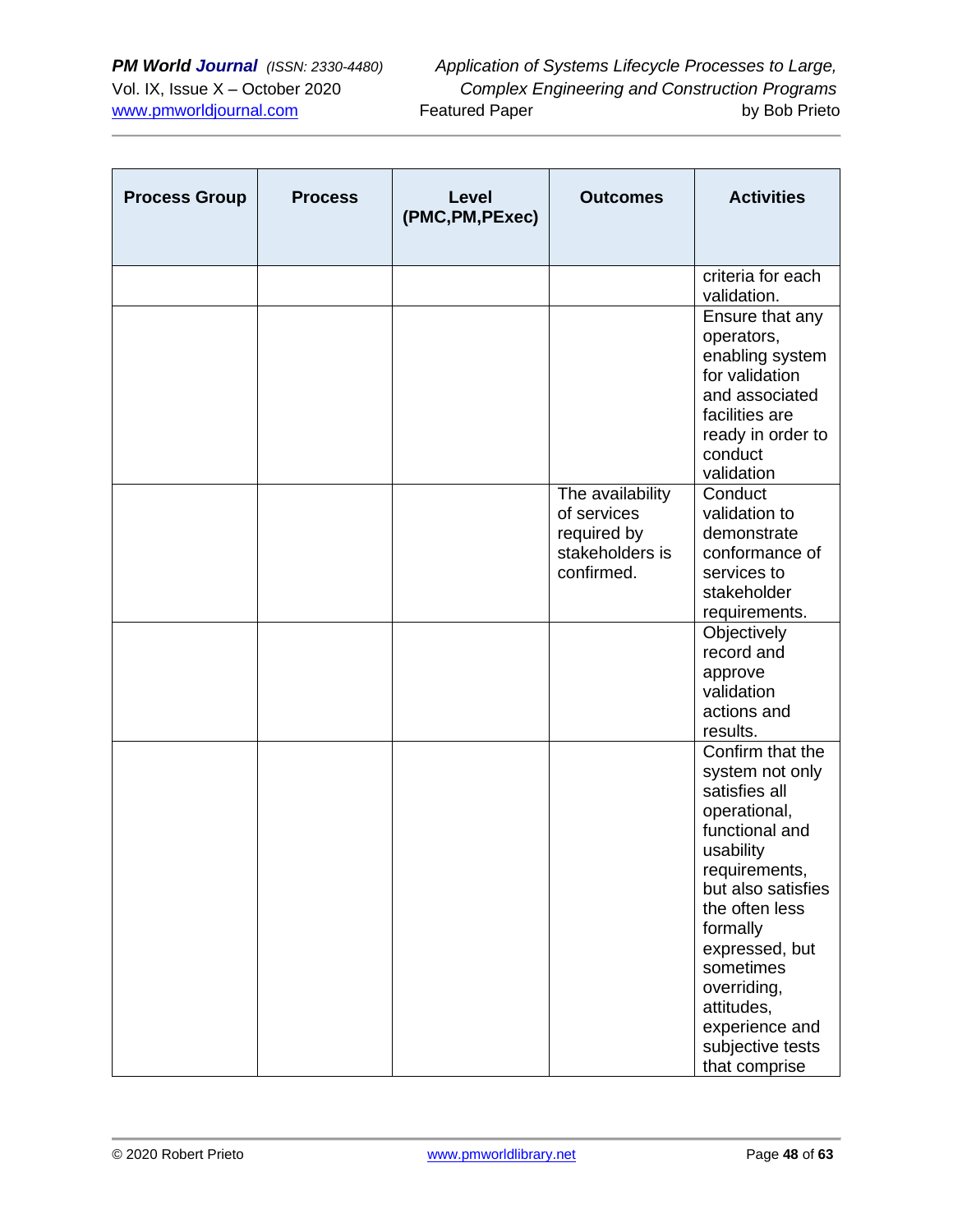| <b>Process Group</b> | <b>Process</b> | <b>Level</b><br>(PMC, PM, PExec) | <b>Outcomes</b>                                                                      | <b>Activities</b>                                                                                                                                                                         |
|----------------------|----------------|----------------------------------|--------------------------------------------------------------------------------------|-------------------------------------------------------------------------------------------------------------------------------------------------------------------------------------------|
|                      |                |                                  |                                                                                      | customer<br>satisfaction.                                                                                                                                                                 |
|                      |                |                                  | Validation data<br>is provided.                                                      | Make available<br>validation data<br>on the system<br>according to<br>legal, regulatory<br>or product sector<br>requirements.                                                             |
|                      |                |                                  |                                                                                      | As appropriate<br>to agreement<br>terms or<br>organizational<br>objectives,<br>conduct<br>validation to<br>isolate that part<br>of the system<br>giving rise to a<br>non-<br>conformance. |
|                      |                |                                  |                                                                                      | Conduct fault<br>diagnosis to a<br>level of<br>resolution<br>consistent with<br>cost effective<br>remedial action,<br>including<br>revalidation                                           |
|                      |                |                                  | Data capable of<br>providing<br>information for<br>corrective action<br>is reported. | Analyze, record<br>and report<br>validation data<br>according to<br>criteria defined<br>in the validation<br>strategy.                                                                    |
|                      |                |                                  |                                                                                      | Categorize non-<br>conformances<br>according to<br>their source and                                                                                                                       |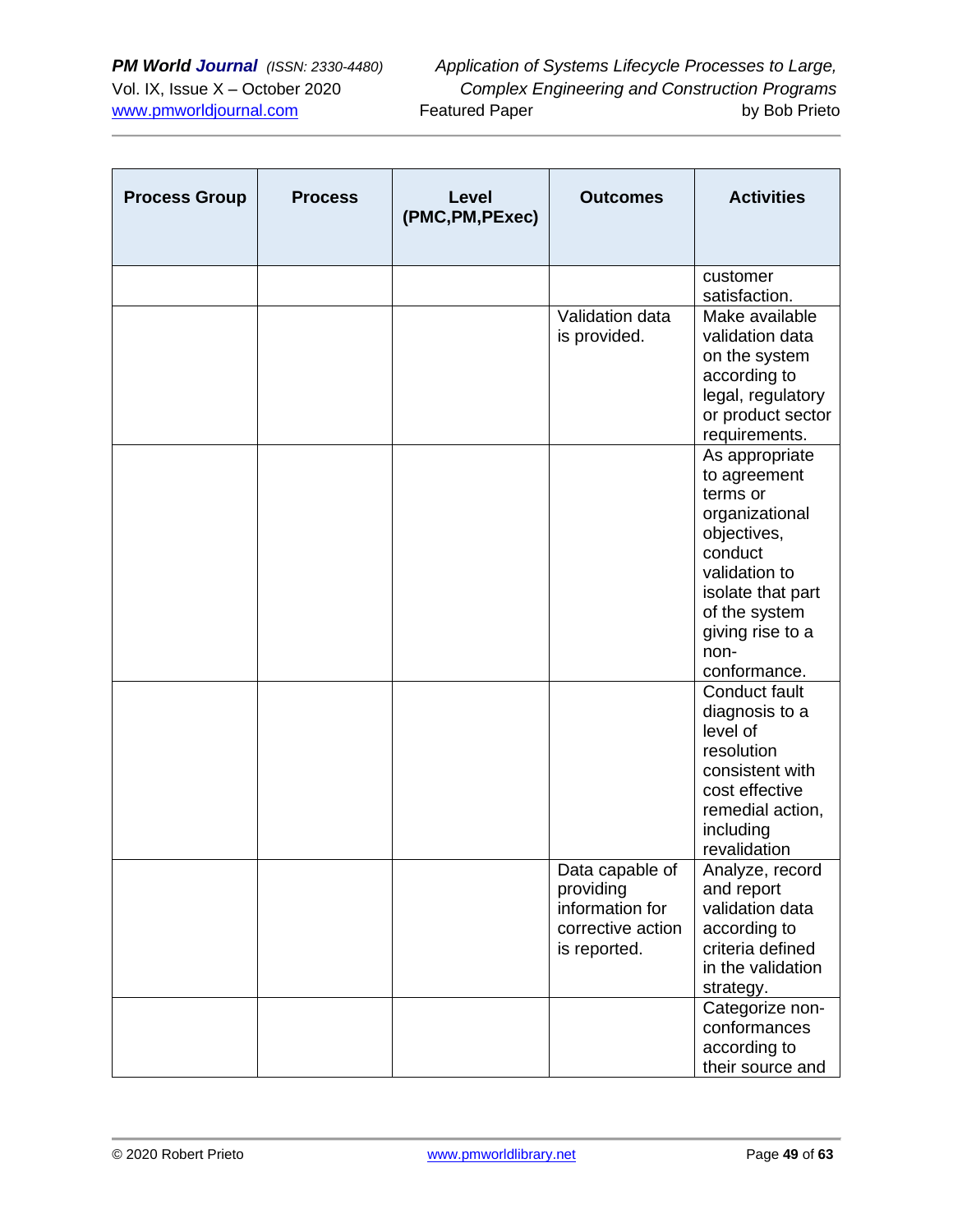| <b>Process Group</b> | <b>Process</b>           | Level<br>(PMC, PM, PExec) | <b>Outcomes</b>                         | <b>Activities</b>                                                                                                                                                                         |
|----------------------|--------------------------|---------------------------|-----------------------------------------|-------------------------------------------------------------------------------------------------------------------------------------------------------------------------------------------|
|                      |                          |                           |                                         | corrective action<br>owner.                                                                                                                                                               |
|                      |                          |                           |                                         | Analyze<br>validation data<br>to detect<br>essential<br>features such as<br>trends and<br>patterns of<br>failure, evidence<br>of design errors<br>and emerging<br>threats to<br>services. |
|                      | 4.9 Operation<br>Process | PExec                     | An operation<br>strategy is<br>defined. | Prepare a<br>strategy for<br>operation.                                                                                                                                                   |
|                      |                          |                           |                                         | Define<br>availability of<br>services as they<br>are introduced,<br>routinely<br>operated and<br>withdrawn from<br>service.                                                               |
|                      |                          |                           |                                         | Define co-<br>ordination with<br>pre-existing,<br>concurrent or<br>continuing<br>services<br>delivered by<br>other systems<br>that provide<br>identical or<br>similar services            |
|                      |                          |                           |                                         | Define staffing<br>strategy and<br>schedules for<br>operators.                                                                                                                            |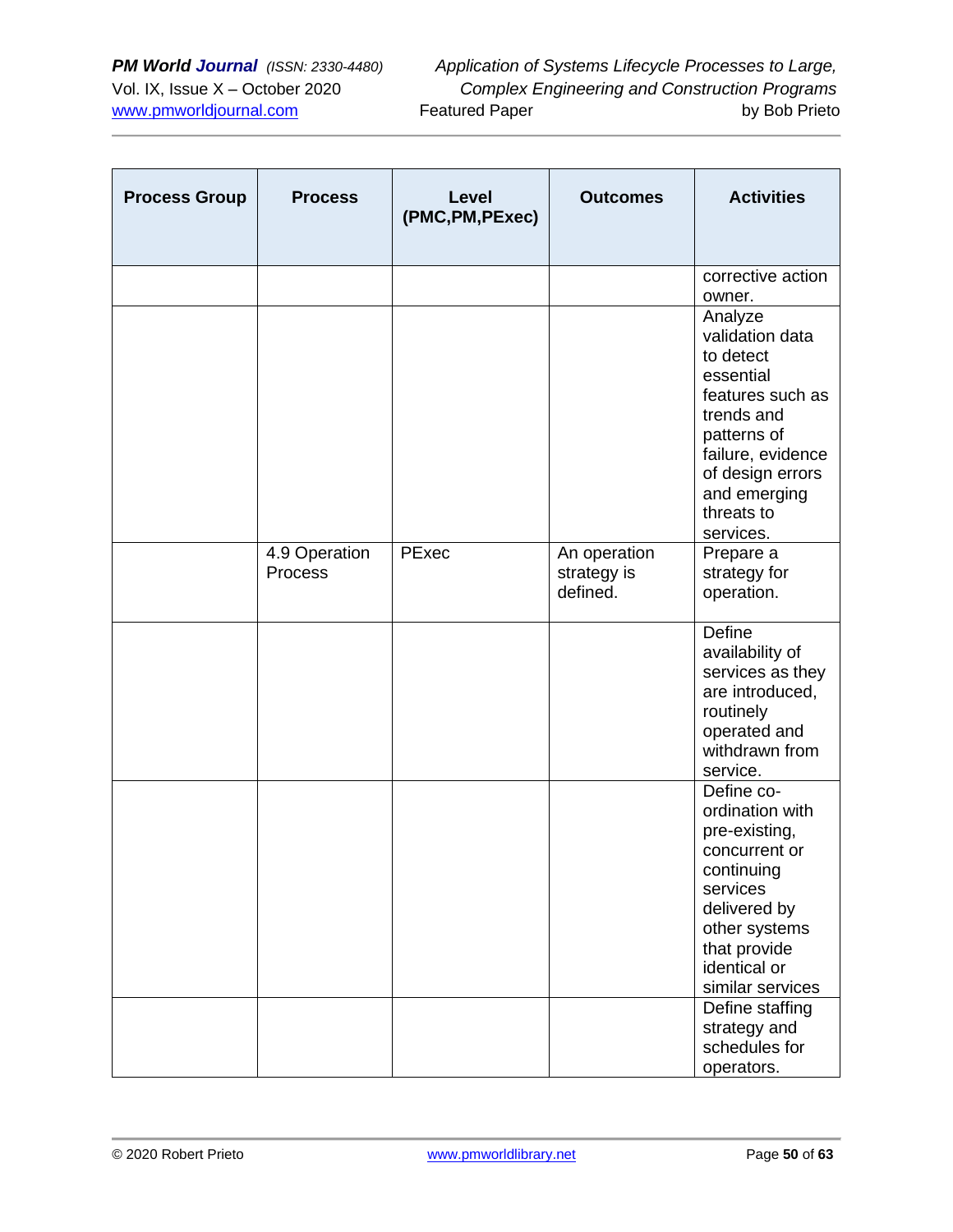| <b>Process Group</b> | <b>Process</b> | Level<br>(PMC, PM, PExec) | <b>Outcomes</b>                                                        | <b>Activities</b>                                                                                                                                                                   |
|----------------------|----------------|---------------------------|------------------------------------------------------------------------|-------------------------------------------------------------------------------------------------------------------------------------------------------------------------------------|
|                      |                |                           |                                                                        | Define the<br>release and re-<br>acceptance<br>criteria and<br>schedules of the<br>system to permit<br>modifications<br>that sustain<br>existing or<br>enhanced<br>services.        |
|                      |                |                           | Services that<br>meet<br>stakeholder<br>requirements<br>are delivered. | Obtain other<br>services related<br>to operation of<br>the system.                                                                                                                  |
|                      |                |                           |                                                                        | Assign trained,<br>qualified<br>personnel to be<br>operators.                                                                                                                       |
|                      |                |                           |                                                                        | Activate the<br>system in its<br>intended<br>operational<br>situation to<br>deliver instances<br>of service or<br>continuous<br>service<br>according to its<br>intended<br>purpose. |
|                      |                |                           |                                                                        | Maintain<br>continuous<br>service capacity<br>and quality when<br>the system<br>replaces an<br>existing system<br>that is being<br>retired.                                         |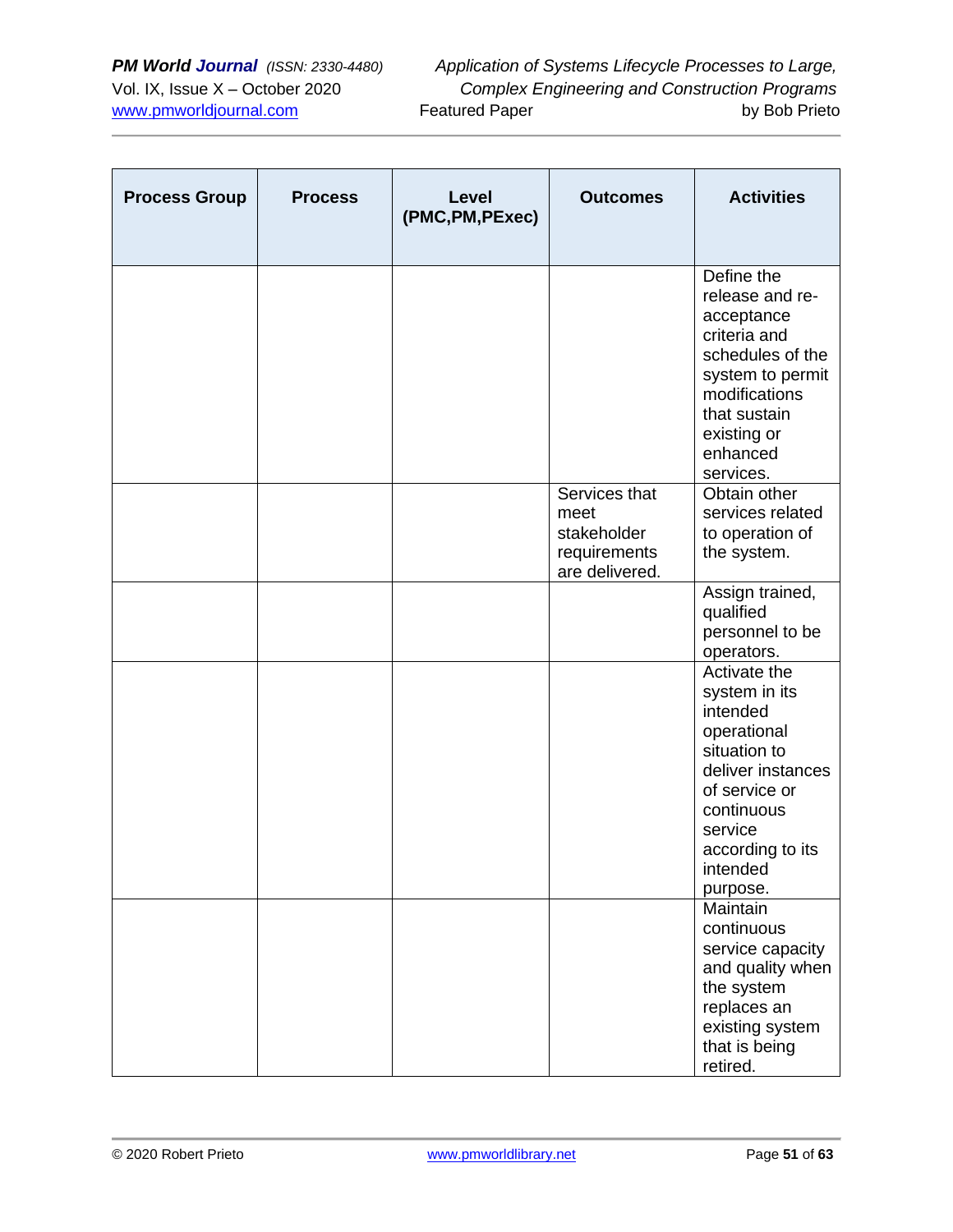| <b>Process Group</b> | <b>Process</b> | <b>Level</b><br>(PMC, PM, PExec) | <b>Outcomes</b> | <b>Activities</b>                                                                                                                                                                                                                                                       |
|----------------------|----------------|----------------------------------|-----------------|-------------------------------------------------------------------------------------------------------------------------------------------------------------------------------------------------------------------------------------------------------------------------|
|                      |                |                                  |                 | During a<br>specified period<br>of changeover or<br>concurrent<br>operation,<br>manage the<br>transfer of<br>services so that<br>continuing<br>conformance to<br>stakeholder<br>needs is<br>achieved.                                                                   |
|                      |                |                                  |                 | Consume<br>materials, as<br>required, to<br>sustain the<br>services.                                                                                                                                                                                                    |
|                      |                |                                  |                 | Monitor<br>operation to<br>ensure that the<br>system is<br>operated in<br>accordance with<br>the operations<br>plans, in a safe<br>manner and<br>compliant with<br>legislated<br>guidelines<br>concerning<br>occupational<br>safety and<br>environmental<br>protection. |
|                      |                |                                  |                 | Monitor the<br>system<br>operation to<br>confirm that<br>service<br>performance is<br>within                                                                                                                                                                            |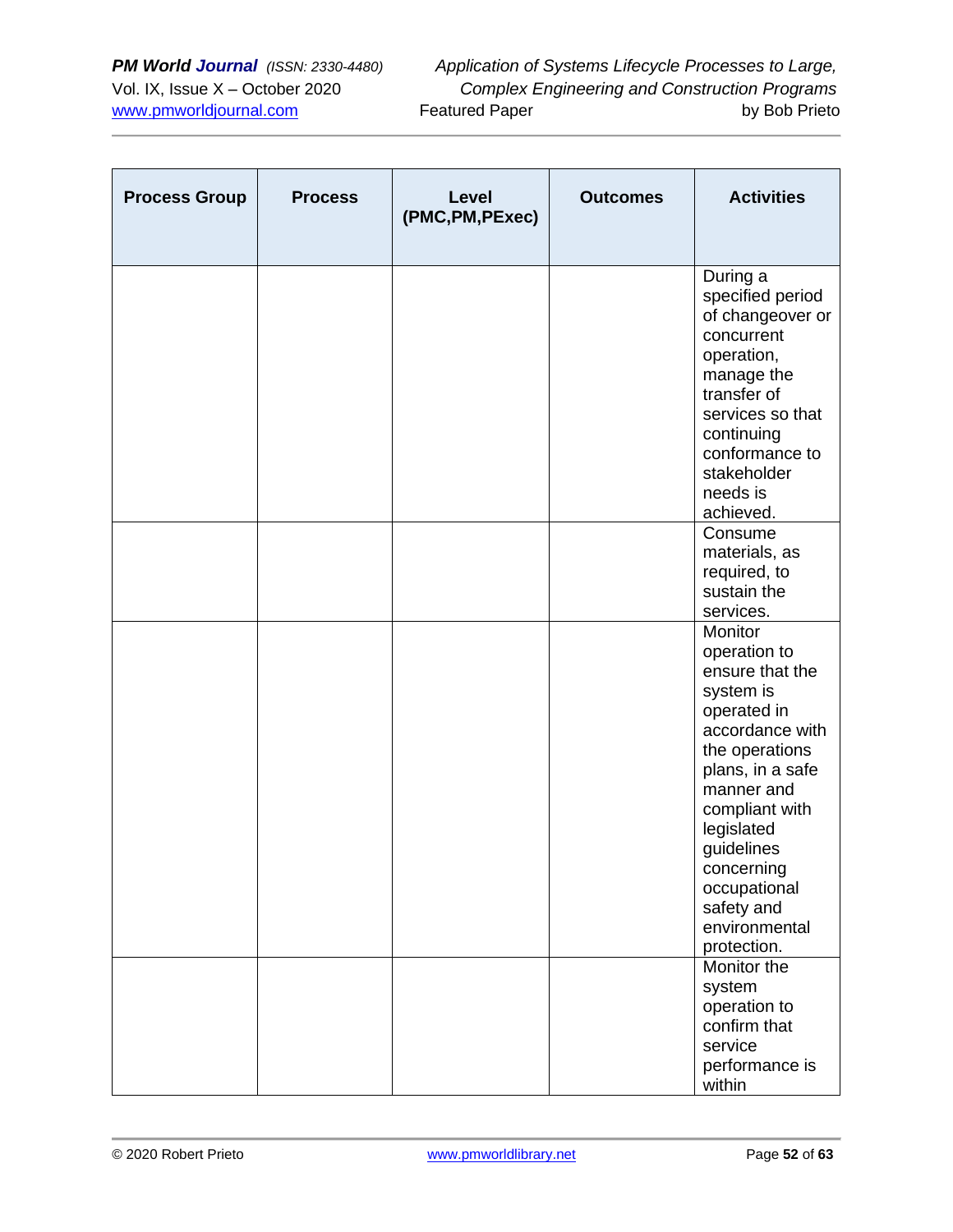| <b>Process Group</b> | <b>Process</b> | Level<br>(PMC, PM, PExec) | <b>Outcomes</b>                                                               | <b>Activities</b>                                                                                                                                                                                                           |
|----------------------|----------------|---------------------------|-------------------------------------------------------------------------------|-----------------------------------------------------------------------------------------------------------------------------------------------------------------------------------------------------------------------------|
|                      |                |                           |                                                                               | acceptable<br>parameters.                                                                                                                                                                                                   |
|                      |                |                           | Approved<br>corrective action<br>requests are<br>satisfactorily<br>completed. | Perform failure<br>identification<br>actions when a<br>non-compliance<br>has occurred in<br>the delivered<br>services.                                                                                                      |
|                      |                |                           |                                                                               | Determine the<br>appropriate<br>course of action<br>when corrective<br>action is<br>required to<br>remedy failings<br>due to changed<br>need.                                                                               |
|                      |                |                           |                                                                               | Introduce<br>remedial<br>changes to<br>operating<br>procedures, the<br>operator<br>environment,<br>human-machine<br>interfaces and<br>operator training<br>as appropriate<br>when human<br>error contributed<br>to failure. |
|                      |                |                           | Stakeholder<br>satisfaction is<br>maintained.                                 | Continuously or<br>routinely<br>communicate<br>with users to<br>determine the<br>degree to which<br>delivered<br>services satisfy<br>their needs.                                                                           |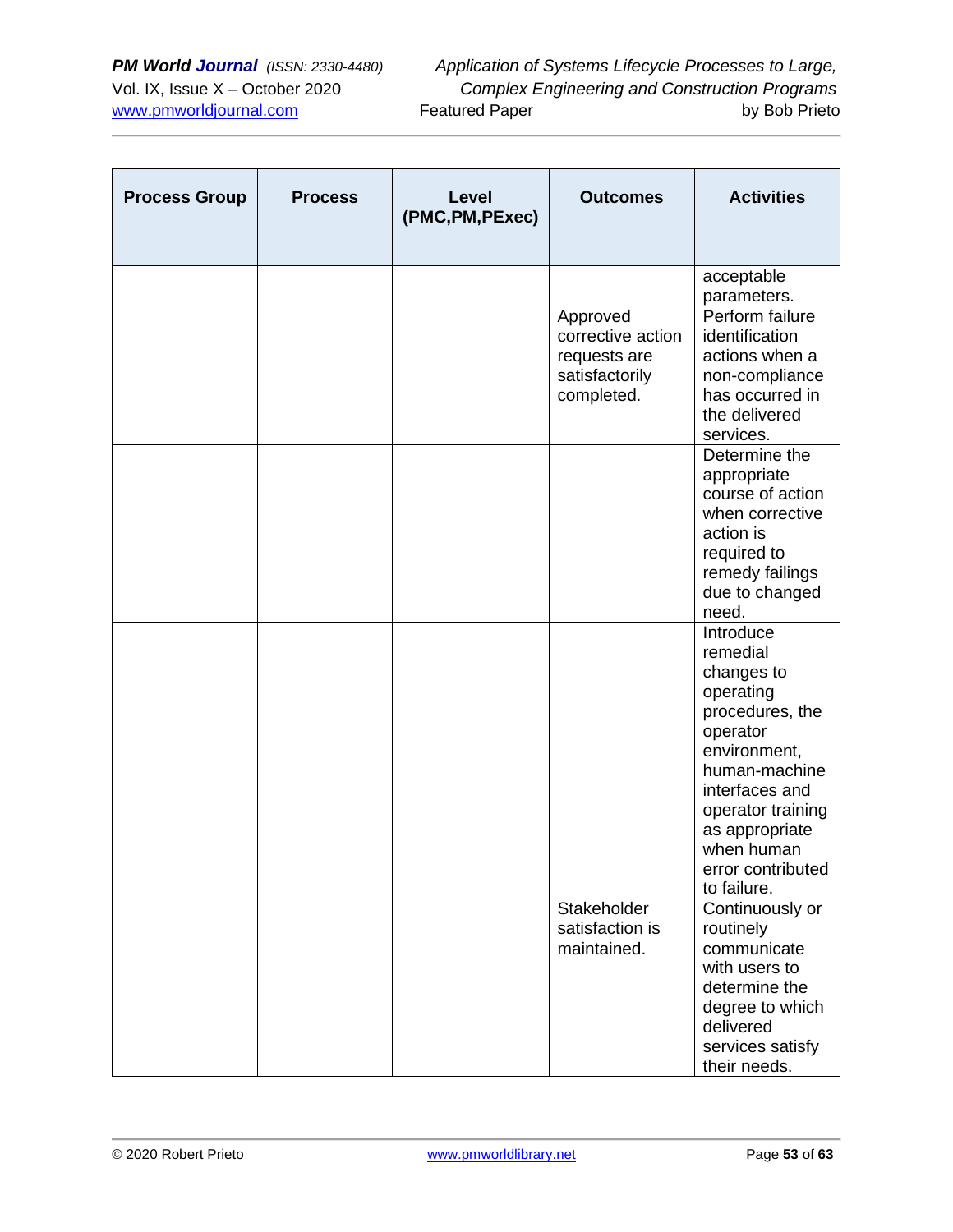| <b>Process Group</b> | <b>Process</b>                 | Level<br>(PMC, PM, PExec) | <b>Outcomes</b>                          | <b>Activities</b>                                                                                                                                                                           |
|----------------------|--------------------------------|---------------------------|------------------------------------------|---------------------------------------------------------------------------------------------------------------------------------------------------------------------------------------------|
|                      |                                |                           |                                          | Analyze results<br>and take<br>required action<br>to restore or<br>amend services<br>in order to<br>provide<br>continued<br>stakeholder                                                     |
|                      | 4.10<br>Maintenance<br>Process | PExec                     | Maintenance<br>strategy is<br>developed. | Prepare a<br>maintenance<br>strategy.                                                                                                                                                       |
|                      |                                |                           |                                          | <b>Define</b><br>schedules and<br>resources<br>required to<br>perform<br>corrective and<br>preventive<br>maintenance in<br>conformance<br>with operational<br>availability<br>requirements. |
|                      |                                |                           |                                          | Develop<br>corrective and<br>preventive<br>maintenance<br>strategy to<br>sustain service<br>in the<br>operational<br>environment in<br>order to achieve<br>customer<br>satisfaction         |
|                      |                                |                           |                                          | Define<br>scheduled<br>preventive<br>maintenance<br>actions that<br>reduce the                                                                                                              |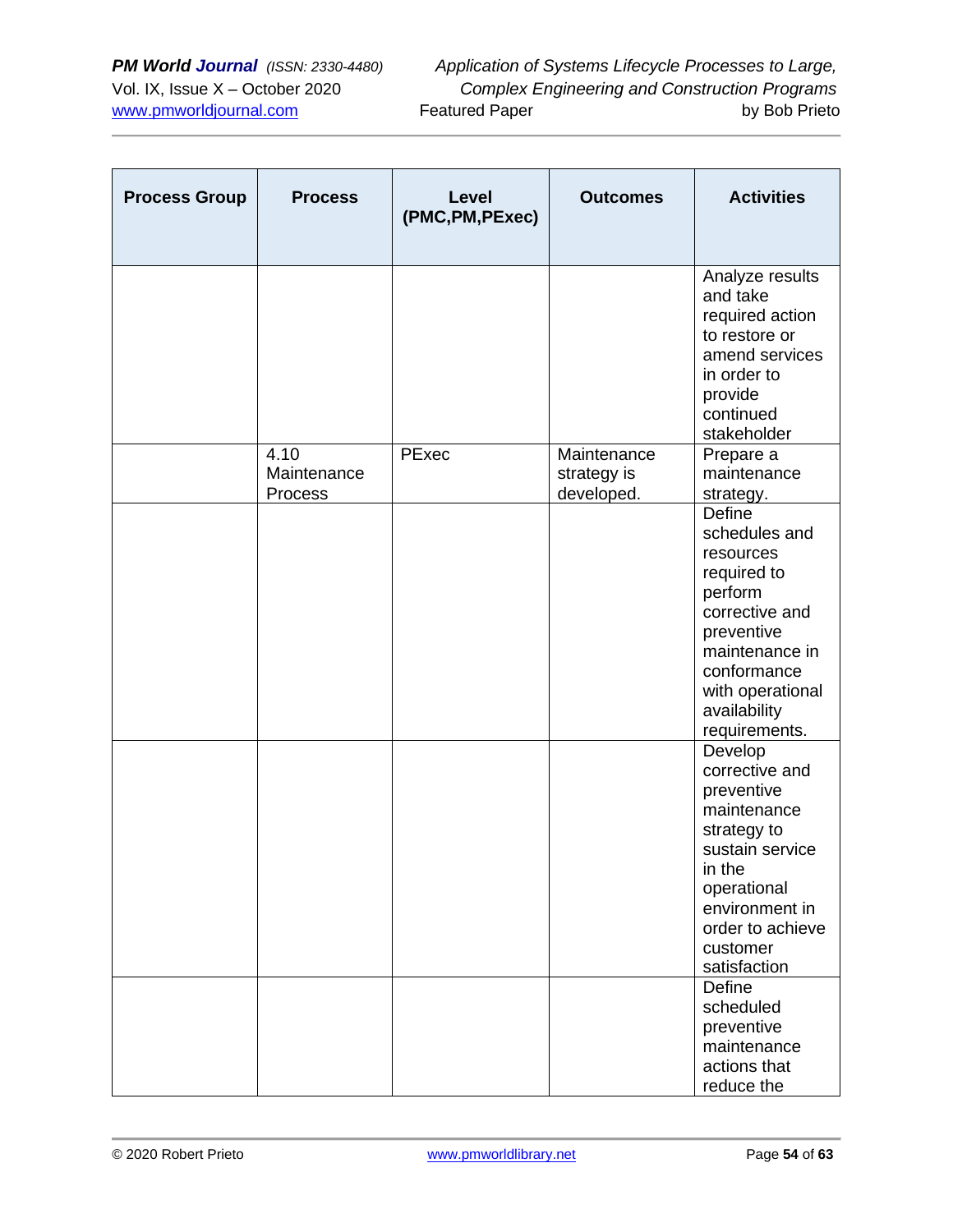| <b>Process Group</b> | <b>Process</b> | Level<br>(PMC, PM, PExec) | <b>Outcomes</b>                                                             | <b>Activities</b>                                                                                                                                                                                                                                              |
|----------------------|----------------|---------------------------|-----------------------------------------------------------------------------|----------------------------------------------------------------------------------------------------------------------------------------------------------------------------------------------------------------------------------------------------------------|
|                      |                |                           |                                                                             | likelihood of<br>system failure<br>without undue<br>loss of services                                                                                                                                                                                           |
|                      |                |                           |                                                                             | Define number<br>and type of<br>replacement<br>system elements<br>to be stored,<br>their storage<br>locations and<br>conditions, their<br>anticipated<br>replacement<br>rate, their<br>storage life and<br>renewal<br>frequency                                |
|                      |                |                           |                                                                             | Define skill and<br>personnel levels<br>required to effect<br>repairs and<br>replacements,<br>accounting for<br>maintenance<br>staff<br>requirements<br>and any relevant<br>legislation<br>regarding health<br>and safety,<br>security and the<br>environment. |
|                      |                |                           | Maintenance<br>constraints are<br>provided as<br>inputs to<br>requirements. | Define the<br>constraints on<br>system<br>requirements<br>that are<br>unavoidable<br>consequences<br>of the<br>maintenance                                                                                                                                     |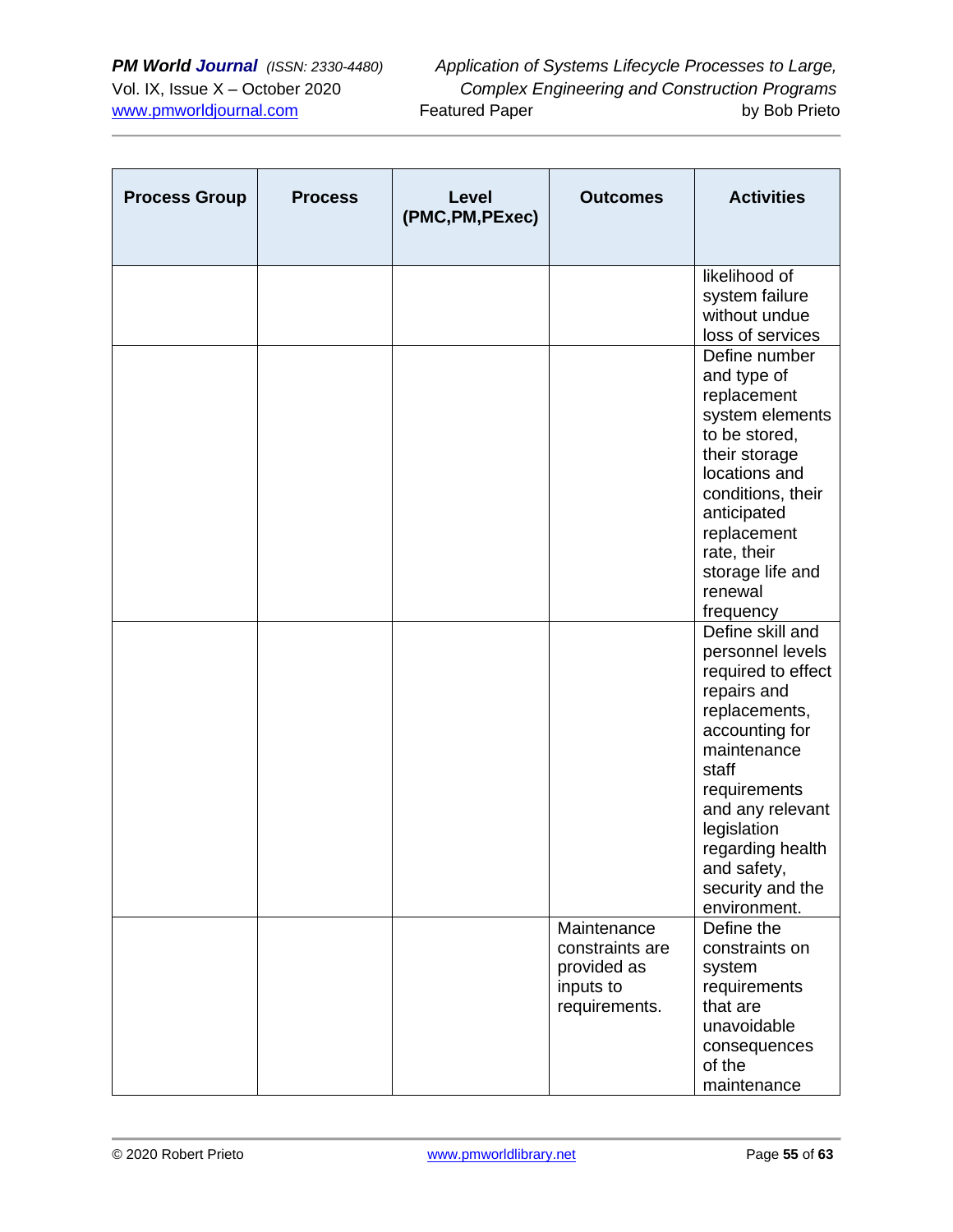| <b>Process Group</b> | <b>Process</b> | Level<br>(PMC, PM, PExec) | <b>Outcomes</b>                                                             | <b>Activities</b>                                                                                                                                                                                   |
|----------------------|----------------|---------------------------|-----------------------------------------------------------------------------|-----------------------------------------------------------------------------------------------------------------------------------------------------------------------------------------------------|
|                      |                |                           |                                                                             | strategy.                                                                                                                                                                                           |
|                      |                |                           | Replacement<br>system elements<br>are made<br>available.                    | Obtain the<br>enabling<br>systems, system<br>elements and<br>services to be<br>used during<br>maintenance of<br>the system.                                                                         |
|                      |                |                           |                                                                             | Confirm that<br>logistics actions<br>satisfy the<br>required<br>replenishment<br>levels so that<br>stored system<br>elements meet<br>repair rates and<br>planned<br>schedules.                      |
|                      |                |                           |                                                                             | Monitor the<br>quality and<br>availability of<br>spares, their<br>transportation<br>and their<br>continued<br>integrity during<br>storage.                                                          |
|                      |                |                           | <b>Services</b><br>meeting<br>stakeholder<br>requirements<br>are sustained. | Implement<br>problem<br>reporting and<br>incident<br>recording to<br>guide diagnosis<br>of individual<br>events and<br>histories to<br>support future<br>corrective,<br>adaptive,<br>perfective and |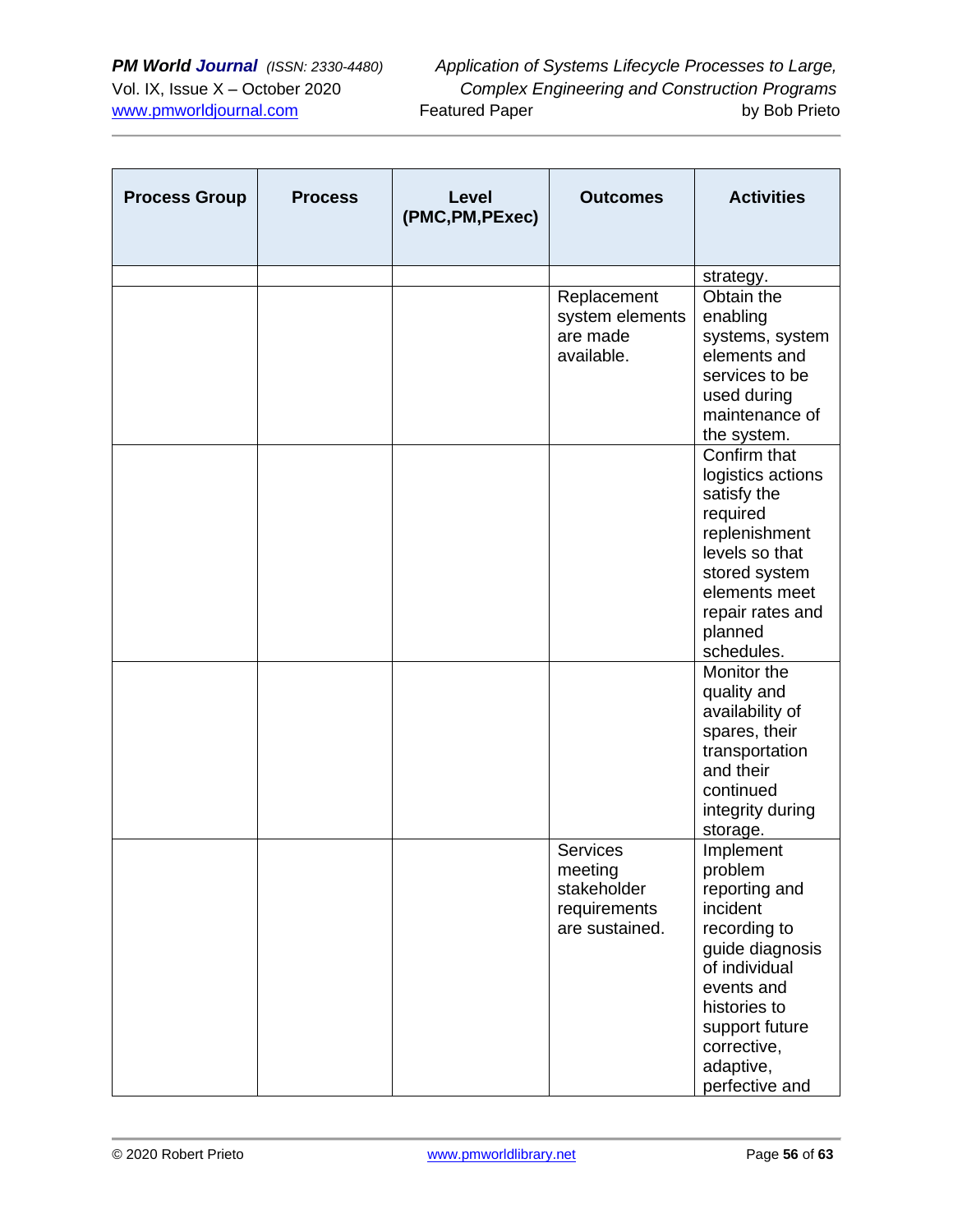| <b>Process Group</b> | <b>Process</b> | <b>Level</b><br>(PMC, PM, PExec) | <b>Outcomes</b>                                          | <b>Activities</b>                                                                                                                                                                      |
|----------------------|----------------|----------------------------------|----------------------------------------------------------|----------------------------------------------------------------------------------------------------------------------------------------------------------------------------------------|
|                      |                |                                  |                                                          | preventive<br>maintenance.                                                                                                                                                             |
|                      |                |                                  |                                                          | Implement the<br>procedures for<br>correction of<br>random faults<br>and/or<br>scheduled<br>replacement of<br>system<br>elements.                                                      |
|                      |                |                                  |                                                          | Perform<br>preventive<br>maintenance by<br>replacing or<br>servicing system<br>elements prior to<br>failure,<br>according to<br>planned<br>schedules and<br>maintenance<br>procedures. |
|                      |                |                                  | Need for<br>corrective<br>design changes<br>is reported. | Initiate<br>corrective action<br>to remedy<br>previously<br>undetected<br>design errors.                                                                                               |
|                      |                |                                  | Failure and<br>lifetime data is<br>recorded.             | Perform failure<br>identification<br>actions when a<br>non-compliance<br>has occurred in<br>the system.                                                                                |
|                      |                |                                  |                                                          | Maintain a<br>history of<br>problem reports,<br>corrective<br>actions and<br>trends to inform                                                                                          |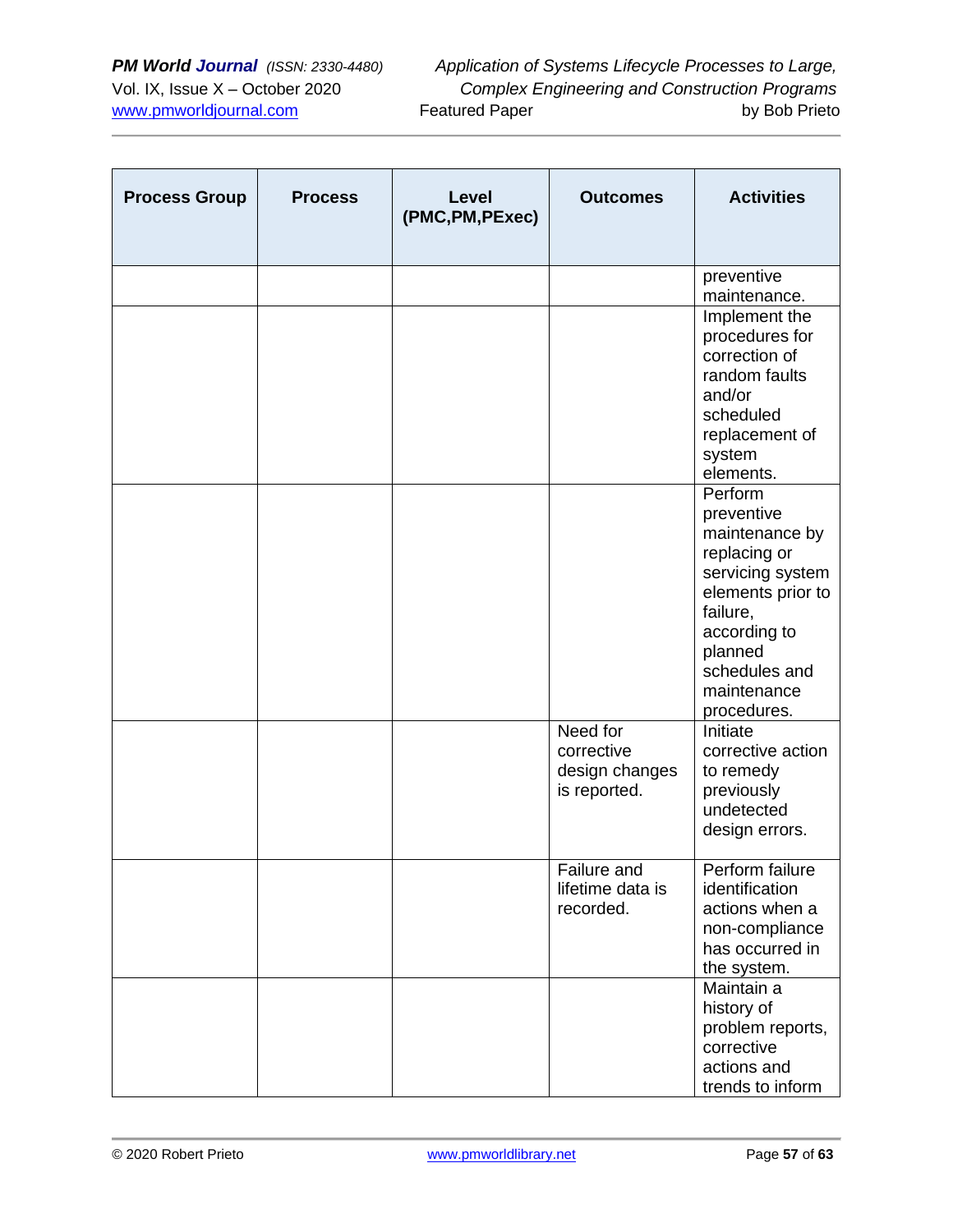| <b>Process Group</b> | <b>Process</b>           | Level<br>(PMC, PM, PExec) | <b>Outcomes</b>                                                          | <b>Activities</b>                                                                                                                                                                                  |
|----------------------|--------------------------|---------------------------|--------------------------------------------------------------------------|----------------------------------------------------------------------------------------------------------------------------------------------------------------------------------------------------|
|                      |                          |                           |                                                                          | operations and<br>maintenance<br>personnel, and<br>other projects,<br>that are creating<br>or utilizing<br>similar system<br>elements                                                              |
|                      | 4.11 Disposal<br>Process | PMC, PM, PExec            | System disposal<br>strategy is<br>defined.                               | Define a<br>disposal strategy<br>for the system,<br>to include each<br>system element<br>and any<br>resulting waste<br>products.                                                                   |
|                      |                          |                           | Disposal<br>constraints are<br>provided as<br>inputs to<br>requirements. | Communicate<br>unavoidable<br>constraints on<br>the system<br>design arising<br>from the<br>disposal<br>strategy.                                                                                  |
|                      |                          |                           |                                                                          | Define issues<br>related to<br>disassembly,<br>including their<br>associated<br>enabling<br>systems, access<br>to and<br>availability of<br>storage<br>locations and<br>available skill<br>levels. |
|                      |                          |                           | System<br>elements are<br>destroyed,<br>stored,                          | Acquire the<br>enabling<br>systems or<br>services to be<br>used during                                                                                                                             |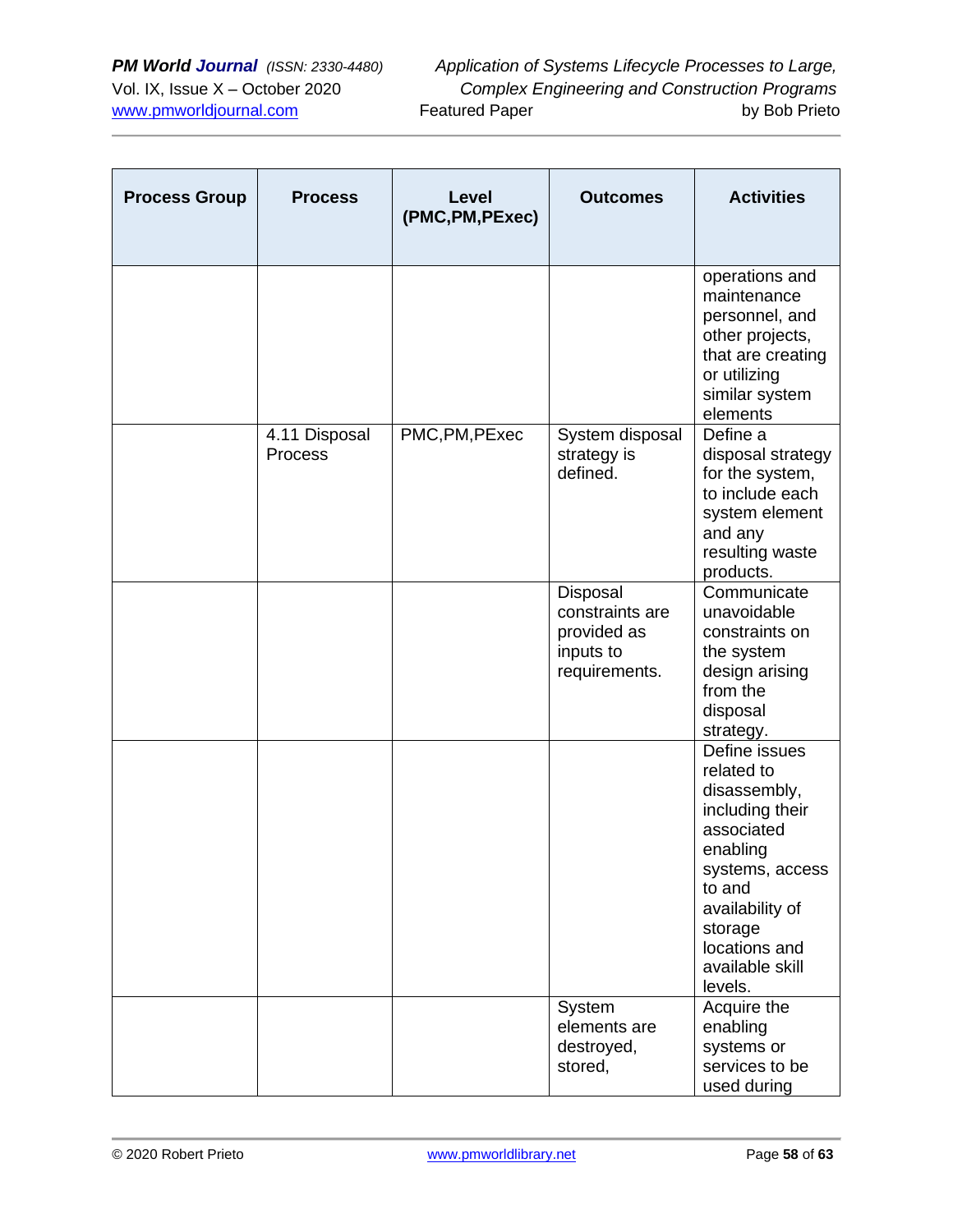| <b>Process Group</b> | <b>Process</b> | Level<br>(PMC, PM, PExec) | <b>Outcomes</b>                                                      | <b>Activities</b>                                                                                                                                                                                                     |
|----------------------|----------------|---------------------------|----------------------------------------------------------------------|-----------------------------------------------------------------------------------------------------------------------------------------------------------------------------------------------------------------------|
|                      |                |                           | reclaimed or<br>recycled.                                            | disposal of a<br>system.                                                                                                                                                                                              |
|                      |                |                           |                                                                      | Deactivate the<br>system to<br>prepare it for<br>removal from<br>operation.                                                                                                                                           |
|                      |                |                           |                                                                      | <b>Address</b><br>interfaces to<br>other systems<br>(power, fuel, are<br>disconnected in<br>accordance with<br>disassembly<br>instructions and<br>relevant health,<br>safety, security<br>and privacy<br>legislation) |
|                      |                |                           |                                                                      | Withdraw<br>operating staff<br>from the system<br>and record<br>relevant<br>operating<br>knowledge.                                                                                                                   |
|                      |                |                           |                                                                      | Disassemble the<br>system into<br>manageable<br>elements to<br>facilitate its<br>removal for<br>reuse, recycling,<br>reconditioning,<br>overhaul,<br>archiving or<br>destruction.                                     |
|                      |                |                           | Environment is<br>returned to its<br>original or an<br>agreed state. | Remove the<br>system from the<br>operational<br>environment for                                                                                                                                                       |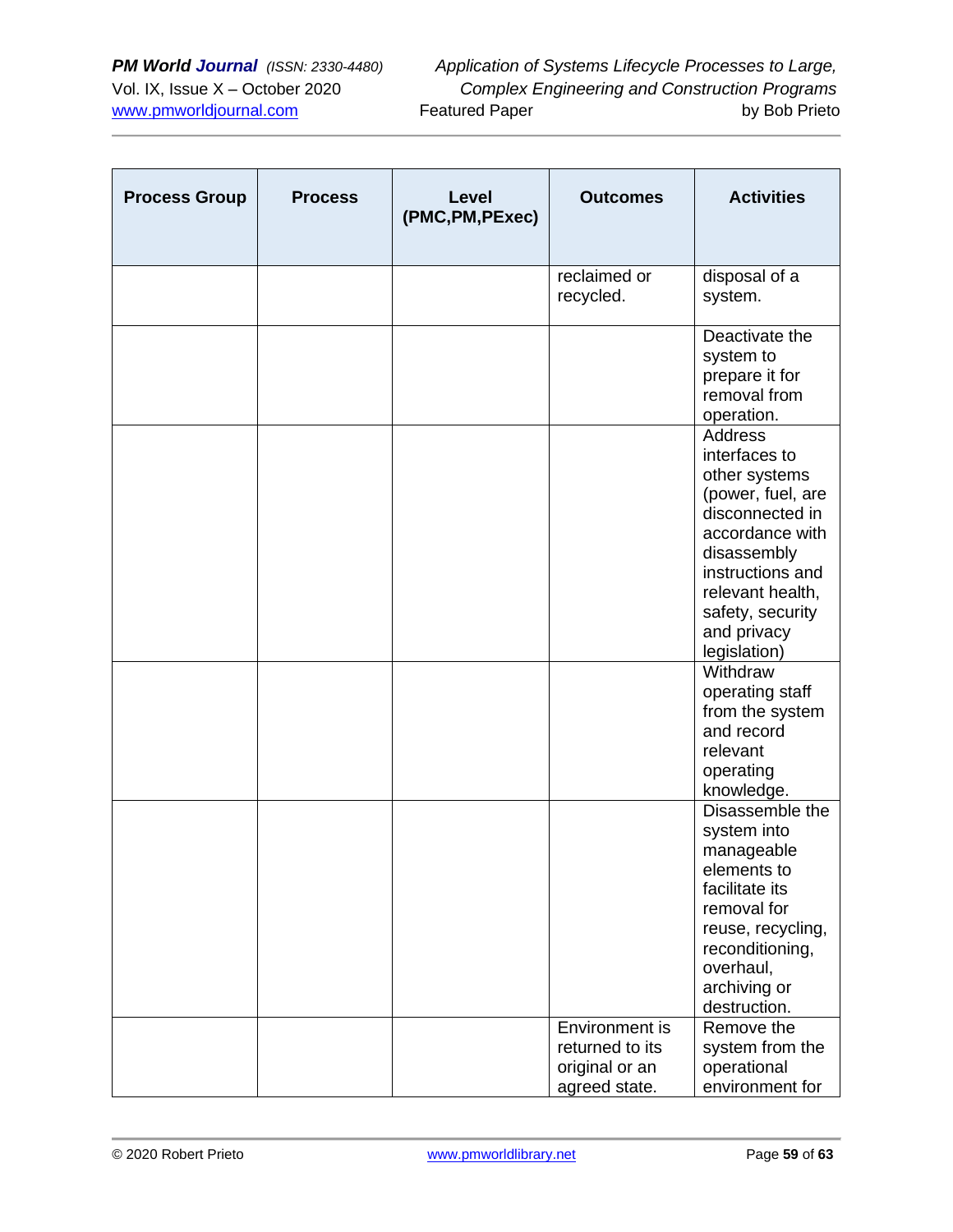| <b>Process Group</b> | <b>Process</b> | Level<br>(PMC, PM, PExec) | <b>Outcomes</b> | <b>Activities</b>                                                                                                                                        |
|----------------------|----------------|---------------------------|-----------------|----------------------------------------------------------------------------------------------------------------------------------------------------------|
|                      |                |                           |                 | reuse, recycling,<br>reconditioning,<br>overhaul or<br>destruction.                                                                                      |
|                      |                |                           |                 | Specify<br>containment<br>facilities, storage<br>locations,<br>inspection<br>criteria and<br>storage periods<br>if the system is<br>to be stored.        |
|                      |                |                           |                 | Conduct<br>destruction of<br>the system, as<br>necessary, to<br>reduce the<br>amount of waste<br>treatment or to<br>make the waste<br>easier to handle.  |
|                      |                |                           |                 | Obtain<br>destruction<br>services<br>required in order<br>to melt, crush,<br>incinerate or<br>demolish the<br>system or its<br>elements as<br>necessary. |
|                      |                |                           |                 | Safeguard and<br>secure<br>knowledge and<br>skills possessed<br>by operators.                                                                            |
|                      |                |                           |                 | Confirm that no<br>detrimental<br>health, safety,<br>security and<br>environmental                                                                       |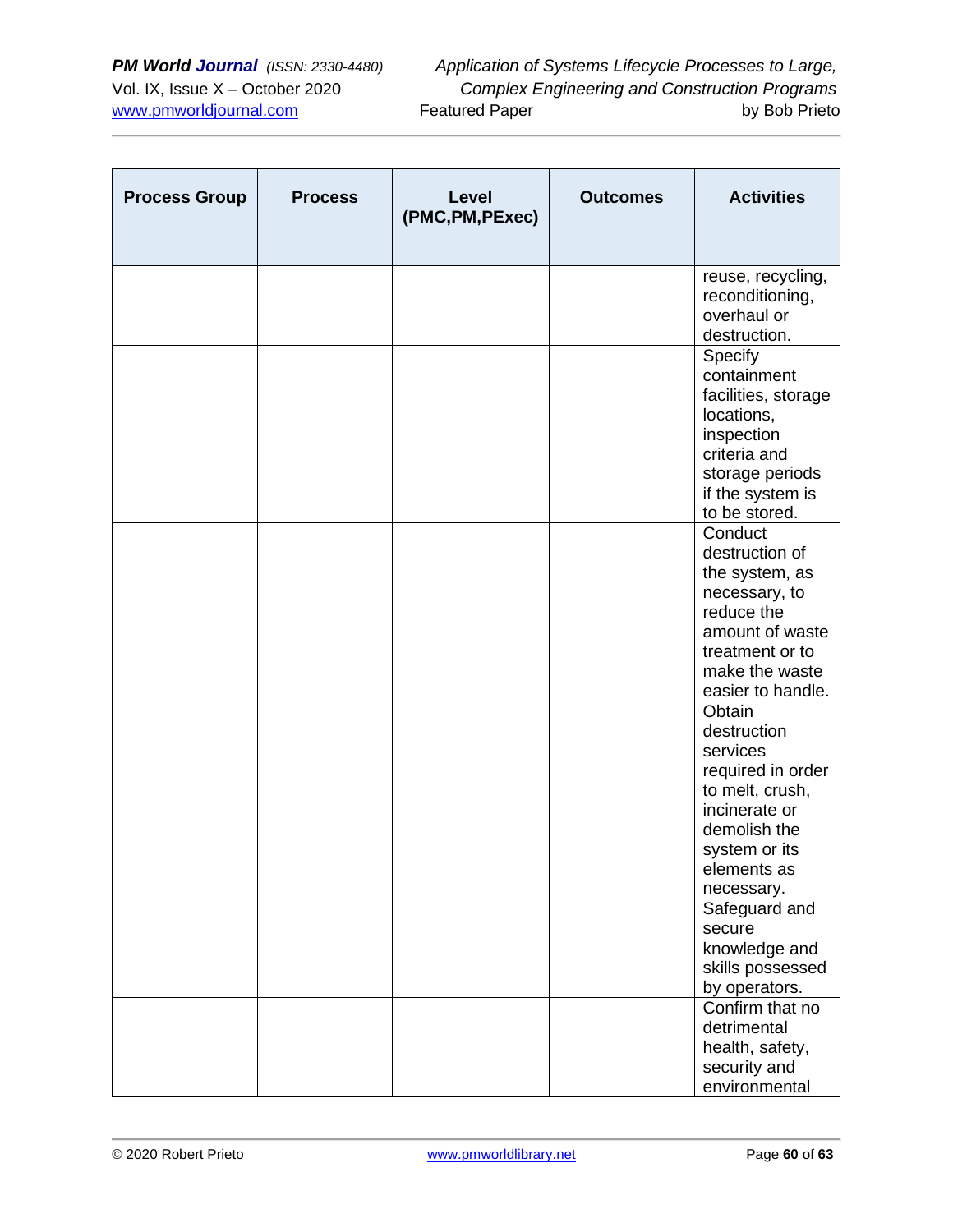| <b>Process Group</b> | <b>Process</b> | <b>Level</b><br>(PMC, PM, PExec) | <b>Outcomes</b>                                                                                                                       | <b>Activities</b>                                                                                                                                                                                                                                                                                                                         |
|----------------------|----------------|----------------------------------|---------------------------------------------------------------------------------------------------------------------------------------|-------------------------------------------------------------------------------------------------------------------------------------------------------------------------------------------------------------------------------------------------------------------------------------------------------------------------------------------|
|                      |                |                                  |                                                                                                                                       | factors exist<br>following<br>disposal.                                                                                                                                                                                                                                                                                                   |
|                      |                |                                  | Records<br>allowing<br>knowledge<br>retention of<br>disposal actions<br>and the analysis<br>of long-term<br>hazards are<br>available. | Archive<br>information<br>gathered<br>through the<br>lifetime of the<br>system to permit<br>audits and<br>reviews in the<br>event of long-<br>term hazards to<br>health, safety,<br>security and the<br>environment,<br>and to permit<br>future system<br>creators and<br>users to build a<br>knowledge base<br>from past<br>experiences. |

### **References**

BS ISO/IEC 15288:2002 Systems engineering – System life cycle processes

ISO/IEC/IEEE. 2015. *Systems and Software Engineering -- System Life Cycle Processes*

Prieto, R. (2012) Application of Life Cycle Analysis in the Capital Assets Industry; PM World Today; March 2012;

https://www.researchgate.net/publication/272504721 Application of Life Cycle Analysis in th e Capital Assets Industry

Prieto, R. (2020) Systems Nature of Large Complex Programs; PM World Journal, Vol. IX, Issue VIII, August

Prieto, R. (2020). A Deeper Look at the Physics of Large Complex Projects; A Neo-classical Project Management Theory is Required; PM World Journal, Vol. IX, Issue VIII, August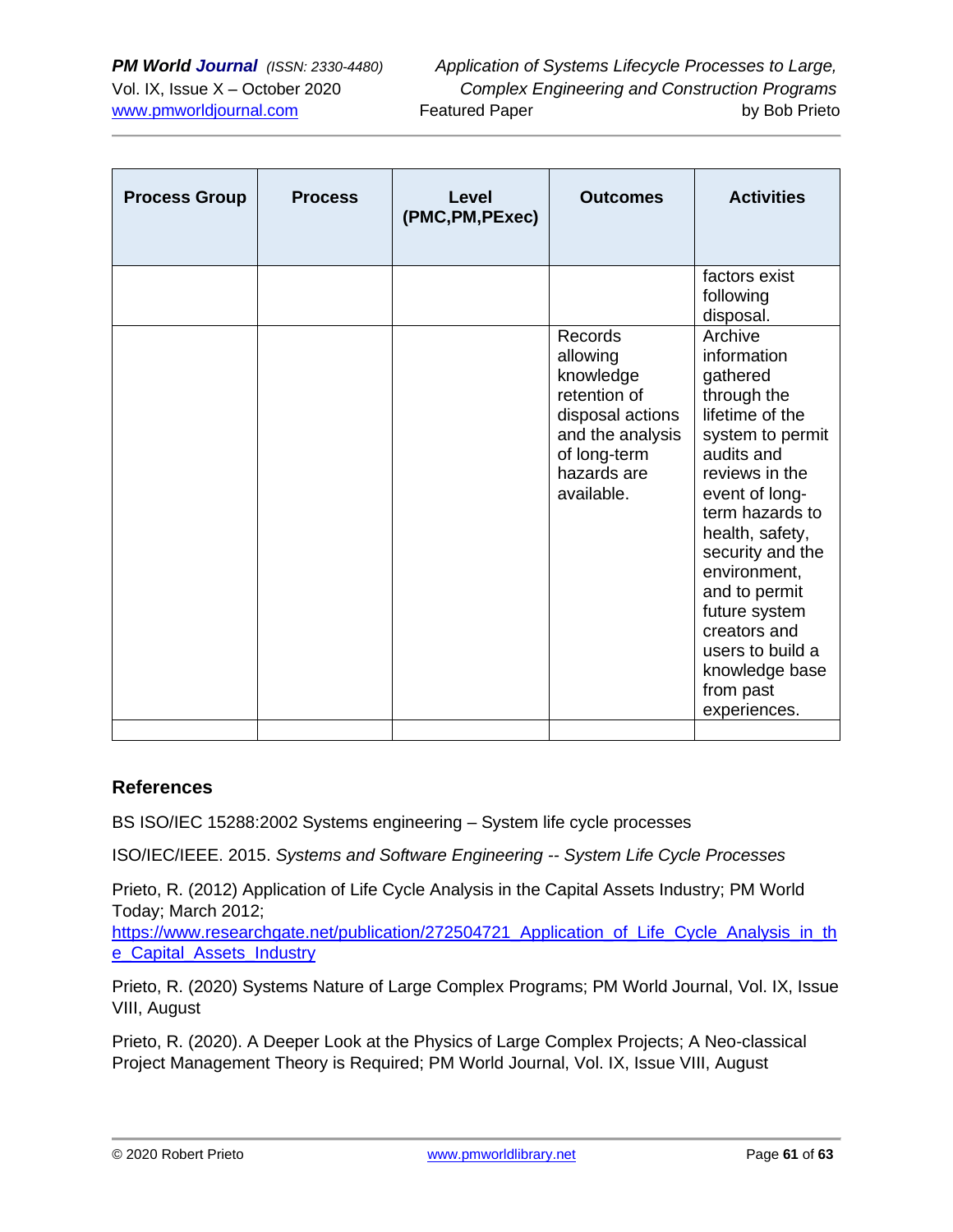National Academy of Construction Executive Insights; The Importance of Strategic Business Objectives [https://www.naocon.org/wp-content/uploads/The-Importance-of-Strategic-Business-](https://www.naocon.org/wp-content/uploads/The-Importance-of-Strategic-Business-Objectives.pdf)[Objectives.pdf](https://www.naocon.org/wp-content/uploads/The-Importance-of-Strategic-Business-Objectives.pdf)

PMO & the Tollgate Process; PM World Journal; May 2013; https://www.researchgate.net/publication/272505052\_PMO\_the\_Tollgate\_Process

Prieto, R. (2019). The Primacy of the Scope Baseline in Engineering & Construction Projects; PM World Journal, Vol. VIII, Issue IX, October;

[https://www.researchgate.net/publication/336496336\\_The\\_Primacy\\_of\\_the\\_Scope\\_Baseline\\_in](https://www.researchgate.net/publication/336496336_The_Primacy_of_the_Scope_Baseline_in_Engineering_Construction_Projects) Engineering Construction Projects

National Academy of Construction Executive Insights; Procurement Management in Large Complex Programs [https://www.naocon.org/wp-content/uploads/Procurement-Management-in-](https://www.naocon.org/wp-content/uploads/Procurement-Management-in-Large-Complex-Programs.pdf)[Large-Complex-Programs.pdf](https://www.naocon.org/wp-content/uploads/Procurement-Management-in-Large-Complex-Programs.pdf)

Prieto, B. (2019). Impacts of Artificial Intelligence on Management of Large Complex Projects. PM World Journal, Vol. VIII, Issue V, June;

[https://www.researchgate.net/publication/334162272\\_Impacts\\_of\\_Artificial\\_Intelligence\\_on\\_Ma](https://www.researchgate.net/publication/334162272_Impacts_of_Artificial_Intelligence_on_Management_of_Large_Complex_Projects) [nagement\\_of\\_Large\\_Complex\\_Projects](https://www.researchgate.net/publication/334162272_Impacts_of_Artificial_Intelligence_on_Management_of_Large_Complex_Projects)

National Academy of Construction Executive Insights; Effective Project Review Meetings <https://www.naocon.org/wp-content/uploads/Effective-Project-Review-Meetings.pdf>

National Academy of Construction Executive Insights, Owner Readiness <https://www.naocon.org/wp-content/uploads/Owner-Readiness.pdf>

Program Management Audit Checklist [https://www.researchgate.net/publication/273118616\\_Program\\_Management\\_Audit\\_Checklist](https://www.researchgate.net/publication/273118616_Program_Management_Audit_Checklist)

National Academy of Construction Executive Insights, Fat Tails https://www.researchgate.net/publication/340949652 Risk and Opportunities Fat Tails Key **[Points](https://www.researchgate.net/publication/340949652_Risk_and_Opportunities_Fat_Tails_Key_Points)** 

Stakeholder Management in Large Engineering & Construction Programs; PM World Today; October 2011

[https://www.researchgate.net/publication/273119019\\_Stakeholder\\_Management\\_in\\_Large\\_Eng](https://www.researchgate.net/publication/273119019_Stakeholder_Management_in_Large_Engineering_Construction_Programs) [ineering\\_Construction\\_Programs](https://www.researchgate.net/publication/273119019_Stakeholder_Management_in_Large_Engineering_Construction_Programs)

National Academy of Construction Executive Insight, Safety Through Design [https://www.researchgate.net/publication/340949703\\_Safety\\_Through\\_Design\\_Key\\_Points](https://www.researchgate.net/publication/340949703_Safety_Through_Design_Key_Points)

National Academy of Construction Executive Insights, Business Basis of Design [https://www.researchgate.net/publication/340949572\\_Business\\_Basis\\_of\\_Design\\_Key\\_Points](https://www.researchgate.net/publication/340949572_Business_Basis_of_Design_Key_Points)

Prieto, R. (2014) Addressing Project Capital Efficiency through a Business Basis of Design; PM World Journal

[https://www.researchgate.net/publication/264942989\\_Addressing\\_Project\\_Capital\\_Efficiency\\_th](https://www.researchgate.net/publication/264942989_Addressing_Project_Capital_Efficiency_through_a_Business_Basis_of_Design) rough a Business Basis of Design